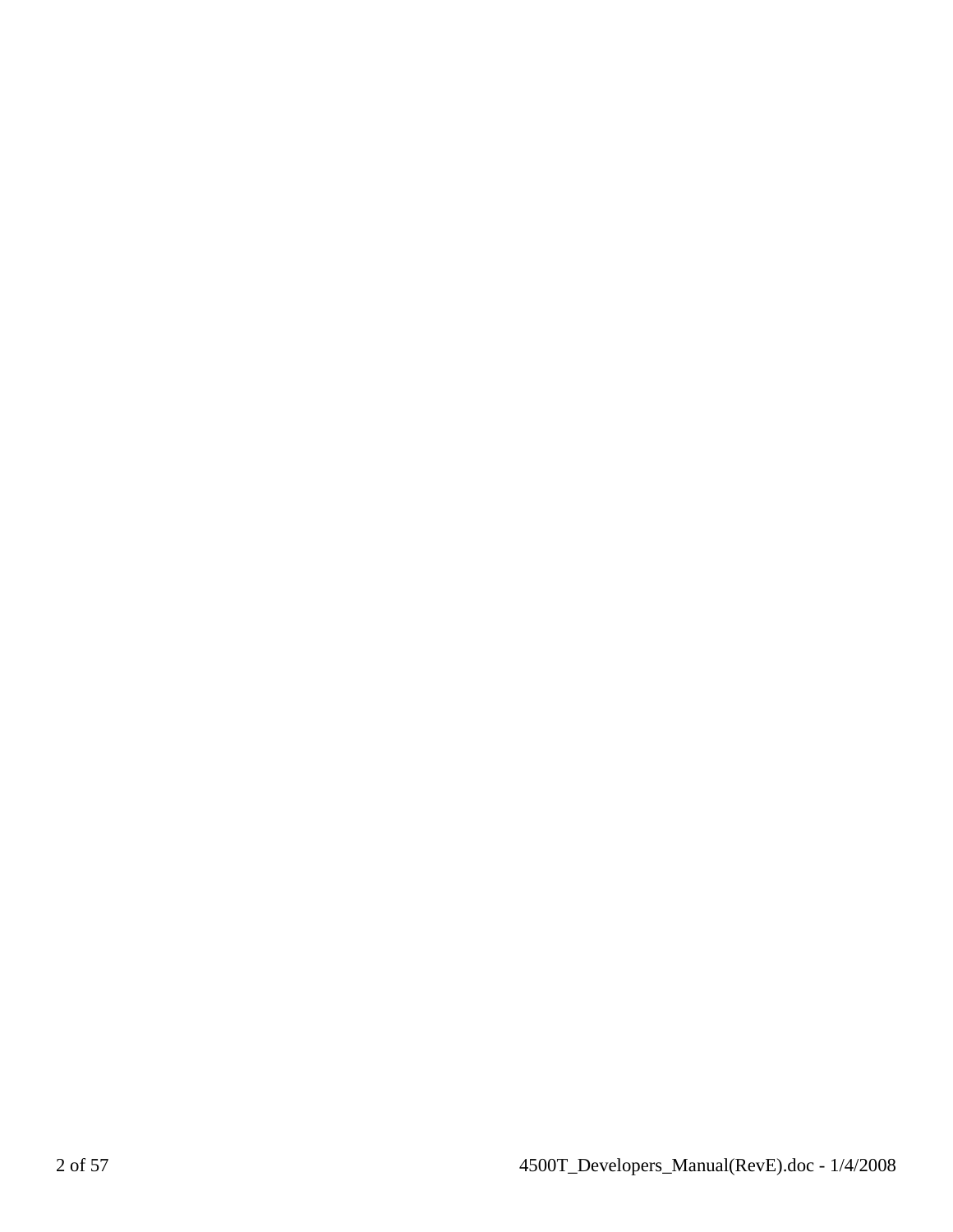# 4500T Developers Manual - Table of Contents

| The printing direction command allows the user to choose between right-to-left or left-to-right print text |  |
|------------------------------------------------------------------------------------------------------------|--|
|                                                                                                            |  |
|                                                                                                            |  |
|                                                                                                            |  |
|                                                                                                            |  |
|                                                                                                            |  |
|                                                                                                            |  |
|                                                                                                            |  |
|                                                                                                            |  |
|                                                                                                            |  |
|                                                                                                            |  |
|                                                                                                            |  |
|                                                                                                            |  |
|                                                                                                            |  |
|                                                                                                            |  |
|                                                                                                            |  |
|                                                                                                            |  |
|                                                                                                            |  |
|                                                                                                            |  |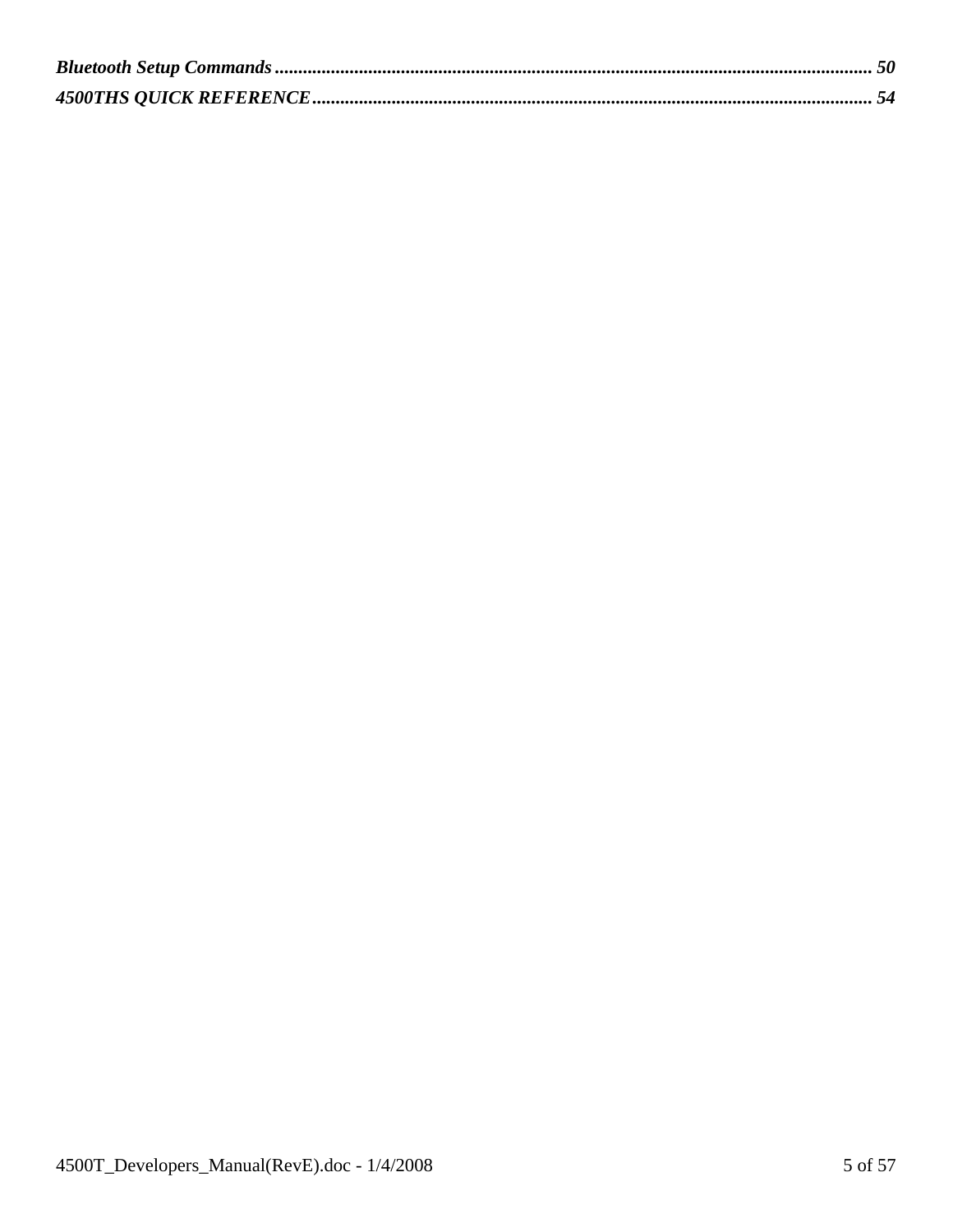# <span id="page-5-0"></span>*1.0 Extech 4500T Printer Character Set*

Character Sets can be grouped into 3 categories – Control Characters, ACII Print Characters and Extended Print Characters.

- *Control Characters* 
	- o Defined as character encoding {0x00..0x1F}
	- o Designed to control the printer operation
- *ASCII Print Characters* 
	- o Defined as character encoding {0x20..0x7F}
	- o Factory default ISO defined **US-ASCII** alpha-numeric character set
	- *Extended Print Characters* 
		- o Defined as character encoding {0x80..0xFF}
		- o Factory default "International" and User Selectable "PC Line Draw" character set.

## *1.1 Control Characters*

The following set of characters is reserved, for printer control. The printer also provides single byte responses to inform the host of the printer status.

| <b>Character</b>  | <b>Control</b> | Hex / Dec | <b>CONTROL ACTION</b>                                                                                       |
|-------------------|----------------|-----------|-------------------------------------------------------------------------------------------------------------|
|                   |                |           | End Of Text                                                                                                 |
| <b>EOT</b>        | ^D             | 0x04/04   | Printer sends an EOT character when buffer is empty; tells the host<br>device that printer is in idle mode. |
|                   |                |           | <b>Horizontal Tab</b>                                                                                       |
| HТ                | 시              | 0x09/09   | The horizontal TAB command advances the cursor by the number of                                             |
|                   |                |           | dots specified in the HT set up command.                                                                    |
| LF                | ^J             | 0x0A / 10 | Line Feed                                                                                                   |
|                   |                |           | Advance to beginning of next line.                                                                          |
|                   |                |           | <b>Vertical Tab</b>                                                                                         |
| VT                | ۸K             | 0x0B/11   | Advance the cursor by the number of dot lines specified in the VT set                                       |
|                   |                |           | up command.                                                                                                 |
| FF                |                | 0x0C / 12 | Form Feed                                                                                                   |
|                   | ^L             |           | Advance the paper (FEED) by the number of lines specified in the<br>Form Feed Set Up command.               |
|                   | ^H             | 0x08/08   | <b>Back Space</b>                                                                                           |
| <b>BS</b>         |                |           | Back Space. Remove Previous character in Print Buffer.                                                      |
|                   |                |           | Carriage Return                                                                                             |
| <b>CR</b>         | $\wedge$ M     | 0x0D / 13 | Advance to beginning of next line.                                                                          |
|                   |                |           | Shift Out                                                                                                   |
| SO                | ^N             | 0x0E/14   | Every character following this command will be printed in double wide.                                      |
|                   |                |           | Shift In                                                                                                    |
| SI                | ^O             | 0x0F / 15 | Every character following this command will be printed in single width.                                     |
|                   |                |           | <b>Transmitter On</b>                                                                                       |
| <b>XON</b>        | ۸Q             | 0x11/17   | Printer to Host: Ready to receive data.                                                                     |
|                   |                |           | Host to printer: The host is ready to receive data.                                                         |
|                   |                |           | Printer on                                                                                                  |
| <b>AUXON</b>      | ^R             | 0x12/18   | Printer to Host: Printer is on line. Transmitted after initial power up or                                  |
|                   |                |           | clearing of printer jam or paper reload.                                                                    |
|                   |                |           | Printer receiver is off                                                                                     |
| <b>XOFF</b>       | ^S             | 0x13/19   | Printer to Host: Print Buffer is full or other error condition.                                             |
|                   |                |           | Host to Printer: host device transmitter off.                                                               |
| <b>AUXOFF</b>     | ۸U             | 0x15/21   | Printer to Host: printer is off                                                                             |
| CANCEL            |                |           | Transmitted to host before power down or paper out.                                                         |
| (OPTIONAL)        | ۸X             | 0x18/24   | Cancel and reset printer<br>Print buffer is cleared.                                                        |
|                   |                |           |                                                                                                             |
| <b>ESC</b>        | ^[             | 0x1B/27   | Escape<br>Escape character precedes graphics and printer operating modes.                                   |
|                   |                |           | Refer to escape command section.                                                                            |
|                   |                |           | Double High                                                                                                 |
| <b>EXTEND</b>     | Ν              | 0x1C/28   | All characters following this command are printed in double height.                                         |
|                   |                |           | Normal Height                                                                                               |
| <b>EXTEND OFF</b> | 시              | 0x1D / 29 | The normal height command cancels the Double High command. All                                              |
|                   |                |           | character following this command will be printed single height.                                             |

 *Table 1.0 - Control Characters*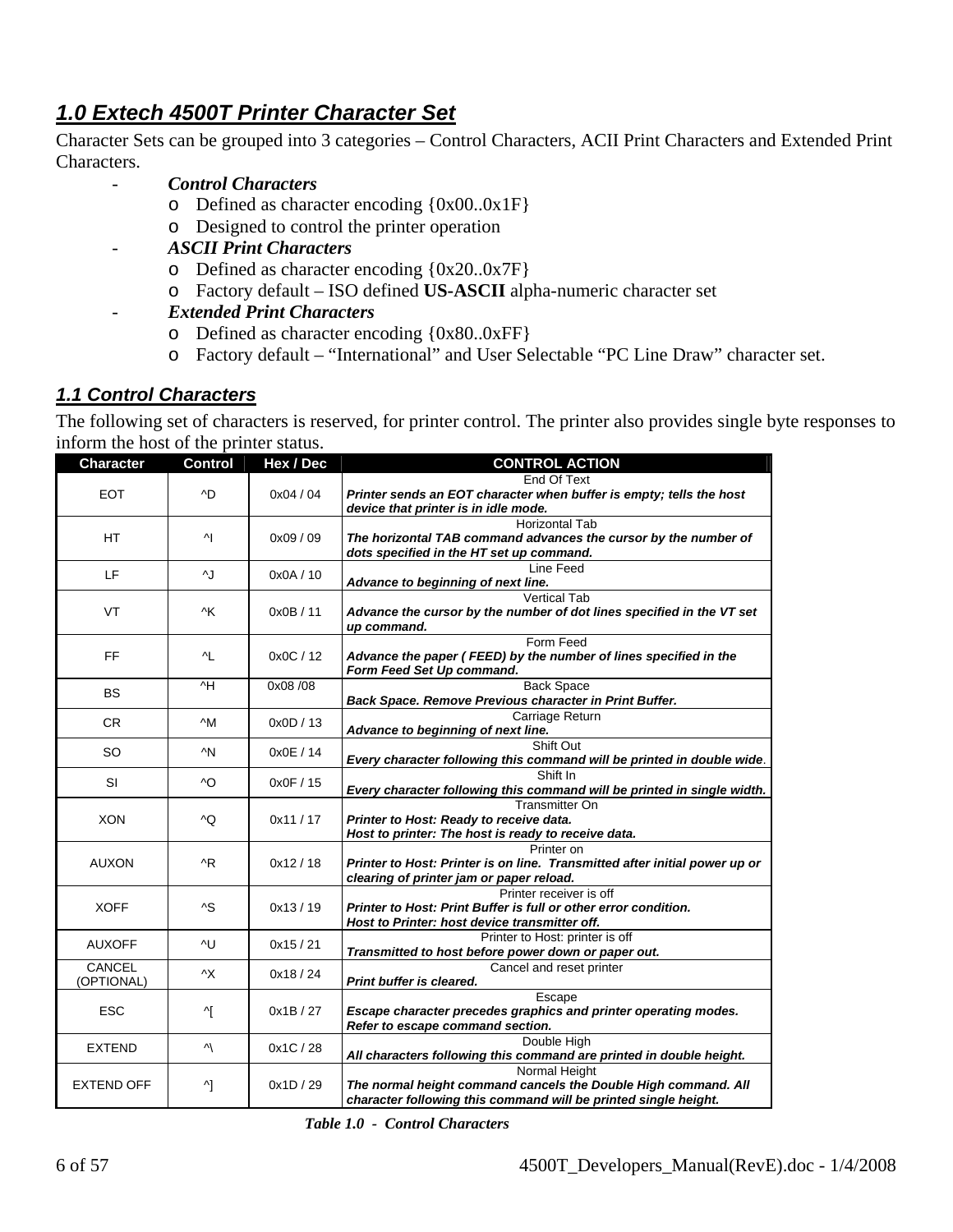# <span id="page-6-0"></span>*1.2 Printable Character Sets*

The printer has two resident character sets – namely Courier International and Courier PC Line Draw. Two commands are defined to select these character sets.

| <b>Command String</b> | <b>Selected Character Set</b>       |
|-----------------------|-------------------------------------|
| $Esc - F' - T'$       | Courier International Character Set |
| $Esc - 'F' - '2'$     | Courier PC Line- Draw Character Set |
|                       |                                     |

 *Table 1.1 - Printable Character Sets* 

*Note: Printer default Character Set is set to Courier International Character Set* 

# *1.2.1 ASCII and Extended International Character Set { 0x80..0xFF}*

**ESC-'F'-'1'** command string selects the *International* character set. Printer defaults on this character set on power up.

|                                 |   |   |   |    |   |   |                | 8   | У |   |   |   |                       |   |
|---------------------------------|---|---|---|----|---|---|----------------|-----|---|---|---|---|-----------------------|---|
|                                 |   |   | Ħ | \$ | % | 8 |                |     |   | × |   | , |                       |   |
|                                 |   |   | 3 | 4  | 5 | 6 |                | 8   | 9 | ٠ | , |   |                       |   |
|                                 |   | B | C |    |   |   | G              |     |   |   |   |   |                       |   |
|                                 |   |   | s |    |   |   | W              |     |   |   |   |   |                       |   |
|                                 | a | b | с | α  | e |   | g              |     | ı |   |   |   |                       | о |
|                                 |   |   | г |    | u | v | $(\mathbf{W})$ | l×. | υ | z |   |   | $\tilde{\phantom{a}}$ |   |
| <b>Set</b><br>Character<br>ASC. |   |   |   |    |   |   |                |     |   |   |   |   |                       |   |



 *Figure 1.0 International Character Set*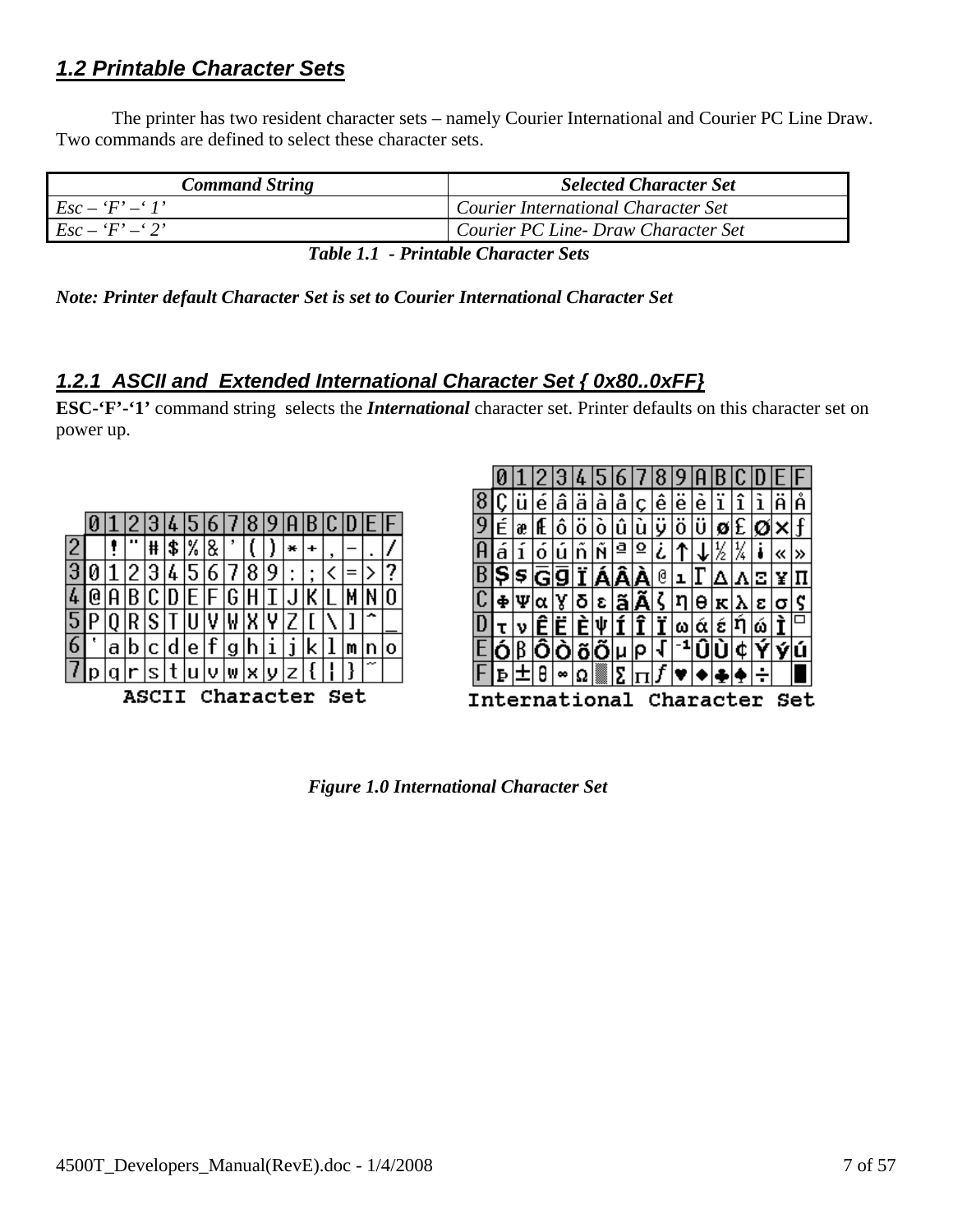# <span id="page-7-0"></span>*1.2.2 ASCII and Extended PC Line Draw Character Set{0x80..0xFF}*

**ESC-'F'-'2'** command string selects *PC Line-draw* character set.



 *Figure 1.2 – PC Line Draw Character Set* 

# *2.0 Extech 4500T Printer Font Control*

Several commands are defined with the Extech 4500T printer which allows the user to select different typefaces, change the character height, width as well as add emphasis or underline the printed text if desired. The following sections explain in detail how to modify each of the features listed in this paragraph. For complete details on Character sets as well as Font downloading please refer to Appendix A in this manual.

# *2.1 Printer Font Commands to select different character width*

Listed below are the fonts installed and the three character command string to select them.

| <b>FONT NAME</b> | <b>PITCH</b>          | <b>CHARAC</b><br><b>TER SIZE</b><br>(WxH) | <b>SOFTWARE</b><br><b>COMMAND</b> | DOWNL.         | Num of<br>Chars/<br>Line |
|------------------|-----------------------|-------------------------------------------|-----------------------------------|----------------|--------------------------|
| Monospace 821BT  | 20CPI Short Font      | 10x18                                     | $ESC+'k'+'9'$                     | N <sub>O</sub> | 80                       |
| Monospace 821BT  | 20CPI Bold            | 10x23                                     | $ESC+'k'+'8'$                     | N <sub>O</sub> | 80                       |
| Monospace 821BT  | 20CPI Normal          | 10x23                                     | $ESC+'k'+'7'$                     | N <sub>O</sub> | 80                       |
| Monospace 821BT  | 10 CPI Normal         | 20x23                                     | $ESC+K'+6'$                       | N <sub>O</sub> | 40                       |
| Courier Mode 5   | 24 CPI normal         | 8x23                                      | $ESC+'k'+'5'$                     | <b>YES</b>     | 104                      |
| Courier Mode 4   | 21 CPI normal         | 9x23                                      | $ESC+ k'+4'$                      | <b>YES</b>     | 92                       |
| Courier Mode 3   | 19 CPI normal         | 10x23                                     | $ESC+ k'+3'$                      | <b>YES</b>     | 80                       |
| Courier Mode 2   | 16 CPI normal         | 12x23                                     | $ESC+ k'+2'$                      | <b>YES</b>     | 69                       |
| Courier Mode 1   | 12 CPI normal         | 16x23                                     | $ESC+ k'+1'$                      | <b>YES</b>     | 52                       |
| Courier Mode 0   | 13 CPI <i>rotated</i> | 16x14                                     | $ESC+'k'+'0'$                     | <b>YES</b>     | 52                       |

 *Table 2.0 – Installed Fonts*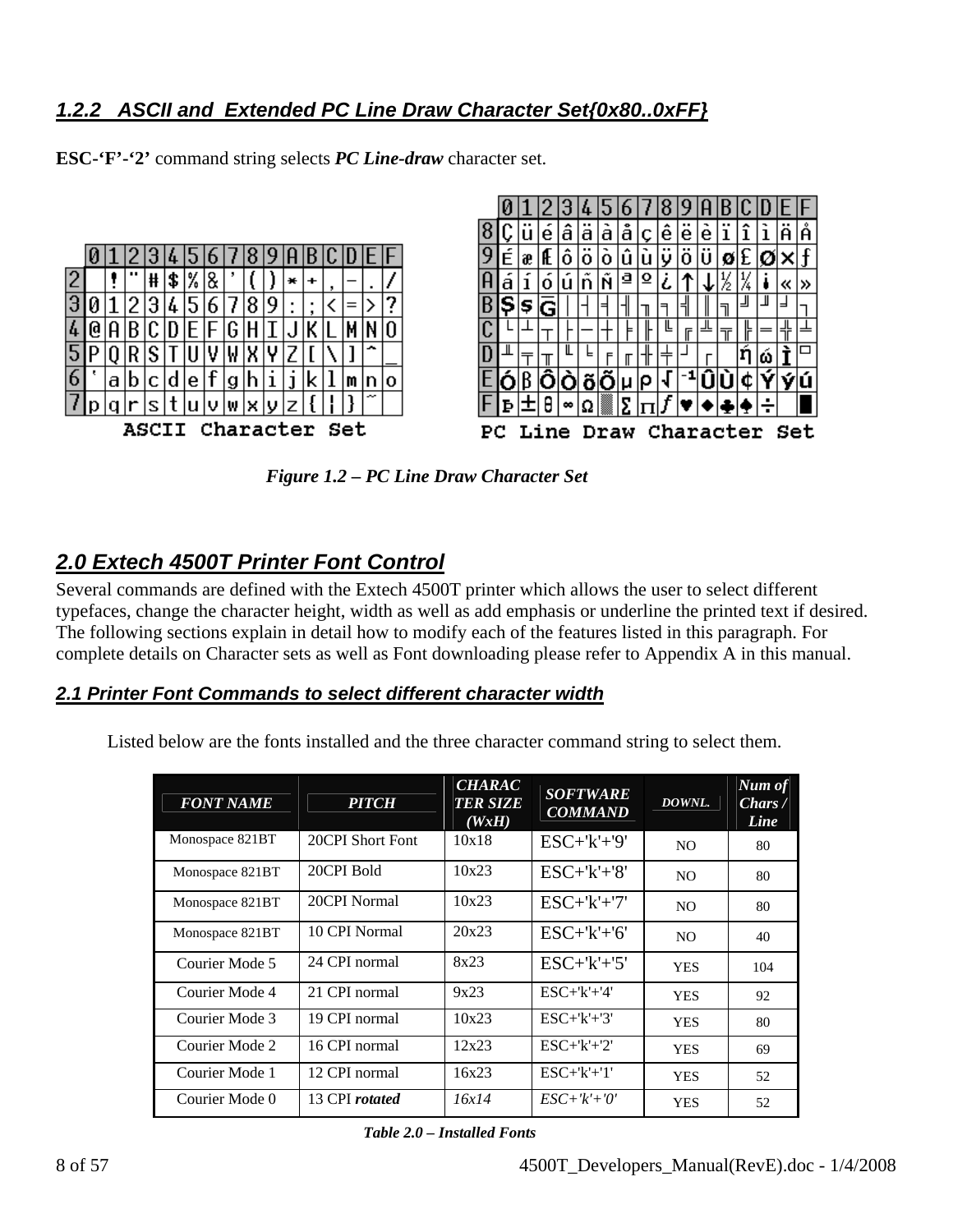# <span id="page-8-0"></span>*Note: Default printer settings are set to Courier Mode 3 - 19 CPI 80 columns per line.*

# *2.2 Character Width Control Commands*

A single byte control command is defined to control the printed character width.

| <b>Character</b> | <b>Control</b>                             | Hex/Dec                                            | <b>Control Action</b> |                                                   |
|------------------|--------------------------------------------|----------------------------------------------------|-----------------------|---------------------------------------------------|
|                  |                                            |                                                    | <b>Shift Out</b>      |                                                   |
| <b>SO</b>        | $^{\wedge}N$                               | 0x0E/14                                            |                       | Each dot of the Character bit-Map is burned twice |
| SI               | $^{\wedge}$ <sup><math>\Omega</math></sup> | 0x0F/15                                            | Shift In              |                                                   |
|                  |                                            | Each dot of the Character bit - Map is burned once |                       |                                                   |

 *Table 2.1 - Character width control commands* 

*Note: On power up the printer defaults to a single character width mode.* 

# *2.3 Character Height Control Commands*

A single byte control command is defined to control the printed character height. Normal height of a character is 23. EXTEND control character ( ^ \)selects a double height which is equal to 46 . EXTEND OFF control character  $(^{\wedge}$  ] )selects a normal height.

| <b>Character</b>  |              | $Control$ $Hex/Dec$ | <b>Control Action</b>                                            |
|-------------------|--------------|---------------------|------------------------------------------------------------------|
| <b>EXTEND</b>     | $\wedge$     | 0x1C/28             | Extended Print                                                   |
|                   |              |                     | All characters following this command are printed double high.   |
| <b>EXTEND OFF</b> | $\mathsf{A}$ | 0x1D/29             | <b>Extended Print Off/Normal Print</b>                           |
|                   |              |                     | All characters following this command are printed normal height. |

 *Table 2.2 – Height Control Commands* 

*Note: Default printer settings are set to Normal Print.* 

## *2.4 Character Bold/Emphasized Print Control Commands*

A line of text using a resident font may be emphasized with the three character commands from the table below.

| <b>Command String</b>                  | <b>Action Taken</b>                                           |
|----------------------------------------|---------------------------------------------------------------|
| $\text{Esc} - \text{`U'} - \text{`1'}$ | Enable emphasized print starting with the current text line.  |
| $\text{Esc} - 'U' - '0'$               | Disable emphasized print starting with the current text line. |

 *Table 2.3 – Character Emphasis Print Control* 

*Note: Default Printer Settings are set to Esc – U – 0* 

# *2.5 Line Spacing Commands*

To set the line spacing between successive printed text lines and the number of line feeds desired at the beginning of a line, use the three character commands from the table below. It is important to mention that while printing PC Line-Draw characters, the line spacing must be set to zero, thus allowing graphic characters on successive lines to be connected.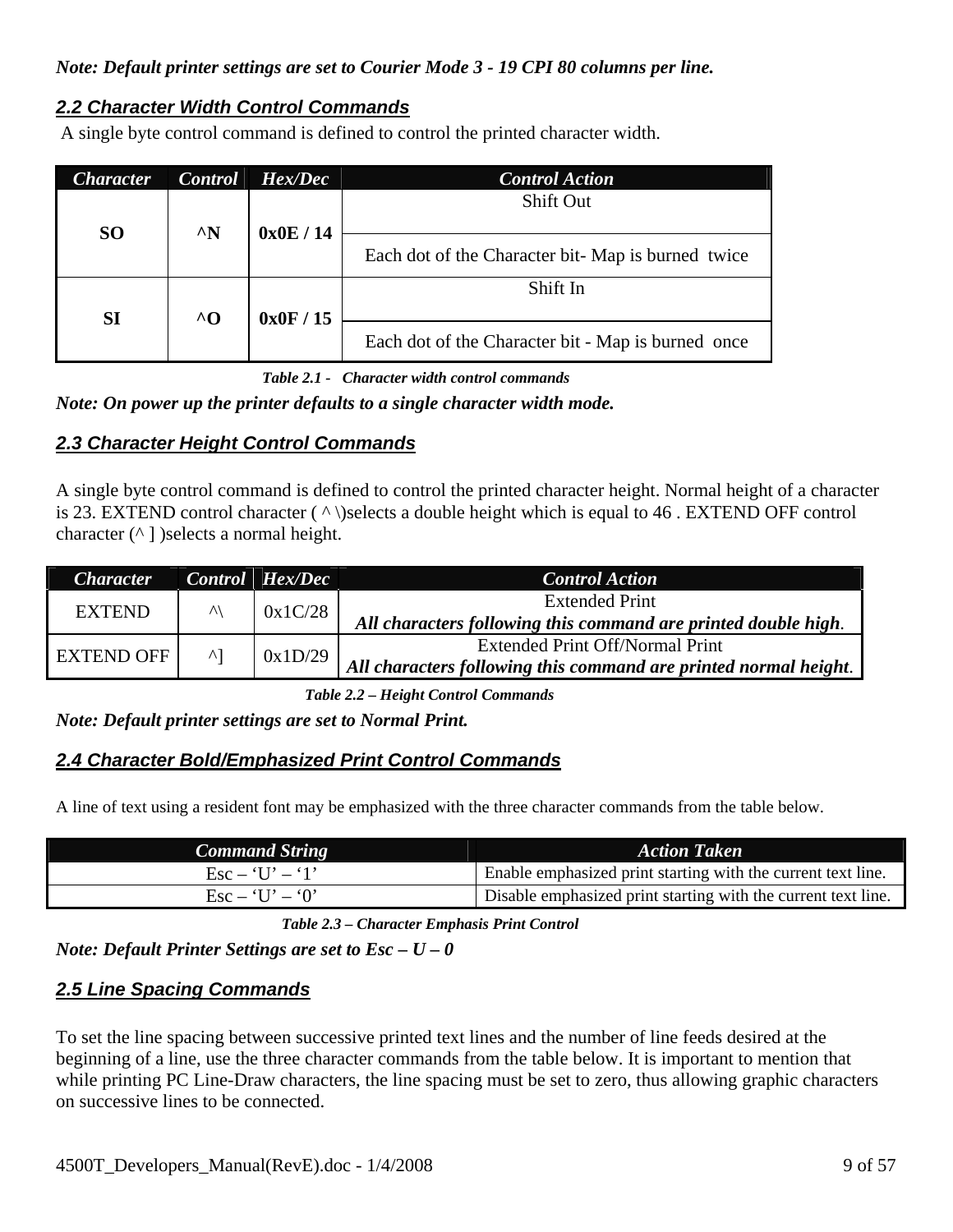<span id="page-9-0"></span>

| <b>Command String</b>                   | <b>Command Description</b>                                                                    |
|-----------------------------------------|-----------------------------------------------------------------------------------------------|
| $\text{Esc} - \mathbf{a'} - \mathbf{n}$ | Where n is the number of graphic-line-spacing, in increments of<br>0.125 mm. n = $\{ 0255 \}$ |
| $\text{Esc} - \text{`J' - n}$           | Where n is the number of desired 0.125mm graphic line feeds $n =$<br>$\{0255\}.$              |

 *Table 2.4 – Character Line Spacing* 

*Note: Printer default setting is 3-dot line spacing after each printed text line. Please note that when a character has the '' around it, this means that it has to be typed exactly as shown. On the other hand characters that don't have the '' around it like the "n" in the example above have to be entered while the Alt key on the keyboard is being held. When using the above commands the height of the font in dot lines will be subtracted from the total dot lines specified in the command.*

# *2.6 Underline Command*

The underline command allows the user to underline the desired portion of the text on a specific line or the entire line if desired. Below are the command structure details.

| <b>Command String</b>                                          | <b>Action Taken</b>                                                                                                                                                |
|----------------------------------------------------------------|--------------------------------------------------------------------------------------------------------------------------------------------------------------------|
| $\text{Esc} - \text{`U'} - \text{`U'}$                         | All characters following this command will be underlined.<br>The underline command is terminated either by the Esc U n<br>command or by cycling the printer power. |
| $\operatorname{Esc} - \operatorname{H} \cdot \operatorname{H}$ | All characters following this command will not be<br>underlined.                                                                                                   |

 *Table 2.5 – Underline Command* 

*Note: On power up the printer defaults to non underlined mode.* 

# *2.7 Reverse Printing Command*

The reverse printing command enables the user to print in white letters on a black background. Below are the command structure details.

| <b>Command String</b>              | <b>Action Taken</b>                                                                                                                                                                     |
|------------------------------------|-----------------------------------------------------------------------------------------------------------------------------------------------------------------------------------------|
| $\text{Esc} - \text{T} = \text{R}$ | Enable reverse printing starting with the characters following<br>the command. The reverse printing is terminated by the<br>Disable Reverse Command or by cycling the power.            |
| $\text{Esc} - \text{`U'-'n''}$     | Disable reverse printing starting with the characters<br>following the command. The disable reverse printing is<br>terminated by the Enable Reverse Command or by cycling<br>the power. |

 *Table 2.6 - Reverse Printing Command* 

*Note: On power up the printer defaults to normal printing mode.* 

# *2.8 Printing direction*

The printing direction command allows the user to choose between right-to-left or left-to-right print text directions.

| <b>Command String</b> | <b>Printer Action</b> |
|-----------------------|-----------------------|
| Esc-F-R               | Right to left print   |
| Esc-F-L               | Left to right print   |

*Table 2.7 – Printing Direction Command*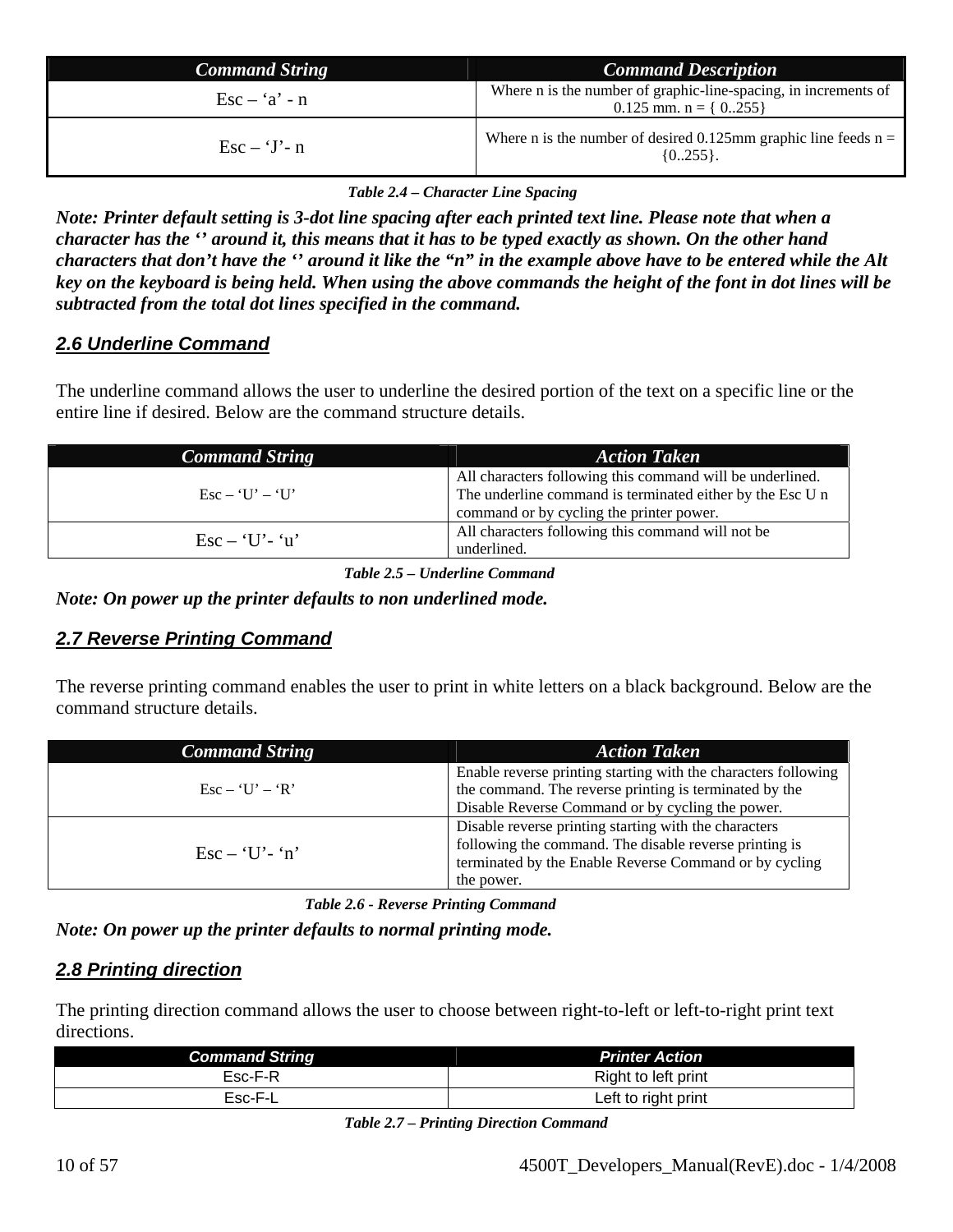# <span id="page-10-0"></span>*2.9 HT VT and FF Set Up Commands*

| <b>Command String</b>      | <b>Action Taken</b>                                                                                      |
|----------------------------|----------------------------------------------------------------------------------------------------------|
| Esc $T$ F n1 n2            | Sets up the FF value in dot lines $(n2 * 256 + n1)$ where n1<br>and $n2 = (0255)$ . Default value = 2030 |
| Esc T V n                  | Sets the VT value in dot lines - $n = (0255)$ Default : $n = 203$                                        |
| $\operatorname{Esc} T$ H n | Set the HT value in dot lines – $n = (0255)$ Default : $n=100$                                           |

The three command strings described in that section enable the user to set the HT, VT and FF values.

 *Table 2.8 – HT VT and FF Set Up commands* 

*Note: When using the set up commands the height of the font in dot lines will be subtracted from the total dot lines specified in the command. Thus for example if you are using a font which is 23 dot high and you send Esc T V 200 (0xC8) the actual VT value will be 200 – 23 = 177 dots.*

# *2.10 Default Power Up Set UP*

A new feature in the 4500THS printer is that the user does not have to use the default set up of commands anymore. Thus for example if the printer defaults to 83 columns on power up and you have an application where you need the printer to default to 52 columns on power up you can easily achieve that by following the instructions below. Please note that ANY of the supported printer attributes can be set using this method. However please be careful to send meaningful commands only, otherwise you are risking of corrupting the firmware.

The commands below must be sent sequentially:

- $\triangleright$  Send <Esc> <'X'> <'X'>
- $\triangleright$  Send <Esc> <'D'> <'S'>
- $\triangleright$  Send  $\triangle$ Esc $>$   $\triangle$ 'S $>$   $\triangle$ 'L $>$
- $\triangleright$  Send a binary file to initiate default start up
- $\triangleright$  Send <Esc> <'S'> <'T'> <0xFF> <CR><LF>

==================================

 $\triangleright$  Send <Esc> <'S'> <'B'> <CR><LF>

**Note:** The commands to change the default features have to be the first commands sent after power up.

| <b>Printer Command</b>                                                                                                 | <b>Command Description</b> | <b>Printer Response</b> |
|------------------------------------------------------------------------------------------------------------------------|----------------------------|-------------------------|
| $\langle$ Esc> $\langle$ 'X'> $\langle$ 'X'>                                                                           | Enables flash              | None                    |
|                                                                                                                        | programming mode           |                         |
| $\langle Esc \rangle \langle D' \rangle \langle S' \rangle$                                                            | Puts the printer into      | $\langle$ ?'>           |
|                                                                                                                        | downloading mode           |                         |
| $\langle Esc \rangle \langle S' \rangle \langle L' \rangle$                                                            | Tells the printer that we  | None                    |
|                                                                                                                        | will be loading a file.    |                         |
|                                                                                                                        | next                       |                         |
| Send File with Set Up commands                                                                                         | Send the binary file       | None                    |
|                                                                                                                        | which contains the         |                         |
|                                                                                                                        | printer commands           |                         |
| $\langle Esc \rangle \langle S' \rangle \langle T' \rangle \langle 0xFF \rangle \langle CR \rangle \langle LF \rangle$ | <b>Stop Loading</b>        | None                    |
| $\langle Esc \rangle \langle S' \rangle \langle B' \rangle \langle CR \rangle \langle LF \rangle$                      | Burn the file in Flash     | $\langle$ "D!X">        |

 *Table 2.9 – Default Set Up Commands*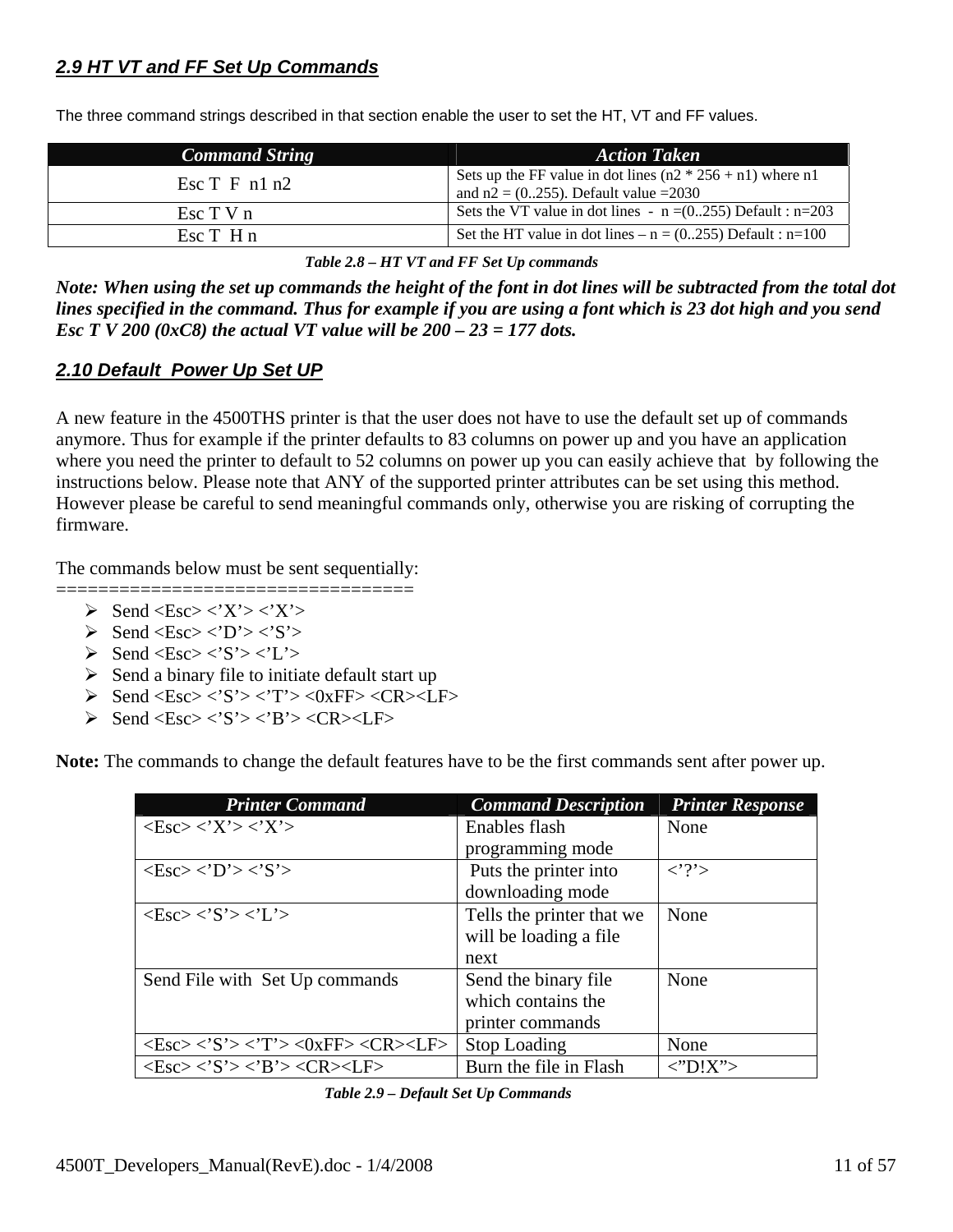# <span id="page-11-0"></span>**Example:**

Esc X X Esc D S Esc S L Esc k 1 Esc S T 0xFF <CR><LF> Esc S B <CR><LF>

The example above will set the printer to default to 52 lines on power up.

# *2.11 Restore Defaults Command*

The *Restore Defaults* command initializes all programmable attributes to factory default values. If custom programming is present in flash memory, these will be restored as well, overriding the factory defaults. Note: This command **does not** cancel the print buffer!

| <b>Command String</b> | Action taken                         |
|-----------------------|--------------------------------------|
| $Esc-6$               | Restores default values on printer   |
|                       | Table 2.10 - Restore Default Command |

User programmable printer attributes and their factory defaults are shown in the table below:

| <b>Attribute</b>             | <b>Factory Default</b> |  |  |  |
|------------------------------|------------------------|--|--|--|
| Font                         | Courier 3              |  |  |  |
| Character set                | International          |  |  |  |
| Underline                    | Disabled               |  |  |  |
| <b>Bold</b>                  | Disabled               |  |  |  |
| Reverse Printing (White on   | Disabled               |  |  |  |
| Black)                       |                        |  |  |  |
| Double Width                 | Disabled               |  |  |  |
| Double Height                | Disabled               |  |  |  |
| Line spacing                 | 3 dots                 |  |  |  |
| Form Feed distance           | 2030 dots              |  |  |  |
| <b>Vertical Tab distance</b> | 203 dots               |  |  |  |
| Horizontal Tab distance      | 100 dots               |  |  |  |
| Printing direction           | Left-to-right          |  |  |  |
| Contrast                     | 5                      |  |  |  |
| <b>Sensor Sensitivity</b>    | 40                     |  |  |  |
| <b>Auto Power Down time</b>  | 99 seconds             |  |  |  |
|                              |                        |  |  |  |

 *Table 2.11 - Programmable attributes and their default*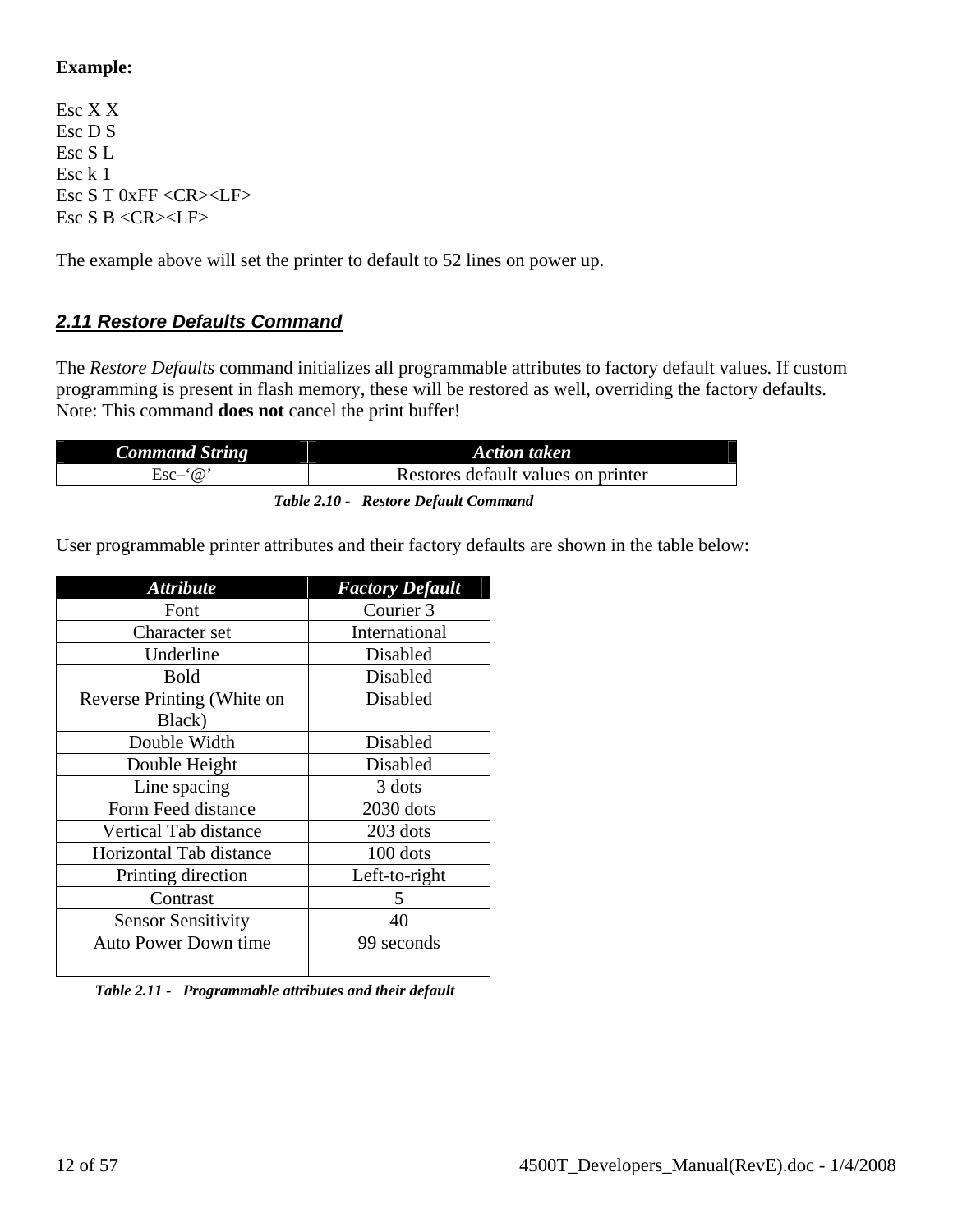# <span id="page-12-0"></span>*3.0 8-Bit Dot Addressable Graphic Commands*

The Extech S4500THS printer uses a single line thermal head, which has 832 heating elements pitched at 0.125 mm. The total print width is 104 mm. The 8-bit graphic commands enable control of each one of the 832 heating elements and advancing of the paper by increments of 0.125 mm.

To select the 8-bit graphic mode the user application must issue the ESC-V command, next the host application sends two bytes to indicate the number of the graphic lines desired, followed with a packet of 104 bytes for each graphic line. The printer prints the graphic line and advances to the next line automatically.

# *3.1 8- Bit Dot addressable Graphic Commands*

The following table displays the 8-bit dot addressable graphic commands and the printer actions. It also illustrates the Commands with an example. Please note that characters  $\langle \rangle$  " and '-' are not part of the command string.

To achieve optimized smooth printing and to extend battery life when printing graphics, a Buffer Mode has been implemented. In that mode the printer buffer accumulates an amount of data first and then prints the data out. That is why when printing in graphics you may notice a slight pause before the printer starts printing. Pay attention to the Power LED status – if steady that means data is being transferred across.

| <b>Command String</b> | <b>Printer Action</b>                                                                                                                                                                                                                                     |
|-----------------------|-----------------------------------------------------------------------------------------------------------------------------------------------------------------------------------------------------------------------------------------------------------|
| $Esc$ -'V'-n1-n2      | 8-bit Graphic mode is selected. $\langle n1 \rangle$ and $\langle n2 \rangle$ is a 16 bit integer indicating the number of graphic lines of<br>104 characters each to be received. Valid Graphic character sets are from 0x00 to 0xFF Hex using bits 0-7. |
| $Esc-'J'-n$           | Performs $\langle n^*0.125 \text{mm} \rangle$ feed.                                                                                                                                                                                                       |
| $Esc-V-0x01-0x00$     | '104 bytes of data' This code prints a single line of graphic.                                                                                                                                                                                            |

 *Table 3.0 – 8-bit Dot addressable Graphic Commands* 

# *3.2 8-Bit Compressed Graphic Commands*

The 2 tables below describe the command used to print compressed graphics as well as explain in detail each of the components of the command string.

| <b>Command String</b>                          | <b>Printer Action</b>                          |
|------------------------------------------------|------------------------------------------------|
| Esc-'v'-height-width-counter-data-counter-data | Prints a compressed graphic with the specified |
|                                                | attributes.                                    |

| Table 3.1 - 8-bit Compressed Graphic Commands |  |
|-----------------------------------------------|--|
|-----------------------------------------------|--|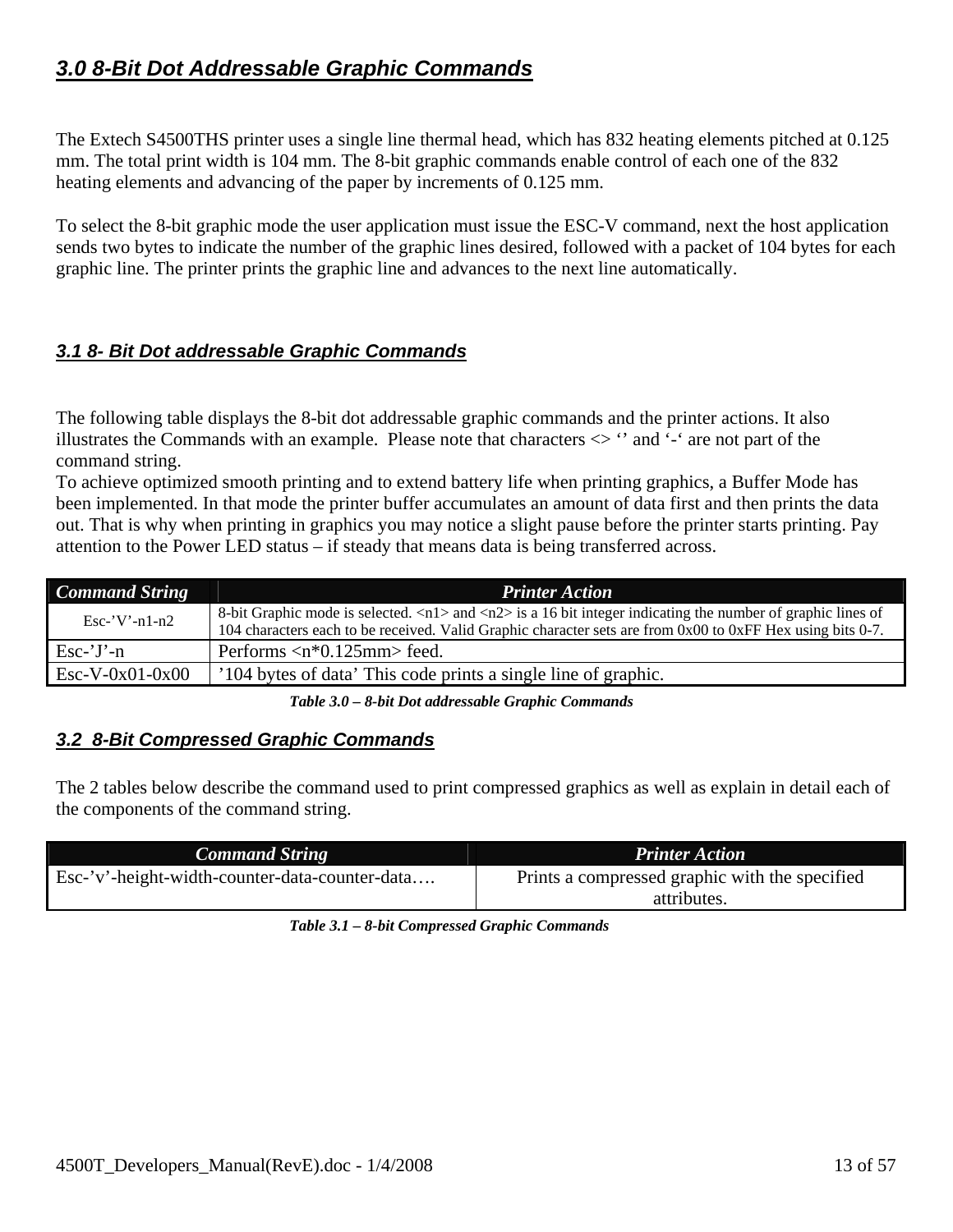|         | <b>Graphic String</b><br><b>Function of the component</b><br><b>Component</b> |                                                                                                                                                                                      |  |  |  |  |  |  |
|---------|-------------------------------------------------------------------------------|--------------------------------------------------------------------------------------------------------------------------------------------------------------------------------------|--|--|--|--|--|--|
|         | $HEIGHT(\# of lines)$                                                         | An eight bit value representing the number of dot-lines contained in the following<br>data set                                                                                       |  |  |  |  |  |  |
|         | <b>WIDTH</b><br>$#$ of bytes in each line)                                    | An eight bit value representing the number of bytes to be contained in each dot-line<br>of the following data set                                                                    |  |  |  |  |  |  |
|         | An Eight bit value which describes how the following data will be processed   |                                                                                                                                                                                      |  |  |  |  |  |  |
| COUNTER | For Signed Values                                                             | ${127 \geq$ Counter $\geq 0$ Process the next (Counter + 1) bytes of data as 8 bit graphics.<br>${0 > Counter \ge -128}$ Repeat the next single byte of data ((-Counter) + 1) times. |  |  |  |  |  |  |
|         | For Unsigned Values                                                           | $\{ 127 \geq 0 \}$ Process the next (Counter+1) bytes of data as 8 bit graphics<br>$\{128 \geq$ Counter $\leq 255\}$ Repeat the next Singe byte of data, ((256 – Counter)+1) times   |  |  |  |  |  |  |

 *Table 3.2 - Components of the compressed graphics command string* 

# *COMPRESSED GRAPHICS EXAMPLE:*

The following graphics data is to be printed:



This data may be represented in hexadecimal:

| 0x55 | 0x55 | $\log 00$ | 0x00 | $\vert \vert$ 0xAA $\vert$ 0x11 |      |
|------|------|-----------|------|---------------------------------|------|
| 0x55 | 0x00 | 0x55      | 0x55 | 0x55                            | 0x55 |

The RLE compressed graphics command:

|                     | ESC'v' |               | height width counterdata |      |                                                      |  |  |      |                |     |    |
|---------------------|--------|---------------|--------------------------|------|------------------------------------------------------|--|--|------|----------------|-----|----|
| <b>DEC</b> 27       |        | $ 118\rangle$ |                          |      |                                                      |  |  | 1170 | 8 <sup>5</sup> | 253 | 85 |
| $HEX$ 0x1B0x76 0x02 |        |               |                          | 0x06 | $0xFF$ $0x55$ $0xFF0x000x030xAA0x110x550x000xFD0x55$ |  |  |      |                |     |    |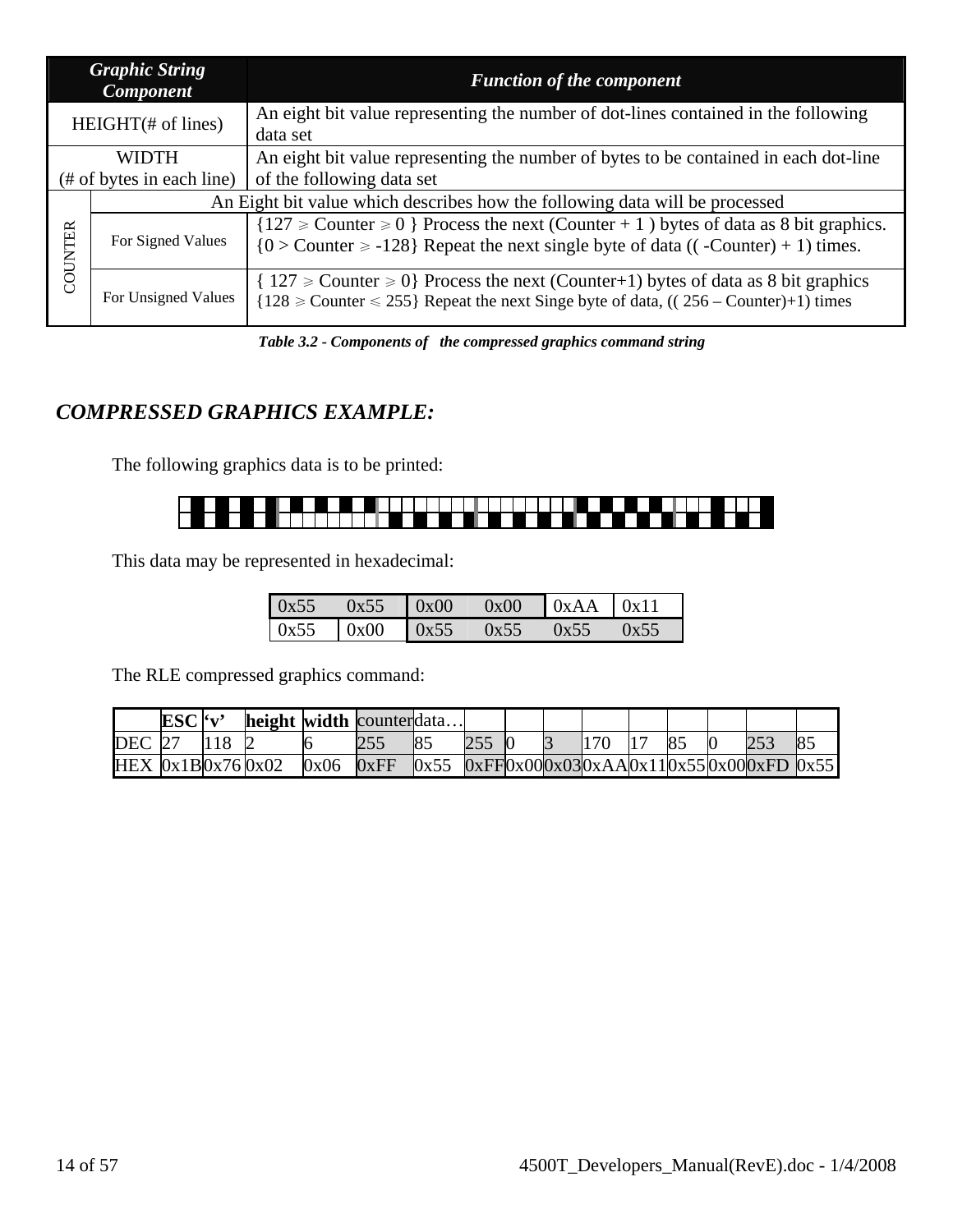# <span id="page-14-0"></span>*4.0 Bar Codes*

The Extech 3750T printer supports several bar code symbologies. Two commands are defined for printing bar codes.

| <b>Printer Action</b><br><b>Bar Code Command Formats</b>                                                                                                         | <b>Command String Components</b>                                                                                                                                                                                                                                                 |
|------------------------------------------------------------------------------------------------------------------------------------------------------------------|----------------------------------------------------------------------------------------------------------------------------------------------------------------------------------------------------------------------------------------------------------------------------------|
| Esc- $z'$ -n1-n2-L-[data]<br>Prints Bar code<br>$<$ CR> $<$ LF><br>only<br>Esc- $'Z'$ -n1-n2-L-[data]<br>Prints Bar code<br>and ASCII visible<br>$<$ CR> $<$ LF> | bar code type<br>n <sub>1</sub><br>Code 39<br>Code 128, UCC/EAN-128<br>$\cdot_2$<br>Interleaved 2 of 5<br>3'<br><b>UPC/EAN/JAN</b><br>4'<br>$5^{\circ}$<br>Codabar<br>number of character bytes in data array 1-255<br>n2<br>Height of bar code printed in increments of 0.125mm |

 *Table 4.0 – Bar Code Command Formats* 

*All barcodes are printed with the minimum bar width ("x-dimension") of 0.250mm, in compliance with the respective official specification.* 

# *4.1 Code 39 specifications*

| <b>Description:</b>                                           | Each symbol starts with Leading Quiet Zone, followed with Start Symbol, Data Symbols, |  |  |  |
|---------------------------------------------------------------|---------------------------------------------------------------------------------------|--|--|--|
|                                                               | ending with Stop Symbol and Trailing Quiet Zone.                                      |  |  |  |
| <b>Character set:</b>                                         | 36 alphanumeric (0-9, A-Z) and '-' 'space' '\$' '/' '+' '%'                           |  |  |  |
|                                                               | <i>Note:</i> Only <i>capital</i> letters are supported.                               |  |  |  |
| $9(5 \text{ bars}, 4 \text{ spaces})$<br>Elements per symbol: |                                                                                       |  |  |  |
| <b>Character density:</b> 6.25 CPI                            |                                                                                       |  |  |  |
| <b>Bar width:</b>                                             | $0.25$ mm (narrow to wide ratio of 1:3).                                              |  |  |  |
| <b>Characters per line:</b> 22 with auto center (maximum).    |                                                                                       |  |  |  |

| <b>Command String</b>            | Printer Output            |
|----------------------------------|---------------------------|
| Esc-'Z'-'1'-0x07- 0x0a-'CODE-39' | Prints CODE -39, 1mm high |

 *Table 4.1 – CODE 39 Example* 

# *4.2 Code 128 specifications*

| <b>Description:</b>               | Each symbol starts with Leading Quiet Zone, followed with Start Symbol, Data Symbols,                          |  |  |  |  |  |
|-----------------------------------|----------------------------------------------------------------------------------------------------------------|--|--|--|--|--|
|                                   | ending with Stop Symbol and Trailing Quiet Zone.                                                               |  |  |  |  |  |
| <b>Character set:</b>             | Support for full 256 ASCII set among three subsets.                                                            |  |  |  |  |  |
| Elements per symbol:              | $6(3 \text{ bars}, 3 \text{ spaces})$                                                                          |  |  |  |  |  |
| <b>Character density:</b> 9.1 CPI |                                                                                                                |  |  |  |  |  |
| <b>Bar width:</b>                 | $0.25$ mm                                                                                                      |  |  |  |  |  |
|                                   | <b>Characters per line:</b> 32 alphanumeric characters, or 36 numeric only (maximum) - automatically centered. |  |  |  |  |  |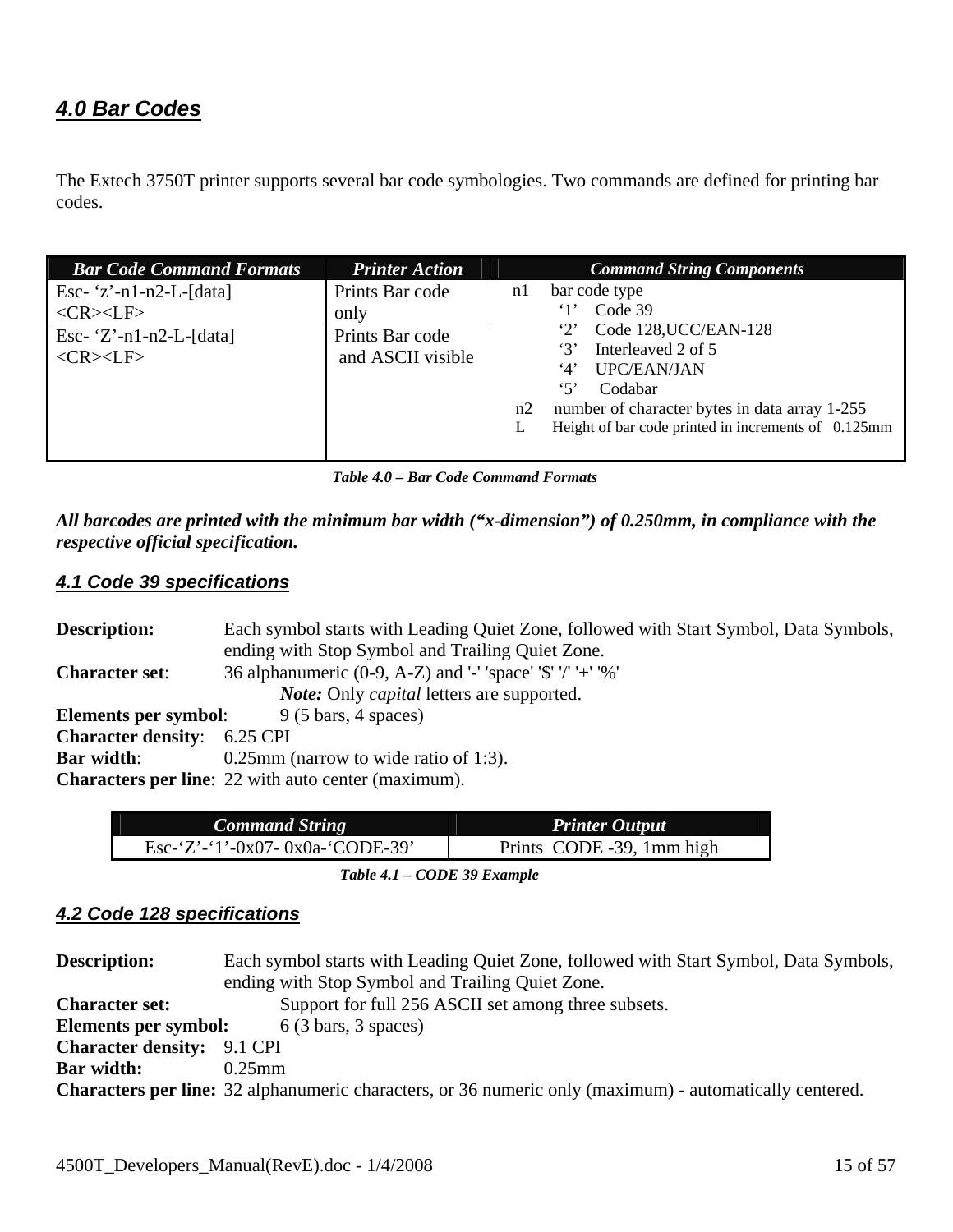### *Code 128 Start character:*

 $\langle$ start character $\rangle$  = {0x87, 0x88, 0x89} determines the character set to be printed

| <b>Start Character</b>                                                                           | <b>Characters</b> Sent to Printer                            | <b>Characters Read by Bar Code</b><br>Reader                 |
|--------------------------------------------------------------------------------------------------|--------------------------------------------------------------|--------------------------------------------------------------|
| $\epsilon$ start character> is 0x87 CODE<br>TF                                                   | $0x020$ through $0x03F$ ASCII<br>$(\#32 - \#63)$             | $0x020$ through $0x03F$ ASCII<br>$(\#32 - \#63)$             |
| A                                                                                                | 0x040 through 0x07F ASCII<br>$(\#64 - \#127)$                | 0x00 through 0x07F ASCII<br>$(\text{\#}0 - \text{\#}31)$     |
| $\le$ start character> is 0x88 CODE<br>IF                                                        | 0x020 through 0x07F ASCII<br>$(\#32 - \#127)$                | 0x020 through 0x07F ASCII<br>$(\#32 - \#127)$                |
| $\le$ start character> is 0x89 CODE<br><b>IF</b><br>(Each number must be paired with<br>another) | PAIRS 0x030 through 0x039<br><b>ASCII</b><br>$(\#48 - \#57)$ | PAIRS 0x030 through 0x039<br><b>ASCII</b><br>$(\#48 - \#57)$ |

 *Table 4.2 – Code 128 Start Character* 

### *Code 128 Data Bytes:*

### <DATA>

The data bytes are defined by which character set is defined. The printer accepts all characters 0x20h - 0x7Fh with the translations defined above.

|            | $1.2200$ , $2.1000$ $0.2000$ $0.2000$ $0.2000$ $0.200$ |                  |                  |             |
|------------|--------------------------------------------------------|------------------|------------------|-------------|
| <b>HEX</b> | <b>DEC</b>                                             | <b>CODE A</b>    | <b>CODE B</b>    | CODE C      |
| 0x080      | 128                                                    | FNC <sub>3</sub> | FNC <sub>3</sub> |             |
| 0x081      | 129                                                    | FNC <sub>2</sub> | FNC <sub>2</sub> |             |
| 0x082      | 130                                                    | <b>SHIFT</b>     | <b>SHIFT</b>     |             |
| 0x083      | 131                                                    | change to $C$    | change to $C$    |             |
| 0x084      | 132                                                    | change to B      | FNC <sub>4</sub> | change to B |
| 0x085      | 133                                                    | FNC <sub>4</sub> | change to A      | change to A |
| 0x086      | 134                                                    | FNC 1            | FNC 1            | FNC 1       |

Also, characters  $0x080 - 0x086$  may be used as code 128 control characters:

 *Table 4.3 – Code 128 Data Bytes* 

FNC 1: reserved CODE 128 character (used for UCC/EAN128)

FNC 2: message append (not supported by *all* bar code readers)

FNC 3: Initialize bar code reader

FNC 4: extend characters (bar code reader reads character + 128) For example: 'a' is changed from #97 to #97+128 = #225

Notice: It *is* possible to switch code sets in the middle of the bar code. This is useful with heavily numeric alphanumeric bar codes (see example below).

## *Code 128 EXAMPLES:*

# **Print alphanumeric bar code "A2a", 12.5mm high, with human readable text:**

 $n = 3$  printed characters + 1 start character = 4  $L = 12.5$ mm /  $0.125$ mm = #100 start character =  $START B$  (full ASCII alpha numeric) =  $\#136$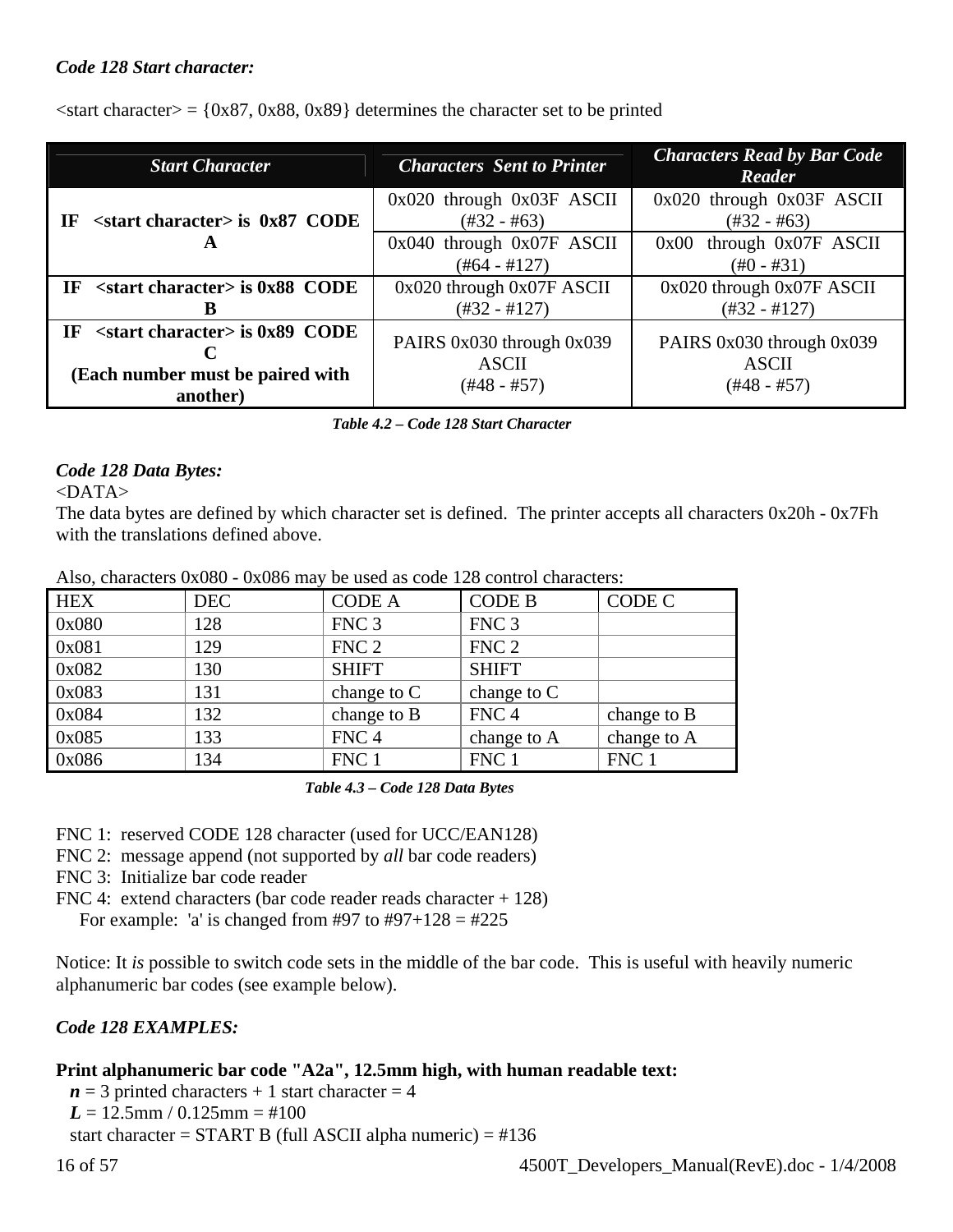<span id="page-16-0"></span>

| #27        | #90                | #50           | #04  | #100       | #136 | #65      | #50  | #97          |
|------------|--------------------|---------------|------|------------|------|----------|------|--------------|
| 0x1B       | 0x5A               | 0x32          | 0x04 | 0x64       | 0x88 | 0x41     | 0x32 | 0x60         |
| <b>ESC</b> | $\mathcal{F}$<br>∠ | $\omega$<br>∼ | 0x04 | $\partial$ | 0x88 | $\Delta$ | 52   | $\mathbf{a}$ |

**Print all-numeric bar code "1234", 5mm high, without human readable text:** 

 $n1 = 4$  printed characters + 1 start character = 5  $L = 5$ mm / 0.125mm = #40

start character =  $START C$  (numeric pairs) =  $\#137$ 

| #27        | #122        | #50           | #05  | #40  | #137 | #49  | #50           | #51     | #52           |
|------------|-------------|---------------|------|------|------|------|---------------|---------|---------------|
| 0x1B       | 0x7A        | 0x32          | 0x05 | 0x28 | 0x89 | 0x31 | 0x32          | 0x33    | 0x34          |
| <b>ESC</b> | $4\pi$<br>▵ | $\omega$<br>∼ | 0x05 | 6(2) | 0x89 | 613  | $\omega$<br>∸ | 42<br>ັ | $\mathcal{A}$ |

# *4.2.1 UCC/EAN-128 specifications*

**Description:** The UCC/EAN-128 specification is an internationally recognized format for *application identifiers* in code 128 bar codes. The bar code symbology is identical to Code 128. These identifiers **are not** intended for point-of-sale applications. Only recognized bodies of the UCC or EAN may assign application identifiers. More information may be found at: **http://www.ean.be/** for the EAN and **http://www.uc-council.org/** for the UCC

## *EAN 128 EXAMPLES:*

## **Print all-numeric bar code "1234", 5mm high, with human readable text in EAN-128 format:**

 $nI = 1$  start character + EAN specified + 4 printed characters = 6  $L = 5$ mm / 0.125mm = #40 start character =  $START C$  (numeric pairs) =  $\#137$ 

| #27  | #90      | #50           | #06  | #40          | #137 | #134 | #49  | #50           | #5 <sub>1</sub> | #52        |
|------|----------|---------------|------|--------------|------|------|------|---------------|-----------------|------------|
| 0x1B | 0x5A     | 0x32          | 0x06 | 0x28         | 0x89 | 0x86 | 0x31 | 0x32          | 0x33            | 0x34       |
| ESC  | (T)<br>∸ | $\omega$<br>∸ | 0x06 | $\epsilon$ ( | 0x89 | FNC1 | 61,  | $\omega$<br>∽ | $\omega$        | $\cdot$ 4' |

# *4.3 Interleaved 2 of 5 specifications*

**Description:** Each symbol starts with Leading Quiet Zone, followed with Start Symbol, Data Symbols, ending with Stop Symbol and Trailing Quiet Zone. **Character set**: numeric pairs. **Elements per symbol:** 10 (5 bars, 5 spaces) **Character density**: 11.11 CPI **Bar width**: 0.25mm **Characters per line**: 35 numeric (maximum), automatically centered. **Example:** 

| <b>Command String</b>                     | <b>Printer Output</b>                                             |
|-------------------------------------------|-------------------------------------------------------------------|
| Esc- 'Z'-'3'- $0x0A - 0x50 - 1234567890'$ | Prints interleaved 2 of 5 $\degree$<br>  $12345678$ ", 10 mm high |

 *Table 4.4 – Interleaved 2 of 5 - Example*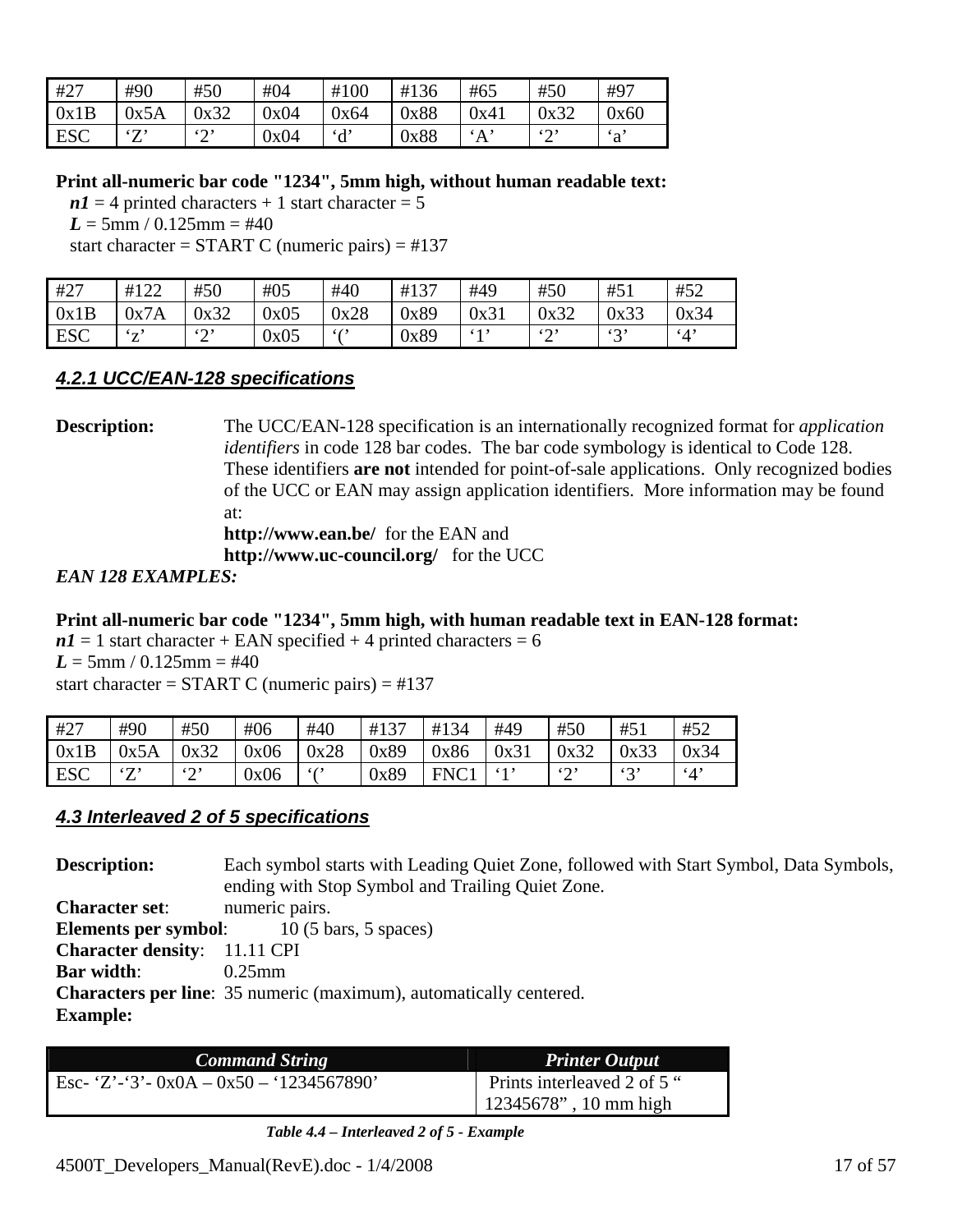# <span id="page-17-0"></span>*4.4 UPC/EAN/JAN specifications*

| <b>Description:</b>                | Guard Bars and Trailing Quiet Zone.<br>at:<br>http://www.ean.be/ for the EAN and | Each symbol starts with Leading Quiet Zone, followed with Left Guard Bars, Left Data<br>Symbols, Center Bar Pattern, Right Data Symbols, Check Character, ending with Right<br>The UPC, EAN/JAN-8, EAN/JAN-13 specifications comprise an internationally<br>recognized format for <i>application identifiers</i> . Unlike the UCC/EAN-128 specification,<br>these identifiers are intended for point-of-sale applications. Only recognized bodies of<br>the UCC and EAN may assign application identifiers. More information may be found |  |  |  |  |
|------------------------------------|----------------------------------------------------------------------------------|-------------------------------------------------------------------------------------------------------------------------------------------------------------------------------------------------------------------------------------------------------------------------------------------------------------------------------------------------------------------------------------------------------------------------------------------------------------------------------------------------------------------------------------------|--|--|--|--|
|                                    | http://www.uc-council.org/ for the UCC                                           |                                                                                                                                                                                                                                                                                                                                                                                                                                                                                                                                           |  |  |  |  |
| <b>Character set:</b>              | numeric - fixed length.                                                          |                                                                                                                                                                                                                                                                                                                                                                                                                                                                                                                                           |  |  |  |  |
| Elements per symbol:               | $4(2 \text{ bars}, 2 \text{ spaces})$                                            |                                                                                                                                                                                                                                                                                                                                                                                                                                                                                                                                           |  |  |  |  |
| <b>Character density:</b>          | 14.5 CPI                                                                         |                                                                                                                                                                                                                                                                                                                                                                                                                                                                                                                                           |  |  |  |  |
| <b>Bar width:</b>                  | $0.25$ mm                                                                        |                                                                                                                                                                                                                                                                                                                                                                                                                                                                                                                                           |  |  |  |  |
| <b>Characters per line: UPC-A:</b> |                                                                                  | 11 - plus check digit (automatically centered).                                                                                                                                                                                                                                                                                                                                                                                                                                                                                           |  |  |  |  |
|                                    | UPC-E:<br>EAN/JAN-8:<br>EAN/JAN-13:                                              | 6 - plus check digit (automatically centered).<br>7 - plus check digit (automatically centered).<br>12 - plus check digit (automatically centered).                                                                                                                                                                                                                                                                                                                                                                                       |  |  |  |  |

## **Examples:**

| <b>Command String</b>                                   | <b>Printer Output</b>                           |
|---------------------------------------------------------|-------------------------------------------------|
| $\text{Esc} - 'Z' - '4' - 0x0C - 0xB8 - '123456789012'$ | Prints UPC- A "123456789", 23 mm high           |
| $\text{Esc} - 'Z' - '4' - 0x07 - 0xB8 - '0783491'$      | Prints UPC-E "0783491", 23 mm high              |
| $\text{Esc-'}Z$ '-'4'-0x08-0xC8-'65432109'              | Prints EAN/JAN-8 "65432109", 25 mm high         |
| $ESc-2'-4'-0x0D-0xA0-6543216543219'$                    | Prints EAN/JAN - 13 "6543216543219", 20 mm high |

 *Table 4.5 - UPC/EAN/JAN Examples* 

*Note: in all the examples where '9' is the last digit to be sent the received check digit '9' is ignored and recalculated in the printer. Also all heights are total height, including a 1.23mm drop bar pattern printed after the bar code pattern.* 

## *4.5 Codabar Specifications*

| <b>Description:</b>                              | Each symbol starts with Leading Quiet Zone, followed with Start Symbol, Data Symbols, |  |
|--------------------------------------------------|---------------------------------------------------------------------------------------|--|
|                                                  | ending with Stop Symbol and Trailing Quiet Zone.                                      |  |
| <b>Character set:</b>                            | 0-9, {\$, -, :, /, ., +} and start/stop pairs {A/T, B/M, C/*, D/E}                    |  |
| <b>Elements per symbol:</b> 7 (4 bars, 3 spaces) |                                                                                       |  |
| <b>Character density:</b> 8.1 CPI                |                                                                                       |  |
| <b>Bar width:</b>                                | $0.25$ mm                                                                             |  |
|                                                  | <b>Characters per line:</b> 34 (maximum) plus start/stop, automatically centered.     |  |

### **Examples:**

| <b>Command String</b>             | <b>Printer Output</b>                                           |
|-----------------------------------|-----------------------------------------------------------------|
| Esc-'Z'- '5'-0x0A-0x78-'A123456T' | Prints Codabar "123456", 15 mm high using the A start character |
| Esc-'Z'-'5'-0x06-0x50-'C2468*'    | Prints Codabar "2468", 10 mm high using the C start character   |

 *Table 4.6 – Codabar examples*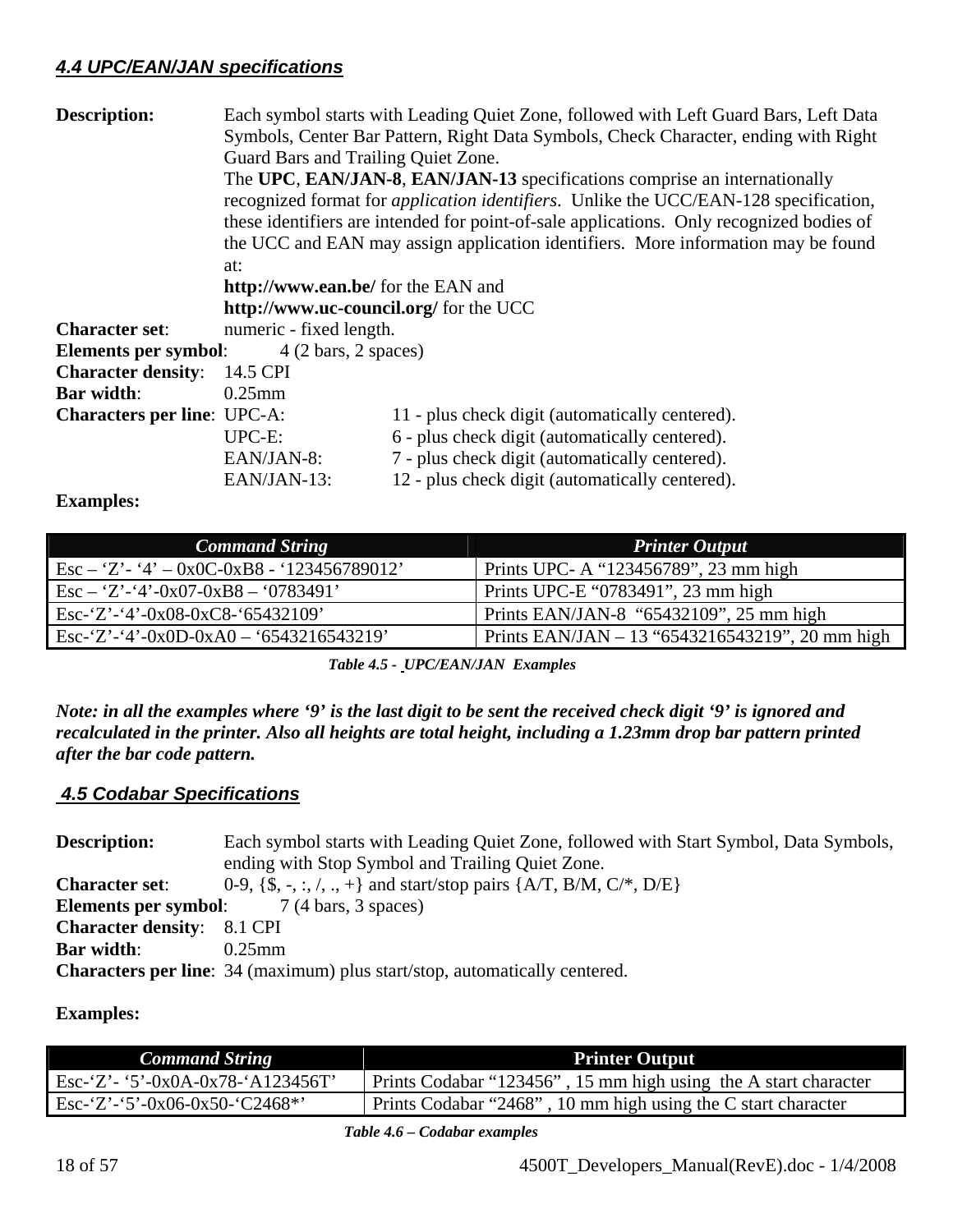# <span id="page-18-0"></span>*5.0 Print Contrast Control*

The contrast of the printed text or graphics depends on the type of the thermal paper used, the printer battery voltage and the printer contrast setting selected by the host application.

Ten levels of printer contrast settings are supported. This feature insures operation with different grades of thermal paper available. The printer defaults to the middle contrast. The contrast may be changed by the host application, using the  $\leq$ Esc-'P'-  $n >$  command string.

During the printing process, the battery voltage and the thermal head temperature are monitored. The print contrast is adjusted to assure consistent printout. The print speed is affected by the contrast setting; fastest print speed is achieved if the contrast is set to 9.

| <b>Print Contrast Control Command String</b> | <b>Description of String Components</b>                                                                                                                                                                                                                                                                                               |
|----------------------------------------------|---------------------------------------------------------------------------------------------------------------------------------------------------------------------------------------------------------------------------------------------------------------------------------------------------------------------------------------|
| $\mathbf{E}$ sc- $\mathbf{P}'$ -'n'          | $n =$ ASCII '0' through '9' { 0x300x39 }<br><sup>1</sup> '0' Highest contrast and lowest print speed<br>(1) The 19 Eq. 20 September 2016 of 19 September 2016 of 19 September 2016 19 September 2016 19 September 2016 19 September 2016 19 September 2016 19 September 2016 19 September 2016 19 September 2016 19 September 2016 19 |

 *Table 5.0 – Print Contrast Control Command* 

## *Note: Default setting is Esc-'P' – '5'*

# *5.1 Auto Power Down Command*

In order to conserve battery life the printer features an *auto power down* timer. If printer is in AUTO POWER DOWN MODE (Dip Switch # 8 is ON) the power down timer defaults to 99 seconds on initial power up.

The *auto power down* timer may be set or disabled by sending recognized command strings. The *auto power down* is re-started on every character received.

*The auto power down* timer may be disabled by activating the <RTS> input line, or setting the auto *power down timer* to zero, the printer lowers the CTS output line and transmits Auxoff followed with Xoff before power down. On power down the timer goes back to its default settings. See section 2.9 for saving settings permanently in FLASH.

| <b>Command String</b>                    | <b>Printer Response</b>                                                  |
|------------------------------------------|--------------------------------------------------------------------------|
| Esc-'M'-'n1' – 'n2' – '0'-'CR'           | Sets the printer Auto power down timer (n1 and n2)<br>may be '0' to '9') |
| $\operatorname{Esc} - \operatorname{'}C$ | Cancels MCR.                                                             |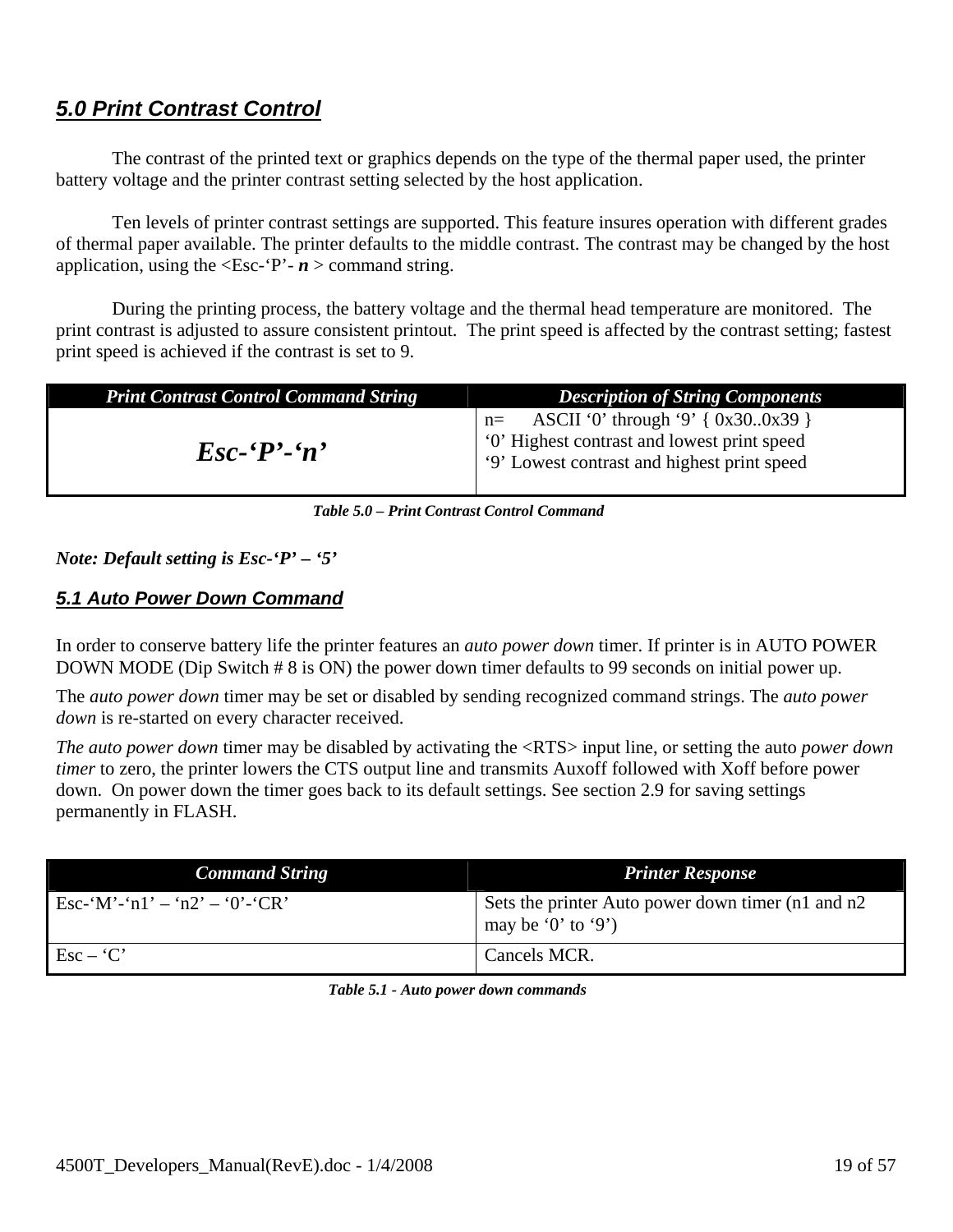<span id="page-19-0"></span>

| <b>Command String</b>                                                          | <b>Printer Response</b>     |
|--------------------------------------------------------------------------------|-----------------------------|
| $\text{Esc} - \text{'M'} - \text{'0'} - \text{'0'} - \text{'C'} - \text{'CR'}$ | Disable the power out timer |
| $\text{Esc} - \text{`M'} - \text{`9'} - \text{`9'} - \text{`0'} - \text{`CR'}$ | Set the timer to 99 seconds |

 *Table 5.2 – Auto Power Down Command Examples* 

# *5.2 Extended Auto Power Down Command*

The *Set Auto Power Down* command allows the user to program the printer to automatically shut down after a certain length of inactivity. This command accepts three formats: seconds, minutes and seconds, or hours, minutes and seconds. When used in conjunction with the *Default Power Up Setup* command, this command will allow for the power down timer value to be saved permanently in Flash.

| <b>Command String</b>                                                                                                      | <b>Printer Response</b>           |
|----------------------------------------------------------------------------------------------------------------------------|-----------------------------------|
| Esc-'M'-'S <sub>1</sub> ' -'S <sub>2</sub> '-'0'-CR                                                                        | Sets the printer Auto power       |
|                                                                                                                            | down timer to $S_1S_2$ seconds    |
| Esc-'M'-'M <sub>1</sub> '-'M <sub>2</sub> '-'S <sub>1</sub> ' -'S <sub>2</sub> '-'0'-CR                                    | Sets the printer Auto power       |
|                                                                                                                            | down timer to $M_1M_2$ minutes    |
|                                                                                                                            | $S_1S_2$ seconds                  |
|                                                                                                                            | Sets the printer Auto power       |
| Esc-'M'-'H <sub>1</sub> '-'H <sub>2</sub> '-'M <sub>1</sub> '-'M <sub>2</sub> '-'S <sub>1</sub> '-'S <sub>2</sub> '-'0'-CR | down timer to $H_1H_2$ hours      |
|                                                                                                                            | $M_1M_2$ minutes $S_1S_2$ seconds |

 *Table 5. 3 - Auto Power Down Command* 

Here,  $H_1H_2$ ,  $M_1M_2$  and  $S_1S_2$  are two decimal characters that denote hours, minutes and seconds respectively. Values range from '00' to '99' and values over 59 are carried over. Up to 18 hours may be specified, although the battery will usually not last that long. The CR character at the end of the command is mandatory. The *Print Status Request* command (^B) is useful for verifying that this command executed properly.

| <b>Command String</b>                   | <b>Hex</b>     | <b>Action taken</b>        | <b>Comment</b>        |
|-----------------------------------------|----------------|----------------------------|-----------------------|
| [Esc] M 5 4 0 [CR]   1B 4D 35 34        |                | Sets the Auto power down   |                       |
|                                         | 30 13          | timer to 54 seconds        |                       |
| [Esc] M 7 6 5 4 0 [CR]   1B 4D 37 36 35 |                | Sets the Auto power down   | 76 minutes got        |
|                                         | 34 30 13       | timer to 1 hour 16 minutes | converted into 1 hour |
|                                         |                | 54 seconds                 | 16 minutes            |
| [Esc] M 9 8 7 6 5 4 0 [CR]              | 1B 4D 39 38 37 | Sets the Auto power down   | 98 hours got          |
|                                         | 36 35 34 30 13 | timer to 18 hours          | truncated to 18 hours |

 *Table 5.4 – Examples of the extended auto power down command*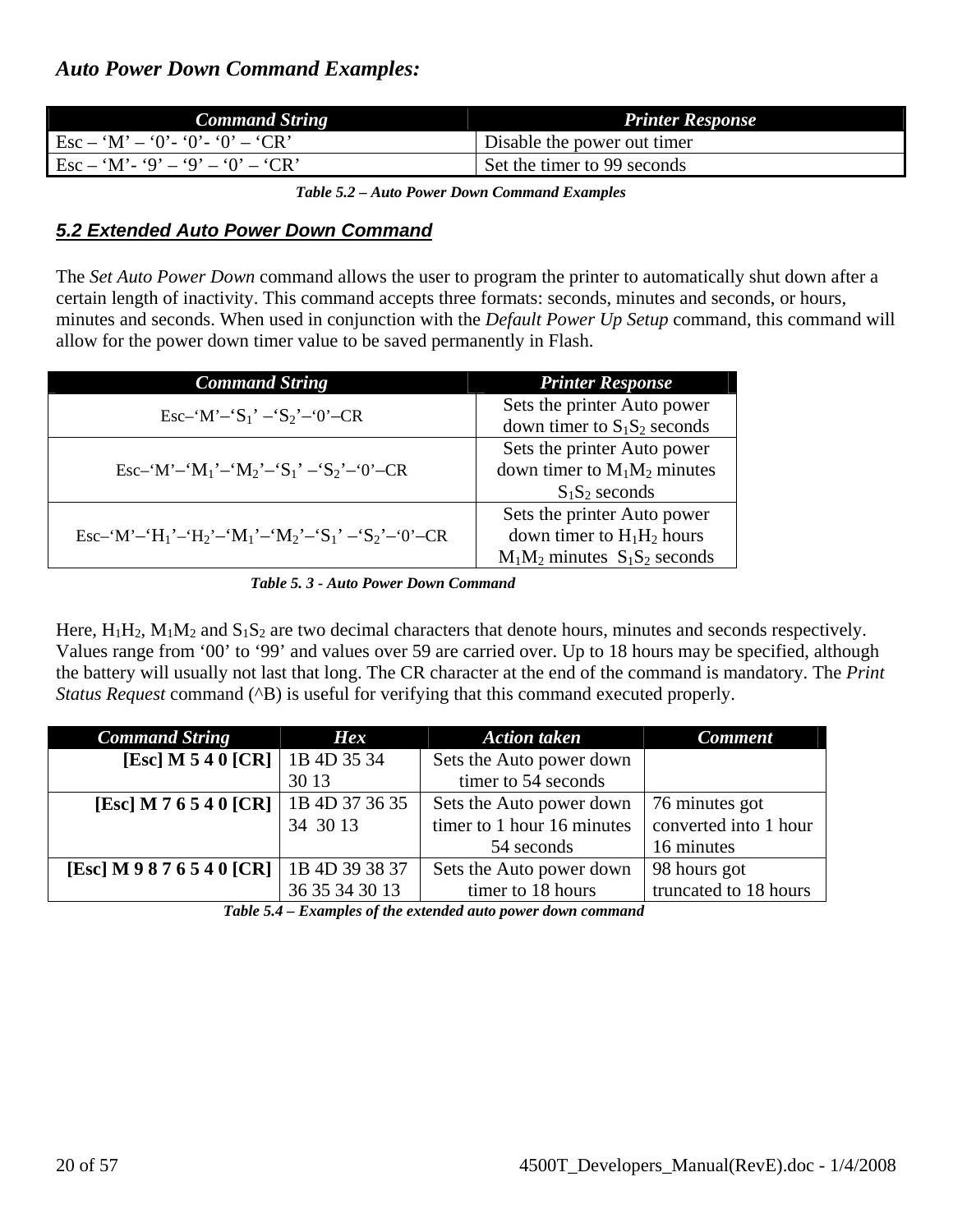# <span id="page-20-0"></span>*5.3 Supervisory commands*

Single byte supervisory commands are designed to provide the user of the printer with the current battery and print buffer status. The single byte supervisory commands and serial RS232 response strings are summarized below.

Note: <4 ASCII hex digits> are read as hex nibbles ORed with 0x30.

| <b>Printer Command</b>                                                                                                    | <b>Command String</b>                                      |                               | <b>Printer Response</b>                                                                                              |
|---------------------------------------------------------------------------------------------------------------------------|------------------------------------------------------------|-------------------------------|----------------------------------------------------------------------------------------------------------------------|
| <b>Print Status Request</b>                                                                                               | $\langle$ CTRL B $>$                                       | <b>Print Buffer Status</b>    | $<\text{Esc}\right>\lt$ $B$ ' $>$<br>$\langle$ ASCII digits> $\langle$ CR> $\langle$ LF>                             |
| Battery and Print Head<br><b>Status Request</b><br>(Battery voltage reading valid<br><i>if adapter is not plugged in)</i> | $<$ CTRL V $>$                                             | <b>Print Buffer Status</b>    | $<\text{Esc}\right>\lt$ $B$ ' $>$<br><4 ASCII digits> <cr><lf></lf></cr>                                             |
|                                                                                                                           |                                                            | <b>Battery Voltage Status</b> | $\langle Esc \rangle \langle V' \rangle$<br><4 ASCII digits> <cr><lf></lf></cr>                                      |
|                                                                                                                           |                                                            | Print Head<br>Temperature     | $<\text{Esc}\!\!>\!\!<\!\!T$<br><4 ASCII digits> <cr><lf></lf></cr>                                                  |
| <b>Firmware Version Query</b>                                                                                             | $\langle ESC \rangle \langle P' \rangle \langle ' \rangle$ | <b>Firmware Version</b>       | $\langle Esc \rangle \langle ' \rangle$<br><4 ASCII characters> <cr><lf></lf></cr>                                   |
|                                                                                                                           |                                                            | Example v1.00                 | $\langle$ Esc $>\!\!\!\times$ ' $($ ' $>$<br>$\langle 1' \, '0' \, '0' \, ' > \langle CR \rangle \langle LF \rangle$ |
| <b>Hardware Model Query</b>                                                                                               | $\langle ESC \rangle \langle P' \rangle \langle \rangle$   | Hardware model                | $<\text{ESC}\!\!>\!\!\cdot\!\!$ <sup>'</sup><br>$\langle$ ASCII characters> $\langle$ CR> $\langle$ LF>              |

 *Table 5.5 – Supervisory Commands* 

# *5.4 Printer Error Conditions*

Below is a table which describes Different Error conditions and their corresponding LED status:

| <b>Error Condition</b>                               | <b>LED Status</b>                                                                                                                              | <b>Error Condition Recovery</b>                                                                                                                                                              |
|------------------------------------------------------|------------------------------------------------------------------------------------------------------------------------------------------------|----------------------------------------------------------------------------------------------------------------------------------------------------------------------------------------------|
| <b>Print Head is Hot</b>                             | Power LED – Flashing Red<br>Status LED - Flashing Red                                                                                          | Printer stops printing at:<br>Print Head Temperature of 79° C<br><b>Printer Resumes Printing at:</b><br>Print Head Temperature of 75° C                                                      |
| <b>Printer is out of Paper/Paper</b><br>Door is Open | Power LED – Green Blue or<br>Orange depending on<br>communication mode<br>Status LED - Steady RED                                              | <b>Printer Stops printing when:</b><br>Out of paper or Paper Door is open<br><b>Printer Resumes Printing when:</b><br>Paper loaded or paper door is<br>closed AND FEED button is<br>pressed. |
| <b>Battery Running Low</b><br>Battery Voltage 6.5V   | Battery Status LED-flashing RED<br>When Battery is running low while<br>printing is in progress.                                               | Finish printing current job and<br><b>Recharge Battery!!!</b>                                                                                                                                |
| <b>Battery Extremely Low</b><br>Battery Voltage 6.3V | Battery LED - Steady Red<br><b>Status LED - Flashing RED</b><br>Occurs only when printer is<br>initially powered ON and Battery is<br>very Low | <b>Turn Printer OFF and Recharge</b><br><b>Battery!!!</b>                                                                                                                                    |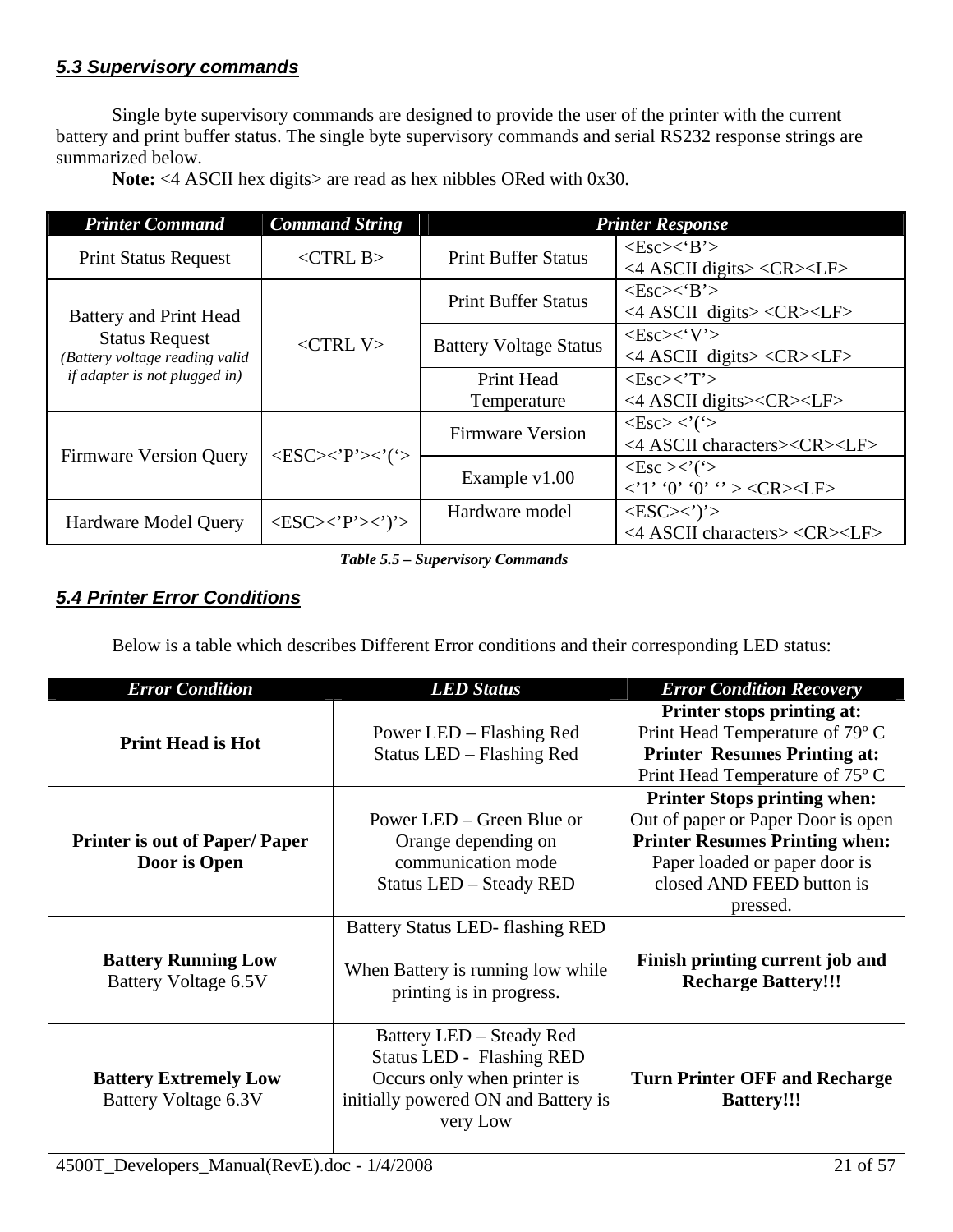<span id="page-21-0"></span>*Note: To recover from "Out of paper Error" it is necessary to press the FEED button in addition to loading the paper and/or closing the paper door. This is implemented in order to allow for the paper roll to adjust itself before continuing with the printout so that no characters get "cut off" the receipt.* 

# *5.5 Printer Operating Mode Commands*

The printer can be operated in two modes, *Online* or *Buffer modes*. In *online mode,* the characters are printed as they are received. In *buffer mode,* the characters received are stored in the print buffer and printed upon receipt of EOT character (^D). Also if the printer is in *Buffer Mode* and the print buffer is full, then the printer will start printing but it will stay in the *Buffer Mode* until the *Online Mode* command is sent to the printer.

| <b>Command String</b>      | <b>Selected Mode</b>       |
|----------------------------|----------------------------|
| $Esc - P - #'$             | <b>Selects Online Mode</b> |
| Esc-'P'-' $\mathcal{S}'$ ' | <b>Selects Buffer Mode</b> |

 *Table 5.7 – Printer Operating Mode Commands* 

# *5.6 End Of Text (EOT) Control Commands*

End Of Text (EOT) control character is transmitted once when the printer buffer is empty. This control character can be enabled or disabled via the commands given in table 5.8.

| Command String  | <b>Selected Mode</b>                   |
|-----------------|----------------------------------------|
| $Esc - P' - +'$ | Enable EOT control character transmit  |
| $Esc - P' - ?$  | Disable EOT control character transmit |

 *Table 5.8 – End Of Text (EOT) Control Commands*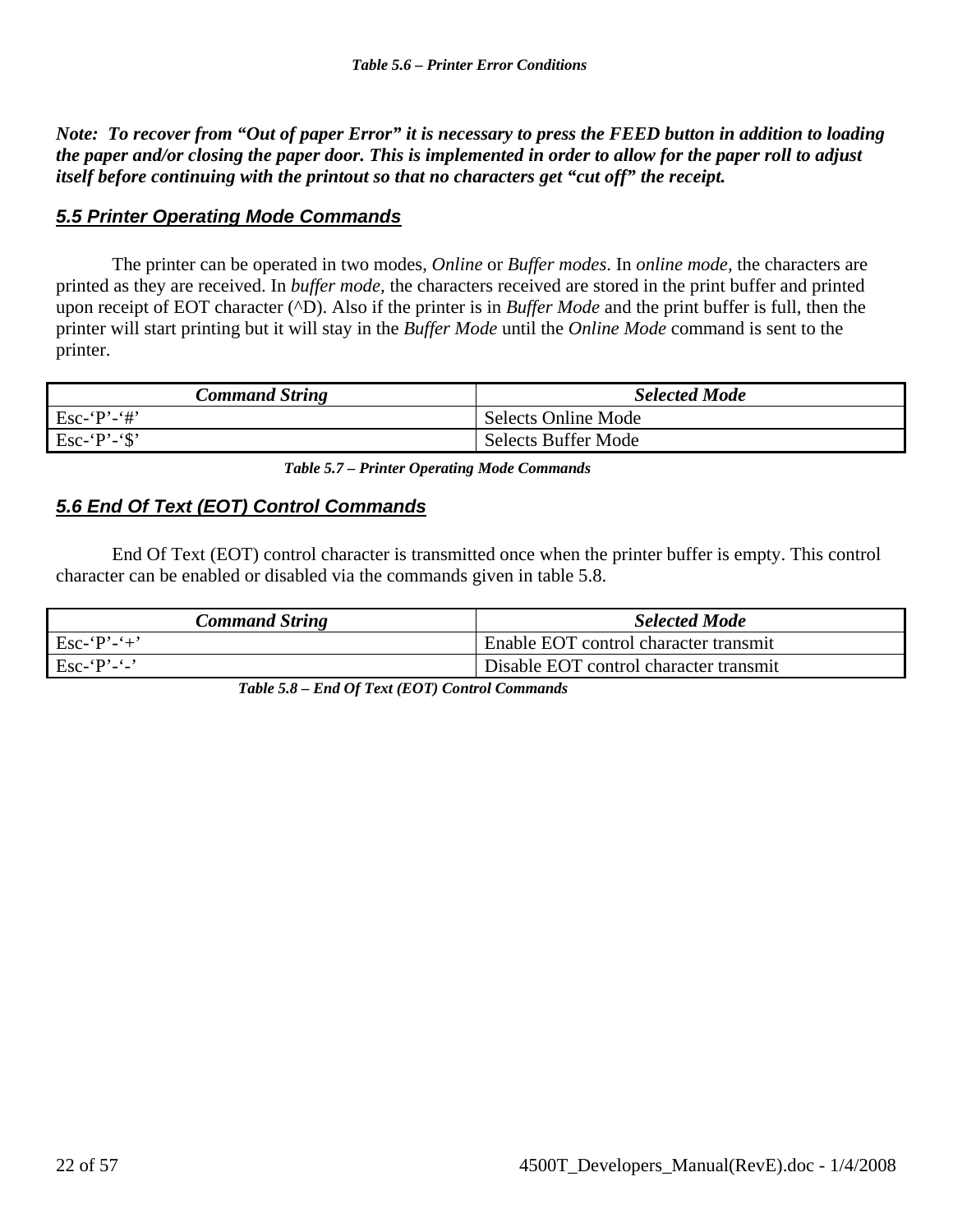# <span id="page-22-0"></span>*6.0 Label and Form Printing With Black Mark Option*

 The Extech S4500THS thermal printer can print on label and preprinted form stocks, with black mark located on the right side of the paper stock. The printer paper out sensor is used to sense the black mark position.

# *6.1 Black Mark Operation*

Follow these steps to use the black mark option.

- Set the paper out sensor sensitivity level by issuing **<ESC> <'Q'> <'Q'> <n>** command string. The value selected for the sensitivity is dependant upon the height of the pre-printed black mark located on the label or form stock. The default power on value of  $\langle n \rangle$  is 40 (0x28).
- Issue **<ESC> <'Q'> <'F'> <m>** or **<ESC> <'Q'> <'B'> <m>** printer Command to find the black mark. The command position's the label or the form for printing.
- Wait for **<ESC> <'Q'> <0x3F> <0x3F>** <**n1> <n2**> black mark found response from the printer.
- Send the data to be printed.

# *6.2 Black Mark Printer Commands*

| <b>Black Mark Command</b>                     | <b>Command String</b>             | <b>Description</b>                                                                       |  |  |
|-----------------------------------------------|-----------------------------------|------------------------------------------------------------------------------------------|--|--|
| Reverse Dot Feed                              | $<$ ESC> $<$ 'Q'> $<$ 'J'> $<$ n> | Perform $\langle n \rangle$ reverse dot line feeds,                                      |  |  |
|                                               |                                   | $0.125$ mm each.                                                                         |  |  |
| Out of Paper Sensitivity                      | $<$ ESC> $<$ 'Q'> $<$ 'Q'> $<$ n> | On paper detect fail, postpone the paper                                                 |  |  |
|                                               |                                   | out error response for $\langle n \rangle$ 0.125mm dot                                   |  |  |
|                                               |                                   | lines before flagging a paper out error.                                                 |  |  |
| <b>Forward Black Mark Seek</b>                | $<$ ESC> $<$ 'Q'> $<$ 'F'> $<$ m> | Seek black mark using forward feed until                                                 |  |  |
|                                               |                                   | < <i>m</i> > dot line feeds have been processed,                                         |  |  |
|                                               |                                   | each dot line feed 0.250mm.                                                              |  |  |
| Reverse Black Mark Seek                       | $<$ ESC> $<$ 'O'> $<$ 'B'> $<$ m> | Seek black mark using backward feed until                                                |  |  |
|                                               |                                   | < <i>m</i> > dot line feeds have been processed,                                         |  |  |
|                                               |                                   | each dot line feed 0.250mm.                                                              |  |  |
| Printer Black Mark                            | $<$ ESC> $<$ 'Q'> $<$ 0x3F>       | $n1$ and $n2$ are the high and the low nibble,                                           |  |  |
| $<$ 0x3F> $<$ n1> $<$ n2><br><i>Response:</i> |                                   | respectively, describing how many                                                        |  |  |
| <b>Paper Found</b>                            |                                   | (0.25mm) dot lines were required to find                                                 |  |  |
|                                               |                                   | black mark.                                                                              |  |  |
| <b>Printer Black Mark</b>                     | $<$ ESC> $<$ 'O'> $<$ 0x30>       | $n1$ and $n2$ are the high and the low nibble,                                           |  |  |
| Response:                                     | $<0x30>$ < n1> < n2>              | respectively, describing how many                                                        |  |  |
| Paper Not Found                               |                                   | (0.25mm) dot lines were processed before                                                 |  |  |
|                                               |                                   | reporting black mark status.                                                             |  |  |
|                                               | Notes:                            |                                                                                          |  |  |
|                                               |                                   | <n> Total number of 0.125mm dot lines, 0x00 through 0xFF.</n>                            |  |  |
|                                               |                                   | <m>Total number of 0.250mm dot lines, 0x00 through 0XFF.</m>                             |  |  |
|                                               |                                   |                                                                                          |  |  |
|                                               |                                   | n1 and n2 The total number of 0.125mm dot lines processed, while seeking the black mark. |  |  |
|                                               |                                   | $n1$ holds the high four bits (0x30 + 4 high bits).                                      |  |  |
|                                               |                                   | $n2$ holds the low four bits (0x30 + 4 low bits).                                        |  |  |
|                                               |                                   | n1 and n2 can have values 0x30 through 0x3f.                                             |  |  |

 *Table 6.0 – Black Mark Printer Commands*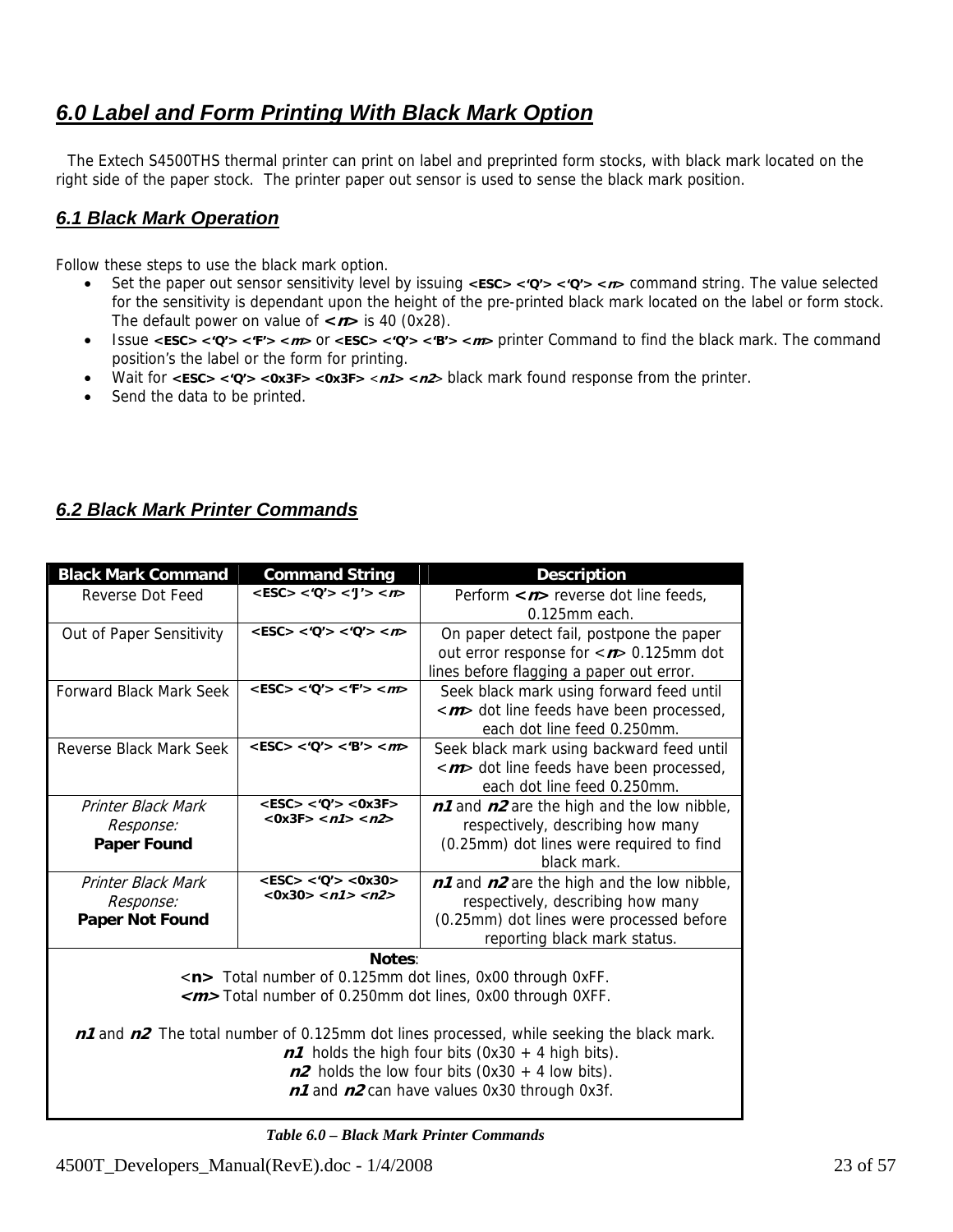<span id="page-23-0"></span>In addition to being a line printer, the Extech 4500THS can operate in Page Printing mode. Page Printing Mode can be used to design a certain format and replace only variable data during communication time. In line printing, text is printed from top to bottom in the order received. In page printing, text, barcodes as well as lines and rectangles can be placed at an arbitrary (x, y) coordinate.



### **Page Printing vs. Line Printing**

This section describes the commands which are supported by the Page Printing Mode.

# *7.1 Entering and Leaving Page Printing Mode*

On Power up the Extech Printer goes into the default Line Printing Mode. In that mode all data is printed as it is received. In Page Printing mode, the canvas is constructed in advance and the form is printed afterwards. This allows for positioning of text, barcodes, lines and rectangles at specific X and Y coordinates and also at specific angles  $-0$ , 90, 180 and 270 degrees.

The table below describes the commands necessary to enter and leave Page Printing Mode:

| <b>Command Name</b>             | <b>Command String</b>    | <b>Command Description</b>                  |  |  |  |
|---------------------------------|--------------------------|---------------------------------------------|--|--|--|
|                                 |                          | Printer Enters Buffer Mode. In that         |  |  |  |
| <b>Enter Buffer Mode</b>        | $Esc$ $P$ \$             | mode all data is retained in the            |  |  |  |
|                                 |                          | Buffer until $\wedge$ D (0x04) is received. |  |  |  |
|                                 | $\operatorname{Esc}$ P P | Places the printer in Page Printing         |  |  |  |
| <b>Enter Page Printing Mode</b> |                          | Mode                                        |  |  |  |
| Exit Buffer Mode                | $\operatorname{Esc} P$ # | Places printer back in Line print           |  |  |  |
|                                 |                          | Mode                                        |  |  |  |
| <b>Print Buffer Content</b>     | $\wedge$ D               | Prints Buffer Content and printer is        |  |  |  |
|                                 |                          | ready to receive more data.                 |  |  |  |

*Table 7.0 – Commands to enter and leave Page Printing Mode*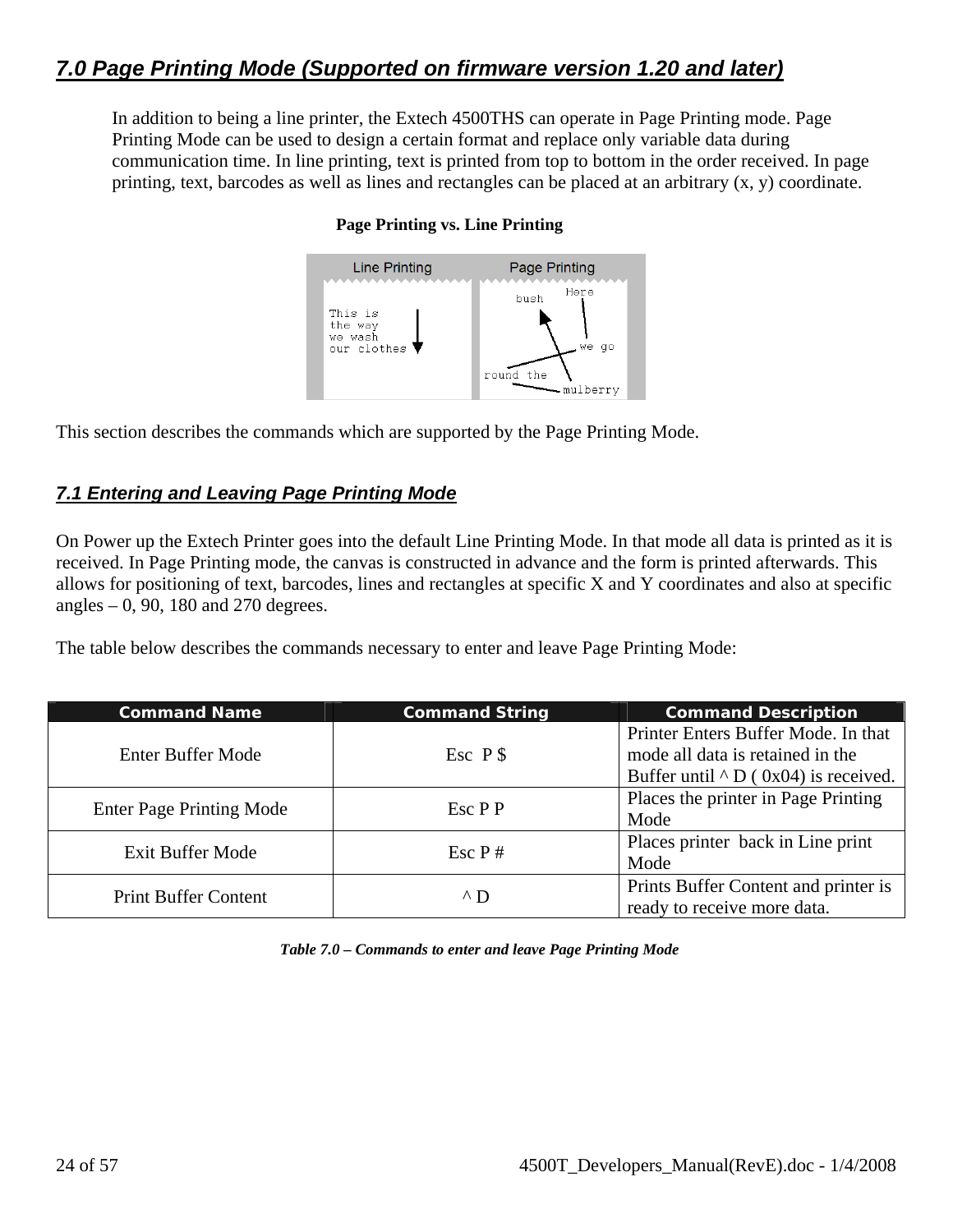# <span id="page-24-0"></span>*7.2 Page Printing Commands*

Once the printer is placed in Page Printing Mode follow the commands from this section to draw objects on the canvas.

| <b>Command</b> | <b>Parameters</b> | <b>Description</b>                               |  |  |
|----------------|-------------------|--------------------------------------------------|--|--|
| BeginPage      |                   | Enters page printing mode.                       |  |  |
| EndPage        |                   | Exits page printing mode and prints a label.     |  |  |
| SetMargin      | (lm, tm);         | Sets the left margin to lm and top margin to tm. |  |  |
| SetPageSize    | (width, height);  | Defines the valid drawing area for a label.      |  |  |

|  | Table 7.1 - Page Printing Commands |
|--|------------------------------------|
|--|------------------------------------|

A page printing session begins with the BeginPage(); command and ends with the EndPage(); command. Rendering of a page is done in memory. The user is given the option to define the drawing area with SetMargin(*lm, tm*); and SetPageSize(*width, height*); commands. SetMargin(*lm, tm*); sets the left and top margins and SetPageSize(*width, height*); sets the size of a page. All the measurements are in dots

### **Text Command**

| <b>Command</b> | <b>Parameters</b>               | <b>Description</b>                                |  |  |
|----------------|---------------------------------|---------------------------------------------------|--|--|
| DrawText       | (x, y, color, angle, "string"); | Draws text at coordinate $(x, y)$ . <i>color</i>  |  |  |
|                |                                 | specifies text color. <i>angle</i> specifies text |  |  |
|                |                                 | direction. <i>String</i> is the text to print.    |  |  |

### *Table 7.2 – Drawtext Command*

DrawText "data" prints the text enclosed in the double quotes at the current cursor location. x and y specify where the text is printed. It is the upper left corner of the first letter of the top line, to be precise.



Color=1 prints black text. User may print white text on an existing black background by specifying color=0. Angle specifies the text direction, as follows:

| Angle | <b>Print angle</b>           | <b>Description</b>                            |  |  |
|-------|------------------------------|-----------------------------------------------|--|--|
|       | 0 degrees Counterclockwise   | Prints text horizontally from left to right.  |  |  |
|       | 90 degrees Counterclockwise  | Prints text vertically in the up direction    |  |  |
|       | 180 degrees Counterclockwise | Prints text horizontally from right to left   |  |  |
|       | 270 degrees Counterclockwise | Prints text vertically in the down direction. |  |  |

*Table 7.3 – Angle Parameter*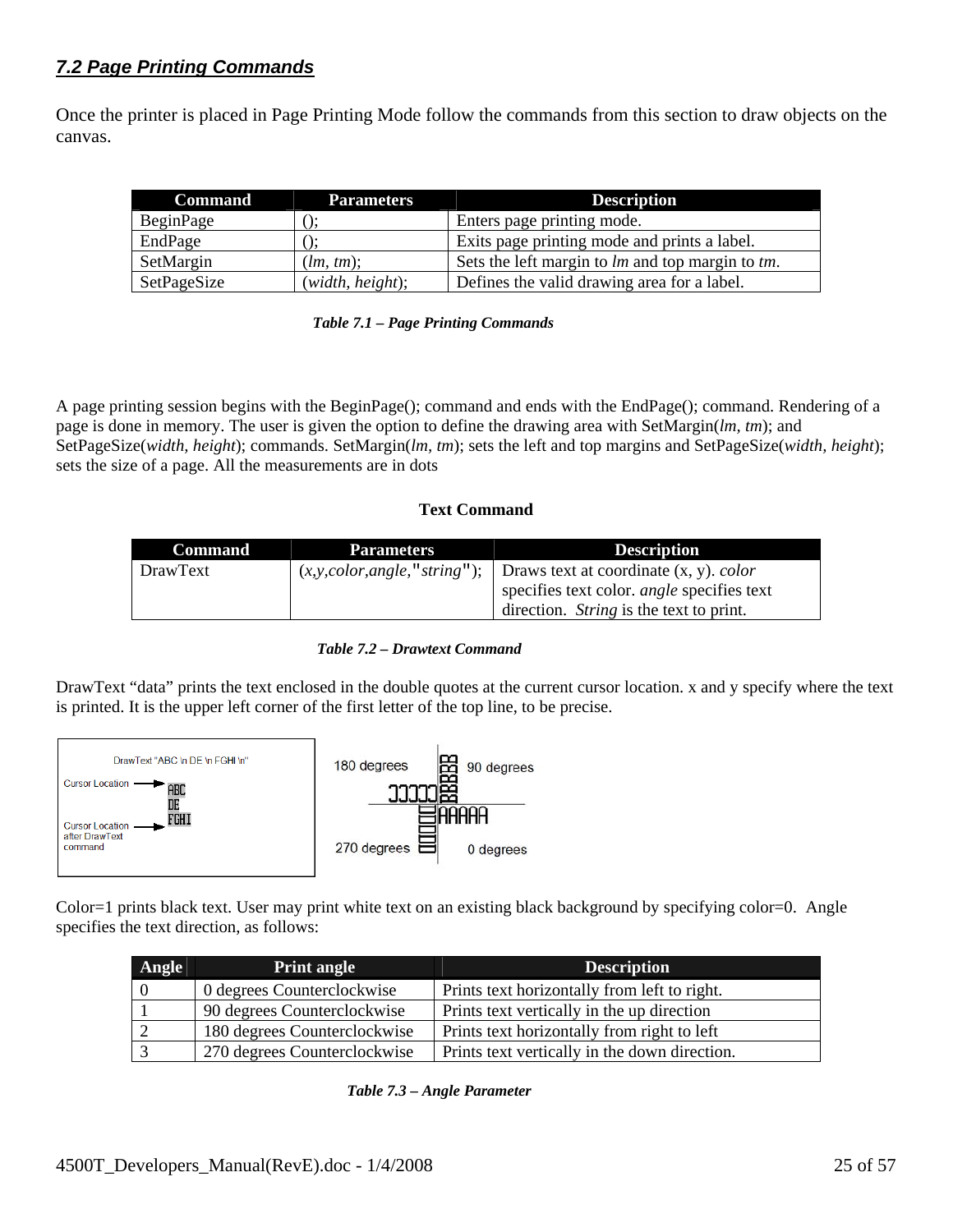Multiple lines can be printed with a single DrawText command by separating the lines with \n characters. Text formatting is accomplished by tags inserted into the string argument. The formatting is effective only in the string that it appears and does not carry over to the subsequent DrawText commands.

### **Text Formatting Codes**

| <b>Command</b>                                | <b>Name</b>       | <b>Description</b>                                                             |  |  |  |
|-----------------------------------------------|-------------------|--------------------------------------------------------------------------------|--|--|--|
| , $<$ b>                                      | <b>Bold</b>       | Text enclosed by $5$ and $5$ appear in bold.                                   |  |  |  |
| $\langle ul \rangle, \langle ul \rangle$      | Underline         | Text enclosed by $\langle ul \rangle$ and $\langle ul \rangle$ are underlined. |  |  |  |
| $\langle height = value \rangle$              | Text Height       | Text height is magnified by the given numeric                                  |  |  |  |
|                                               |                   | value. Use $\langle$ height = 1 > to return to original size.                  |  |  |  |
| $\langle \text{width} = \text{value} \rangle$ | <b>Text Width</b> | Text width is magnified by the given numeric                                   |  |  |  |
|                                               |                   | value. Use $\langle$ width = 1> to return to original size.                    |  |  |  |
| $<$ font = value>                             | Font              | Sets the font. <i>value</i> = $\{90\}$ .                                       |  |  |  |
| $\ln$                                         | New Line          | Moves the cursor to the beginning of the next line.                            |  |  |  |
| $\left  \leq, \leq, \right  \right $          | Literals          | Use backslashes to print these special characters.                             |  |  |  |

*Table 7.3 – Text Formatting Codes*

### **DrawRectangle Command**

| <b>Command</b> | <b>Parameters</b>  | <b>Description</b>                                                       |
|----------------|--------------------|--------------------------------------------------------------------------|
| DrawRectangle  | (x1, y1, x2,       | Draws a rectangle whose corners are $(xl, yl)$ and                       |
|                | y2, color, width); | $(x2, y2)$ . <i>color</i> specifies the line or fill color. <i>width</i> |
|                |                    | specifies the line width of a hollow rectangle. A                        |
|                |                    | zero-width results in a filled rectangle.                                |

### *Table 7.4 – DrawRectangle Command*

DrawRectangle draws either a hollow or a filled rectangle. (x1, y1) and (x2, y2) specify the two diagonally opposing corners. All measurements are in dots.

### **Barcode Command**

| Command            | <b>Parameters</b> | <b>Description</b>                                       |
|--------------------|-------------------|----------------------------------------------------------|
| <b>DrawBarcode</b> | (x, y, angle,     | Draws a 1-D barcode of the given angle, type,            |
|                    | annotate, type,   | width and data at coordinate $(x, y)$ . Setting annotate |
|                    | height, "data");  | to 1 causes human-readable text to appear below.         |

*Table 7.5 –DrawBarCode Command*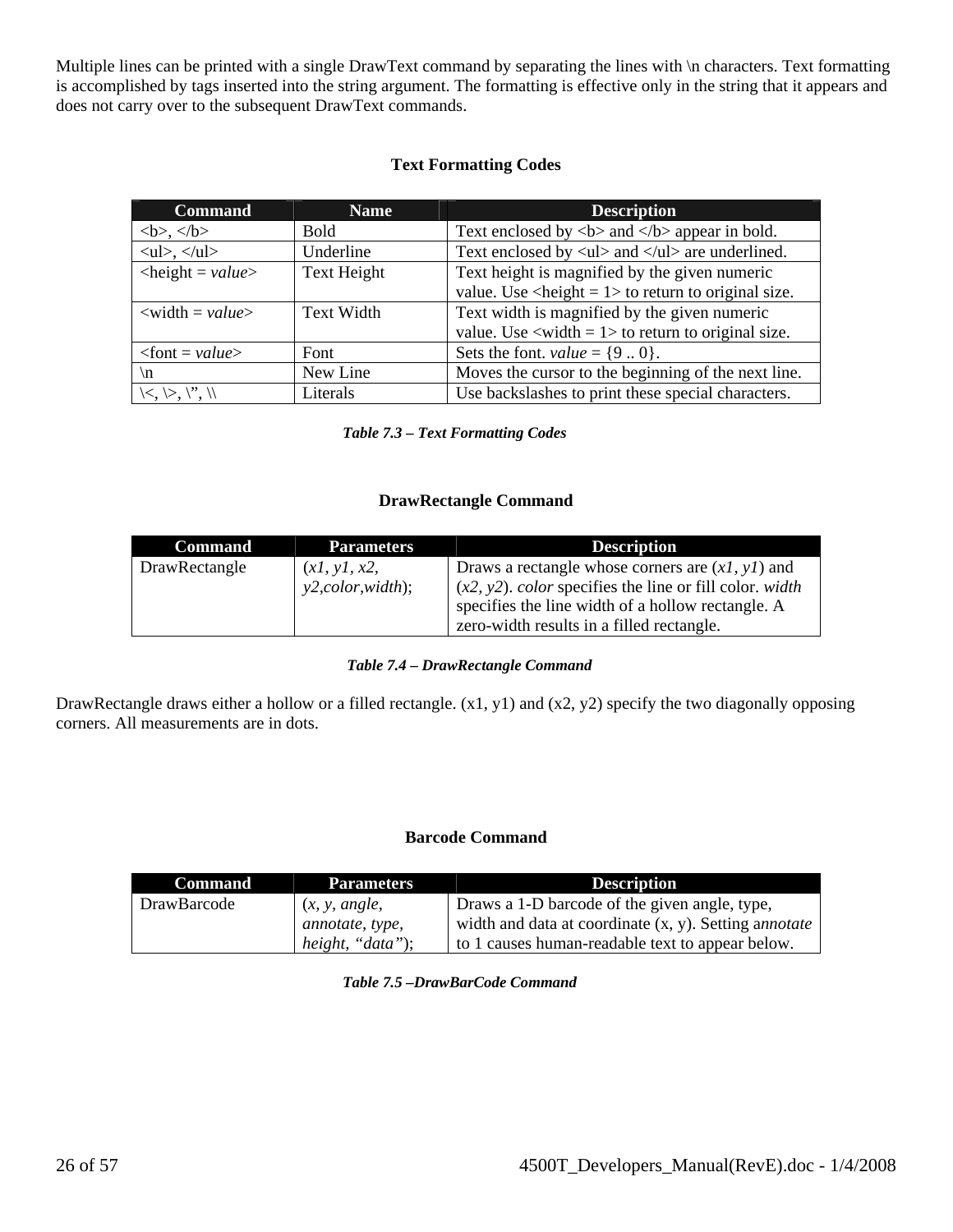<span id="page-26-0"></span>DrawBarcode draws a 1-D barcode. (x, y) specify where the upper left corner of the barcode is placed. Supplying values 0, 1, 2, or 3 to the *angle* parameter causes the barcode to appear rotated 0, 90, 180, or 270 degrees.Setting a*nnotate* to 1 causes human-readable text to appear below the barcode. 0 disables this. The type parameter specifies the barcode type as follows:

| <b>Type</b>    | <b>Barcode</b>  |  |  |
|----------------|-----------------|--|--|
|                | type            |  |  |
|                | Code 39         |  |  |
| 2              | Code 128        |  |  |
| 3              | Code $2$ of $5$ |  |  |
| 4              | <b>UPC</b>      |  |  |
| $\overline{5}$ | Codabar         |  |  |

*Table 7.6 – BarCode Ennumeration* 

The height parameter sets the height of barcode in units of dots. The "*data*" parameter specifies the content of the barcode. It is the user's responsibility to supply data that is appropriate for the chosen code. For example, Code 39 will not accept lower case alphabets.

# *7.3 Form Fiesta*

 Form Fiesta is a Form and Label Generating Software which can be used to automate the process of label design. It is provided to Extech partners and customers Free of charge. All supported commands from section 7.2 are implemented in Form Fiesta and are automatically generated when an element is drawn onto the canvas on the screen.

 Developers can use Form Fiesta to generate a Label. Then they can copy the commands generated in the yellow section of the screen (these are the commands which render the image on the screen) in their application.

The variable data can be acquired by their application and replaced in the command string.

 The code below demonstrates how to implement that in a simple VB program. **CustomerName** and **csCarModel** are two

variables which get substituted in the string.

```
Private Sub Command1_Click()
```

```
 csTicket = Chr$(27) + "P$" + Chr$(27) + "PP" + vbCrLf + "BeginPage();" + vbCrLf 
 csTicket = csTicket + "SetPageSize(400,200);" + vbCrLf 
 csTicket = csTicket + "DrawRectangle(30,0,330,40,1,0);" + vbCrLf 
 csTicket = csTicket + "DrawText(80,10,0,0,""<f=6><b>Dollar Rental"");" + vbCrLf 
 csTicket = csTicket + "DrawText(30,60,1,0,""Customer"");" + vbCrLf 
 csTicket = csTicket + "DrawRectangle(140,50,330,90,1,3);" + vbCrLf 
 csTicket = csTicket + "DrawText(150,60,1,0,""" + CustomerName + """);" + vbCrLf 
 csTicket = csTicket + "DrawText(30,110,1,0,""Model"");" + vbCrLf 
 csTicket = csTicket + "DrawRectangle(140,100,330,140,1,3);" + vbCrLf 
 If Option1.Item(0) Then csCarModel = "Taurus" 
 If Option1.Item(1) Then csCarModel = "Cavalier" 
 If Option1.Item(2) Then csCarModel = "Neon" 
 csTicket = csTicket + "DrawText(150,110,1,0,""" + csCarModel + """);" + vbCrLf
```

```
 csTicket = csTicket + "EndPage()" +vbCrLf+Chr$(27)+"P#" + vbCr+Chr$(4)+vbCrLf
```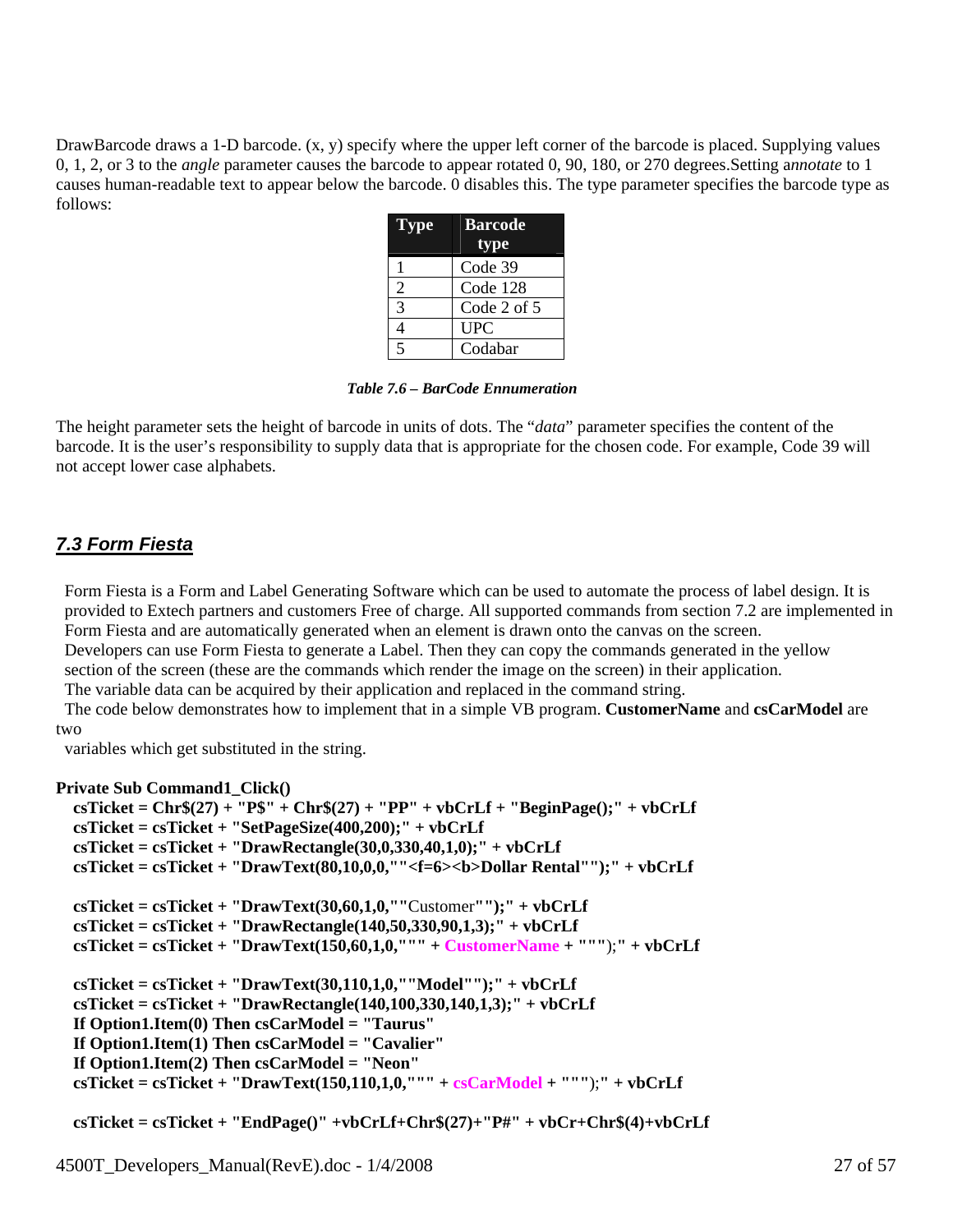**Ticket.TicketText = csTicket Ticket.Visible = True** 

 **MSComm1.CommPort = 1 MSComm1.PortOpen = True MSComm1.Output = csTicket + vbCrLf MSComm1.PortOpen = False End Sub** 

Form Fiesta Install File as well as instructions on using the software are available on the Developer's CD under the Page Printing Folder.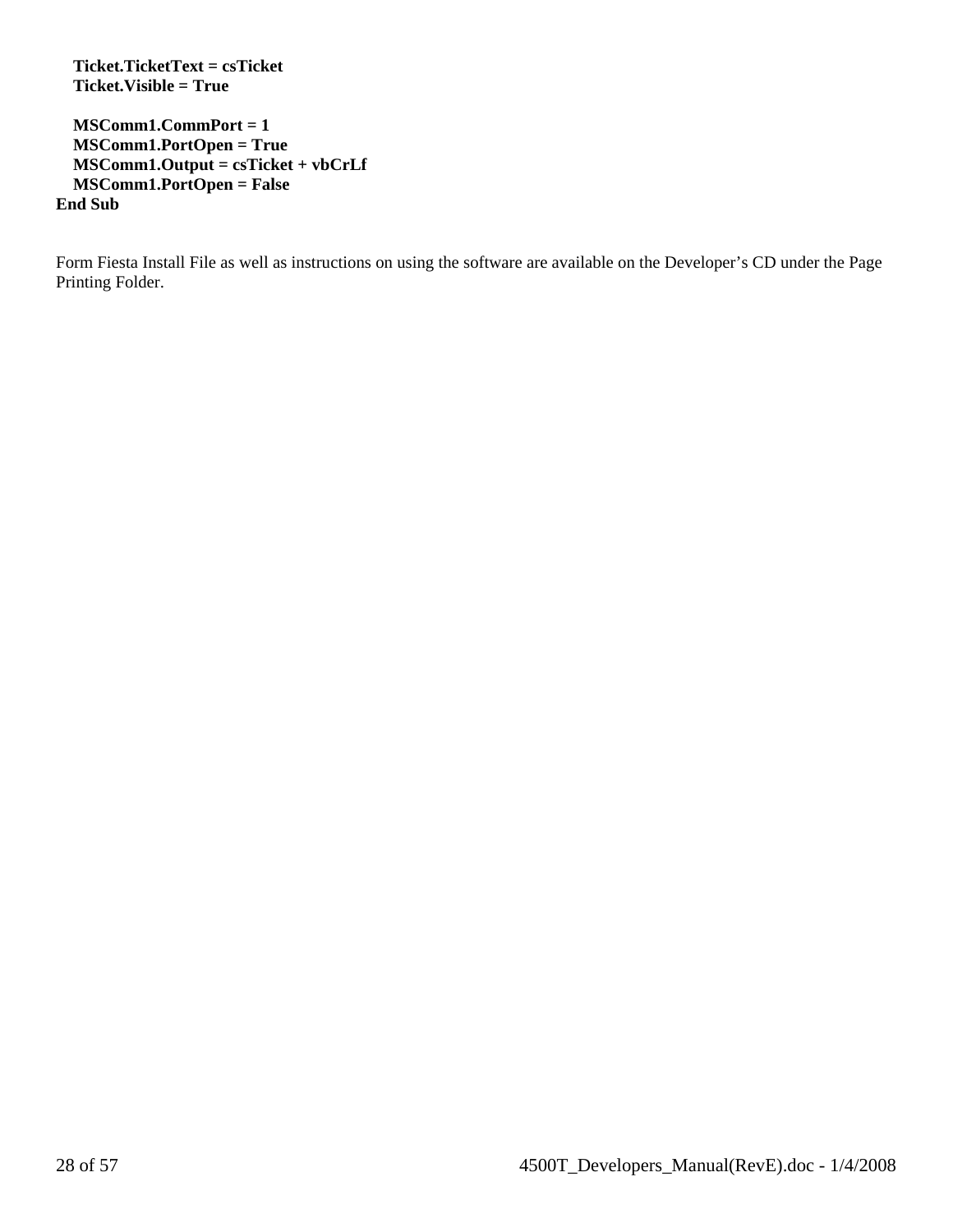# *Appendix A*

# <span id="page-28-0"></span>*A.1.0 Introduction*

The 4500THS features improved font and logo table organization which requires a new set of downloading instructions. The paragraphs below describe in detail the 4500THS flash font and logo table organization as well as the procedures for Font and Logo Downloading.

# *A.1.1 Flash Font Tables*

The table below shows the Font Table organization in the 4500THS printer. Please note the following:

- 1) The fonts in Red are permanent and can not be modified via the font downloading commands
- 2) Each font table represents either the first or the second half of a font, not the complete 255 character set. For instance the location R1-C1 of memory, contains the International characters set of Courier Mode 1 - 16x23 (starting from 0x80 to 0xFF).

|                | <b>REPLACEABLE USER FONTS</b> |                            |                            |                            |                           |                           |                    | <b>FACTORY FONTS</b>                     |                           |                           |
|----------------|-------------------------------|----------------------------|----------------------------|----------------------------|---------------------------|---------------------------|--------------------|------------------------------------------|---------------------------|---------------------------|
|                | Courier<br>Mode 0<br>16x14    | Courier<br>Mode 1<br>16x23 | Courier<br>Mode 2<br>12x23 | Courier<br>Mode 3<br>10x23 | Courier<br>Mode 4<br>9x23 | Courier<br>Mode 5<br>8x23 | Monospace<br>20x23 | <b>Monospace</b><br>10x23<br><b>Bold</b> | <b>Monospace</b><br>10x23 | <b>Monospace</b><br>10x18 |
|                | C <sub>0</sub>                | C <sub>1</sub>             | C <sub>2</sub>             | C <sub>3</sub>             | C <sub>4</sub>            | C <sub>5</sub>            | C6                 | C <sub>7</sub>                           | C8                        | C <sub>9</sub>            |
| R <sub>0</sub> | (Rotated)                     | <b>ASCII</b>               | <b>ASCII</b>               | <b>ASCII</b>               | <b>ASCII</b>              | <b>ASCII</b>              | <b>ASCII</b>       | <b>ASCII</b>                             | <b>ASCII</b>              | <b>ASCII</b>              |
|                | I0x200x7F                     | 0x200x7F                   | 0x200x7F                   | 0x200x7F                   | 0x200x7F                  | 0x200x7F                  | 0x200x7F           | 0x200x7F                                 | 0x200x7F                  | 0x200x7F                  |
| R <sub>1</sub> | <b>Rotated PC</b>             | International              | International              | International              | International             | International             | International      | International                            | International             | International             |
|                | Line Draw                     | <b>Set</b>                 | <b>Set</b>                 | Set                        | Set                       | <b>Set</b>                | <b>Set</b>         | <b>Set</b>                               | Set                       | <b>Set</b>                |
|                | 0x80.0xFF                     | 0x80.0xFF                  | 0x80.0xFF                  | 0x80.0xFF                  | 0x80.0xFF                 | 0x80.0xFF                 | 0x80.0xFF          | 0x80.0xFF                                | 0x800xFF                  | 0x80.0xFF                 |
| R <sub>2</sub> | <b>Rotated PC</b>             | <b>PC Line</b>             | <b>PC Line</b>             | <b>PC</b> Line             | <b>PC Line</b>            | <b>PC Line</b>            | <b>PC Line</b>     | <b>PC Line</b>                           | <b>PC Line</b>            | <b>PC Line</b>            |
|                | <b>Line Draw</b>              | Draw                       | <b>Draw</b>                | <b>Draw</b>                | <b>Draw</b>               | <b>Draw</b>               | <b>Draw</b>        | <b>Draw</b>                              | <b>Draw</b>               | <b>Draw</b>               |
|                | 0x80.0xFF                     | 0x80.0xFF                  | 0x800xFF                   | 0x800xFF                   | 0x80.0xFF                 | 0x80.0xFF                 | 0x80.0xFF          | 0x80.0xFF                                | 0x800xFF                  | 0x80.0xFF                 |

 *Table A.0 – 4500THS Flash Font Table Organization* 

### **Note:**

Use the following commands to select the memory location where the font will be uploaded (See Section A.1.4 for a detailed description of the commands)

Esc-'F'-'K'- **k** - <CR><br>
Esc-'F'-'F'- **f** - <CR><br>
Where **f** is the value of the row (R) Where  $f$  is the value of the row  $(R)$ 

For instance the commands Esc-'F'-'F'- **1** - <CR> and 'F'-'K'- **2** - <CR>, indicates that the new font will replace the current International-Courier Mode 2 set.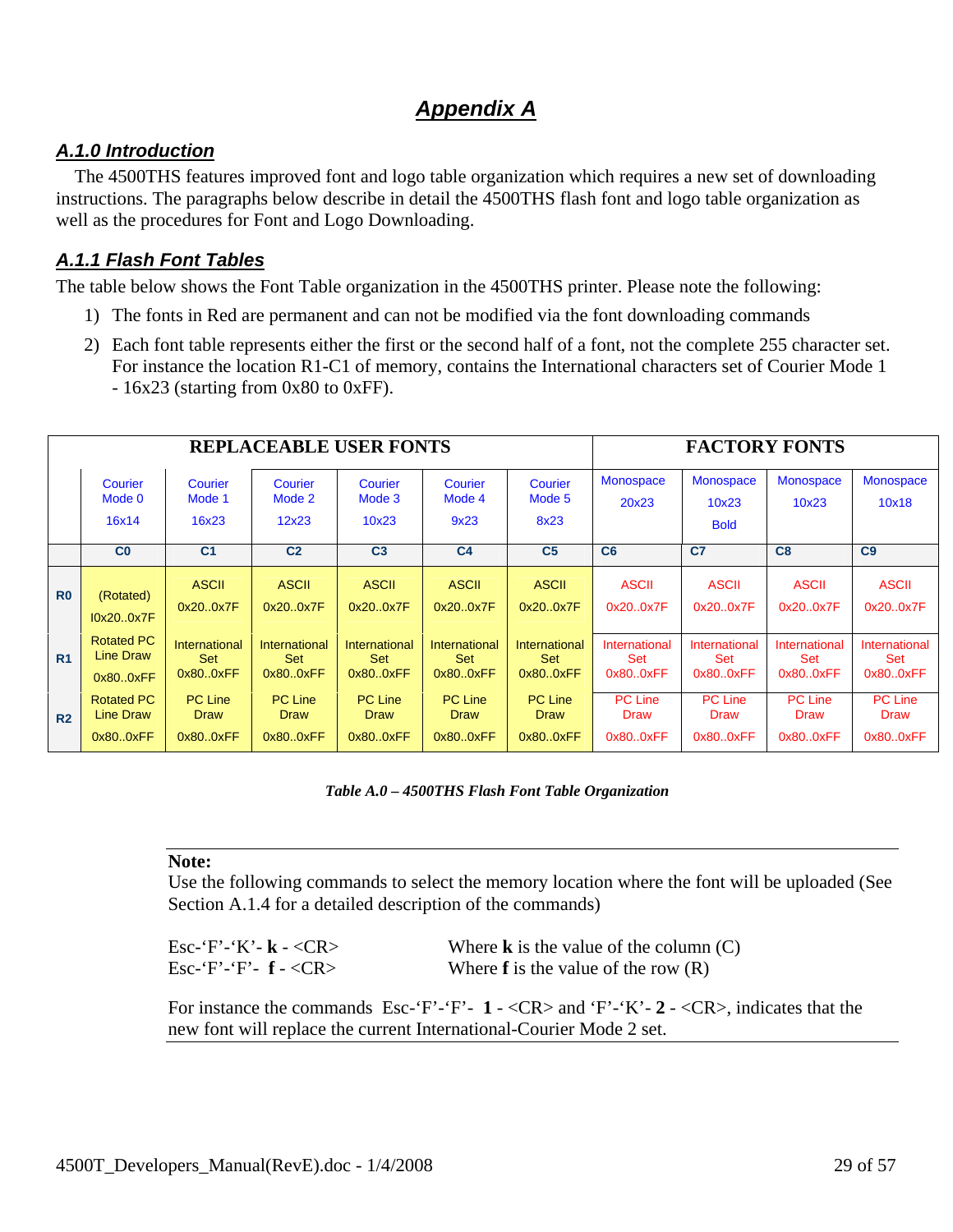# <span id="page-29-0"></span>*A.1.2 Selection Font Tables*

| Commands Esc-'F'-'f' - < CR > and Esc-'k' - 'x' - < CR > are used to select a font table |  |
|------------------------------------------------------------------------------------------|--|
|------------------------------------------------------------------------------------------|--|

|                                                      | k <sub>0</sub>                        | k <sub>1</sub>             | k <sub>2</sub>             | k <sub>3</sub>             | k <sub>4</sub>            | k <sub>5</sub>            | k6                        | K7                                       | k8                        | k <sub>9</sub>            |
|------------------------------------------------------|---------------------------------------|----------------------------|----------------------------|----------------------------|---------------------------|---------------------------|---------------------------|------------------------------------------|---------------------------|---------------------------|
| F <sub>1</sub><br><b>International</b><br><b>Set</b> | Courier<br>Mode 0<br>16x14<br>Rotated | Courier<br>Mode 1<br>16x23 | Courier<br>Mode 2<br>12x23 | Courier<br>Mode 3<br>10x23 | Courier<br>Mode 4<br>9x23 | Courier<br>Mode 5<br>8x23 | <b>Monospace</b><br>20x23 | <b>Monospace</b><br>10x23<br><b>Bold</b> | <b>Monospace</b><br>10x23 | <b>Monospace</b><br>10x18 |
| F <sub>2</sub><br><b>Pc Line</b><br><b>Draw Set</b>  | Courier<br>Mode 0<br>16x14<br>Rotated | Courier<br>Mode 1<br>16x23 | Courier<br>Mode 2<br>12x23 | Courier<br>Mode 3<br>10x23 | Courier<br>Mode 4<br>9x23 | Courier<br>Mode 5<br>8x23 | <b>Monospace</b><br>20x23 | Monospace<br>10x23<br><b>Bold</b>        | <b>Monospace</b><br>10x23 | Monospace<br>10x18        |

 *Table A.1 – 4500 font sets* 

For instance commands Esc-'F'-'1'- <CR> and Esc-'k'-'3', select the International Courier Mode 3 (10wX23h)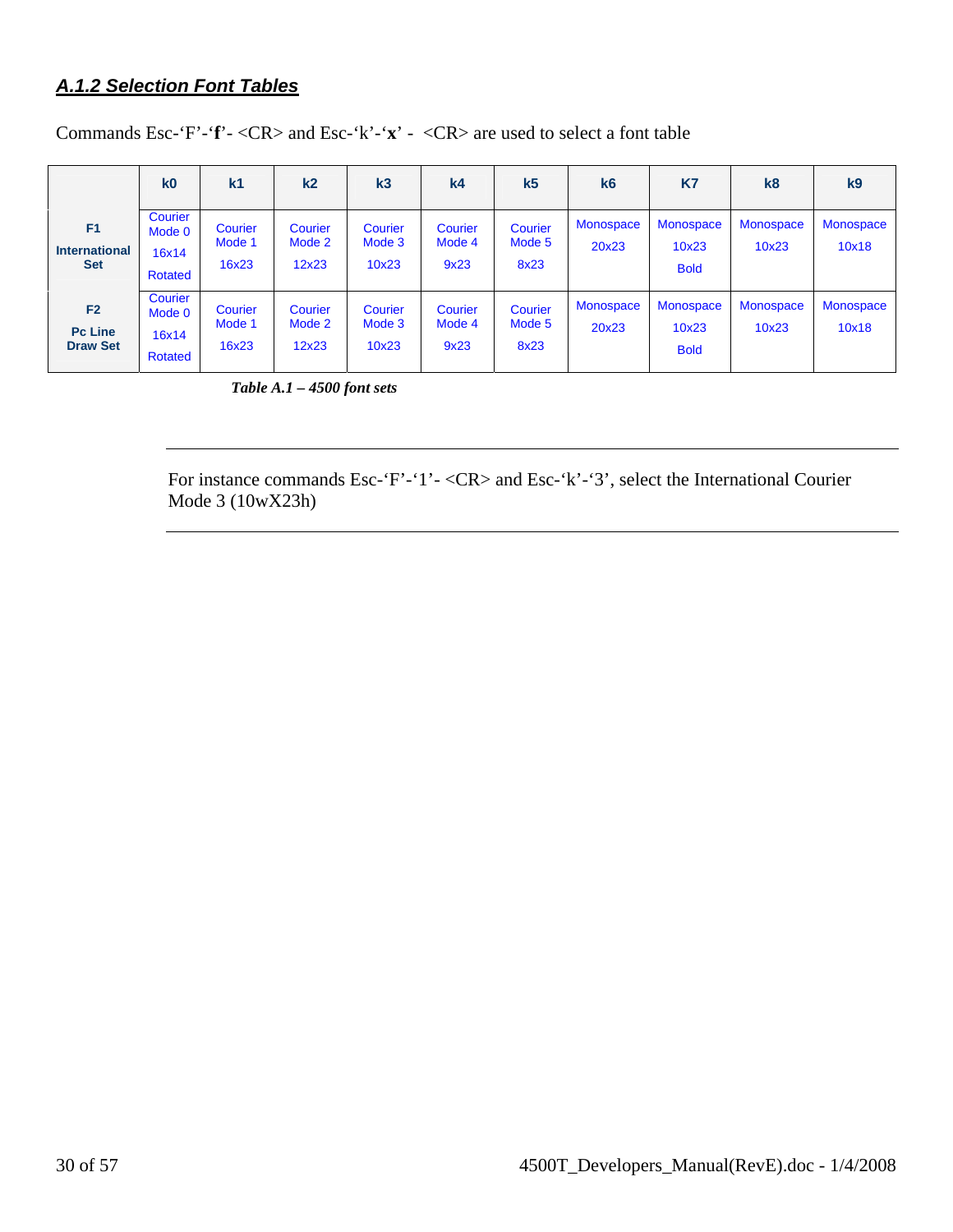## <span id="page-30-0"></span>*A.1.3 Rotated Font Tables*

### **Rotated Font Table**



*Table A.2 - Default Rotated Font Tables* 

To select the PC Line Draw graphic table use the command Esc-'F'-'1' -<CR> or Esc-'F'-'2' -<CR>

Next select the Courier Mode 0 rotated font table using the command Esc-'k'-'0' : Select Rotated (16x14)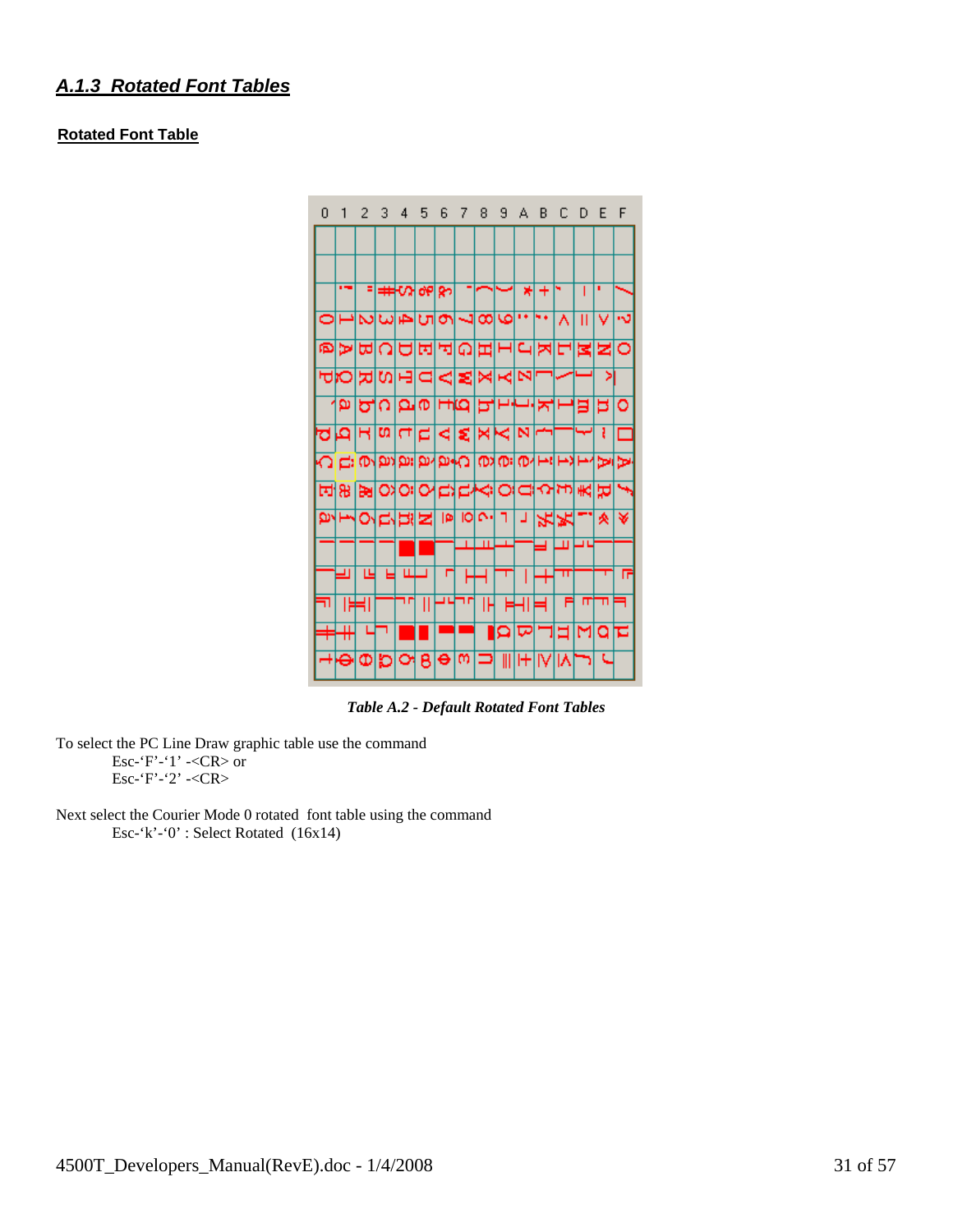# <span id="page-31-0"></span>*A.1.4 Default Courier International and PC Line Graphic Font*

### **International Font Table PC Line Graphic Table**



 *Table A.1 - Default International and PC Line Graphic Font Tables*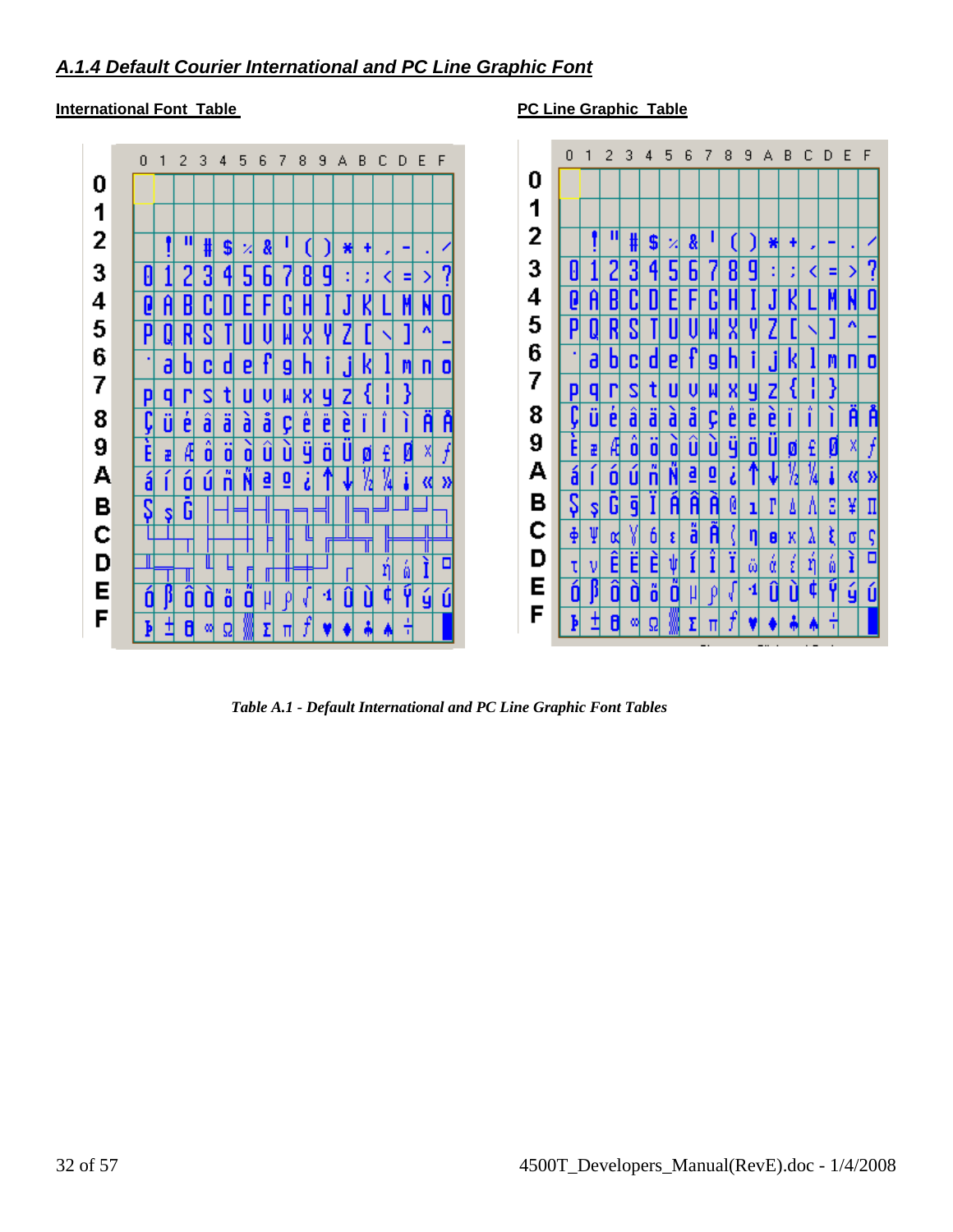# <span id="page-32-0"></span>*A.1.5 Monospace and Rotated Font Tables*

### **Monospace Font Table Rotated Font Table**





 *Table A.2 - Default Monospace and Rotated Font Tables*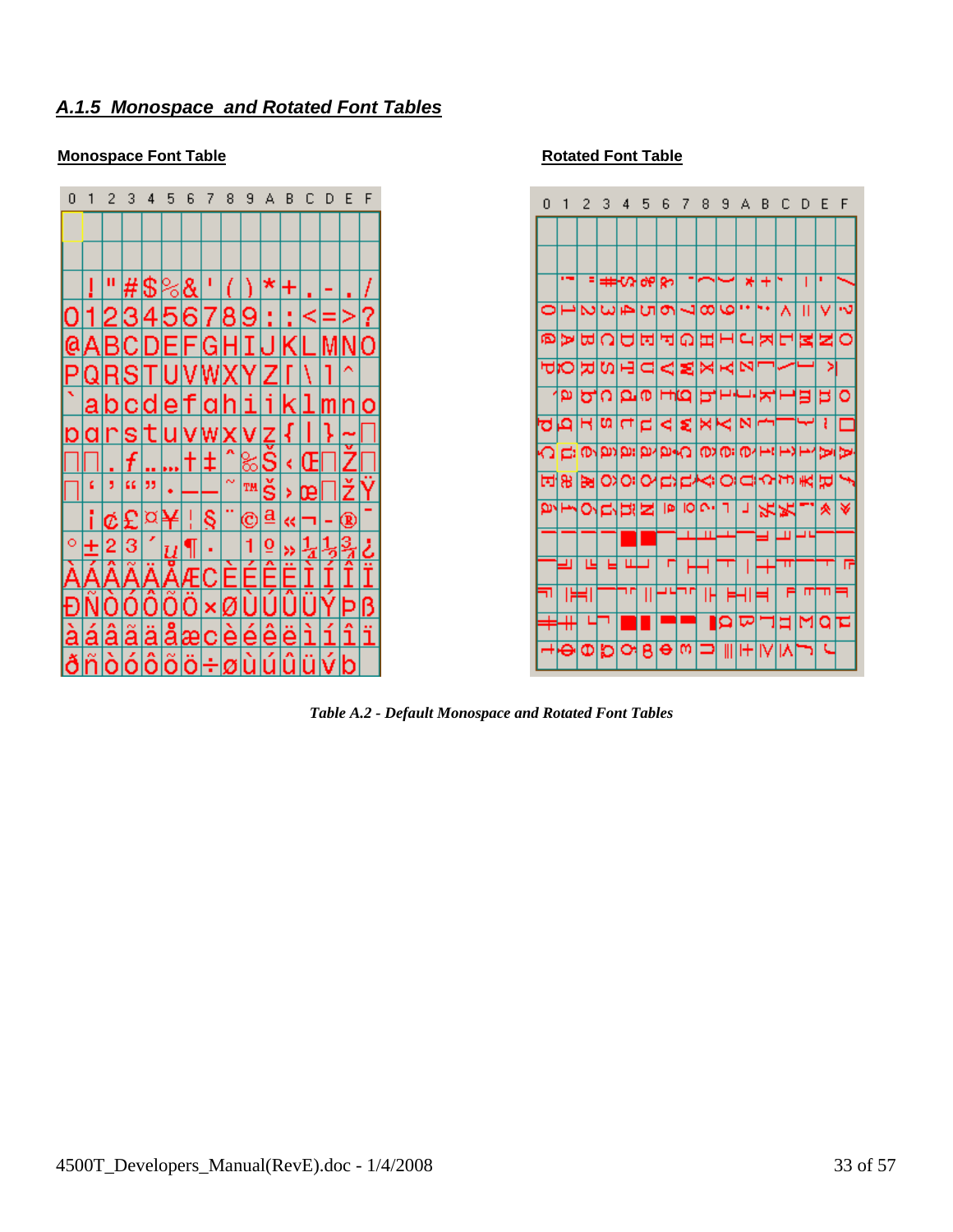# <span id="page-33-0"></span>*A.1.6 Flash Font Downloading Commands*

The table below summarizes all the font downloading commands supported by the 4500THS printer.

| Command<br><b>String</b>                                                                                                                                                                                                                                                                              | Command<br><b>Description</b>                       | <b>Printer Response</b><br>$m = 1$                          | <b>Printer Response</b><br>$m = 0$        | <b>LED Status</b>                                                                                                                                                                         |
|-------------------------------------------------------------------------------------------------------------------------------------------------------------------------------------------------------------------------------------------------------------------------------------------------------|-----------------------------------------------------|-------------------------------------------------------------|-------------------------------------------|-------------------------------------------------------------------------------------------------------------------------------------------------------------------------------------------|
| $Esc$ -' $D$ '-' $F$ '                                                                                                                                                                                                                                                                                | Enable font<br>downloading                          | ?                                                           | $\ddot{\phantom{0}}$                      | Power LED - Steady Green<br>Status LED - Flashing Green                                                                                                                                   |
| $Esc$ $F$ $'$ $'$                                                                                                                                                                                                                                                                                     | Display tables<br><b>Information</b>                | Display installed<br>Font tables info<br>(refer to Table 5) | '1': if command<br>correct '0': otherwise | Power LED - Steady Green<br>Status LED - Flashing Green                                                                                                                                   |
| Esc-'F'-'S'-<br><cr> or <lf></lf></cr>                                                                                                                                                                                                                                                                | Display font<br>download current<br><b>Settings</b> | $Esc-f'-S'mtkf$                                             | '1': if command<br>correct '0': otherwise | Power LED - Steady Green<br>Status LED - Flashing Green                                                                                                                                   |
| Esc-'F'-'P' $-$ m -<br>$t - k - f - <\text{CR}$<br>or $<$ L $F$ $>$                                                                                                                                                                                                                                   | Set Font<br>Download<br>Parameter                   | $Esc-f'-S'mtkf$                                             | '1': if command<br>correct '0': otherwise | Power LED - Steady Green<br>Status LED - Flashing Green                                                                                                                                   |
| Esc-'F'-'M'- m -<br><cr> or <lf></lf></cr>                                                                                                                                                                                                                                                            | To select <b>Mode</b>                               | $Esc-f'-S'mt$ kf                                            | '1': if command<br>correct '0': otherwise | Power LED - Steady Green<br>Status LED - Flashing Green                                                                                                                                   |
| Esc-'F'-'K'- k -<br><cr> or <lf></lf></cr>                                                                                                                                                                                                                                                            | To select font<br>$column(K)$ value                 | $Esc-f'$ -'S'- $m$ tkf                                      | '1': if command<br>correct '0': otherwise | Power LED - Flashing green<br>Status LED - Steady RED                                                                                                                                     |
| $Esc$ -' $F$ ' $-F$ ' $-$ f $-$<br><cr> or <lf></lf></cr>                                                                                                                                                                                                                                             | To select font<br>row( $F$ ) value                  | $Esc-f'-S'mtkf$                                             | '1': if command<br>correct '0': otherwise | Power LED - Flashing green<br>Status LED - Steady RED                                                                                                                                     |
| $Esc$ -' $F$ '-' $L$ ' – t -<br><cr> or <lf></lf></cr>                                                                                                                                                                                                                                                | Select file type<br>**and start of<br>font download | $Esc$ -' $F$ ' $-S'$ m t k f                                | '1': if command<br>correct '0': otherwise | Power LED - Flashing green<br>Status LED - Steady RED                                                                                                                                     |
| Send the .bdf<br>file                                                                                                                                                                                                                                                                                 |                                                     | Send the File                                               |                                           | While File is transferring:<br>Power LED - Steady Green<br>Status LED - Steady RED<br>When transfer is complete:<br>Power LED - Flashing Green<br>Status LED - Shuts OFF                  |
| $Esc-F - B'$<br><cr> or <lf></lf></cr>                                                                                                                                                                                                                                                                | To program or<br>burn font on<br>flash              | On burn process<br>Complete:<br>D!X                         | On burn process<br>Complete:<br>D!X       | While the font is being burned in FLASH<br>Power LED - Steady Green<br>Status LED - Steady Red<br><b>When Burning complete</b><br>Power LED - Flashing Green<br>Status LED - Flashing Red |
| m: Down load operating mode:<br>$m = 0$ , standard response<br>$m = 1$ , response with diagnostic message (default)<br>k: column value<br>$k = '0'$ through '9'<br>f: row<br>$f = '0'$ through '9'<br>t: Font File type<br>$t = '0'$ BDF formatted font file (default)<br>t= '1' through '9' reserved |                                                     |                                                             |                                           |                                                                                                                                                                                           |

 *Table A.3 – Font Download Commands*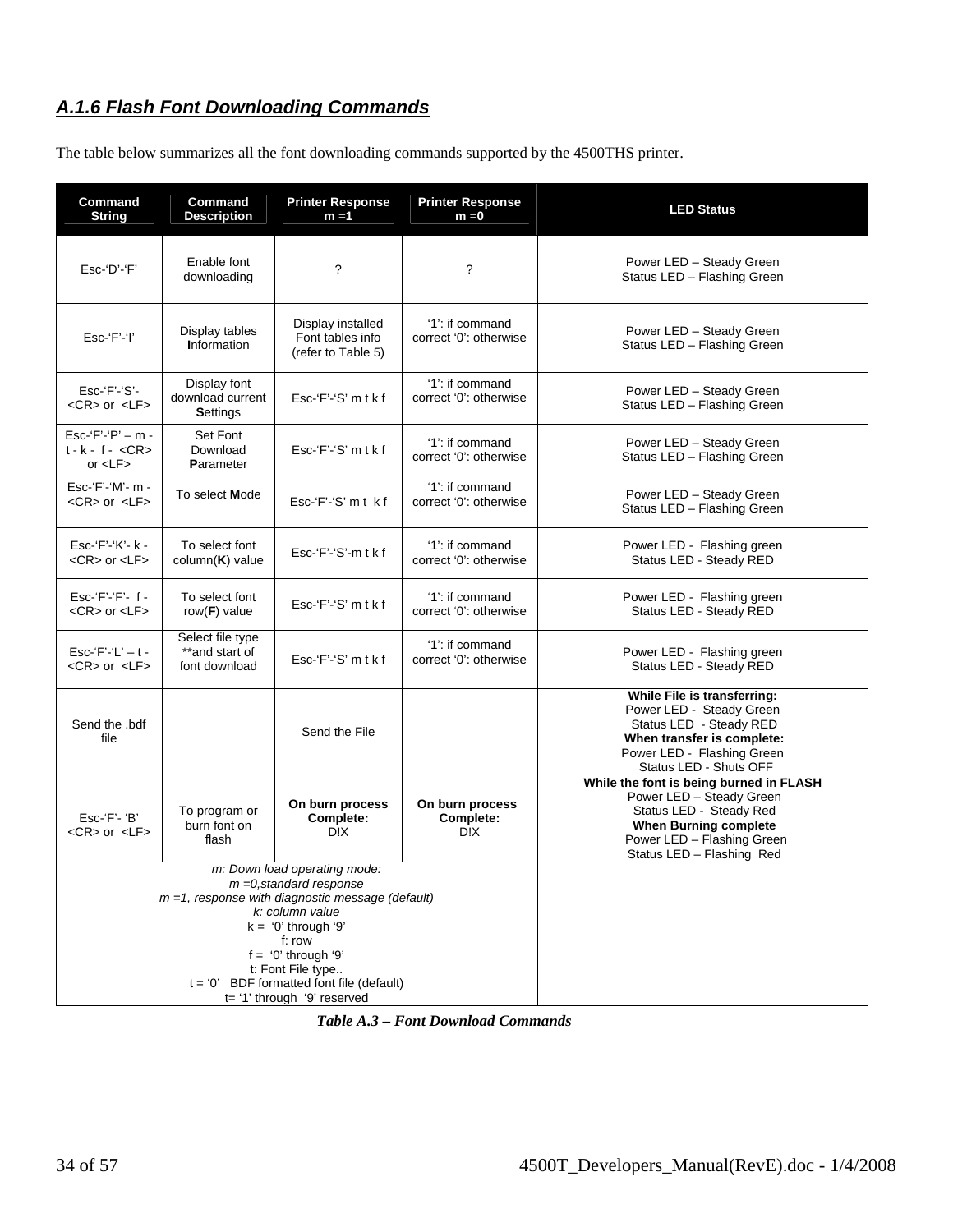### <span id="page-34-0"></span>*Important Font Downloading Notes:*

- $\triangleright$  The file to be downloaded has to be in a .BDF format.
- $\triangleright$  When downloading make sure that the metrics of the fonts to be downloaded are equal or smaller than the metrics of the existing font in the certain location. Otherwise the fonts will not be downloaded correctly. For specific Font metrics please refer to the Font Table in section 2.1.
- ¾ **Esc 'D' 'F' <CR>** has to be the first Esc Command after Power Up or else the printer will print the command instead of executing it
- $\triangleright$  **Esc** 'X' 'X' < CR> command simulates that state and can be used to bring the printer in initial state after other Esc commands have been used.
- $\triangleright$  After a font has been downloaded press the FEED button twice to get the printer out of the downloading mode and then shut the printer OFF by pressing the ON/OFF switch.
- $\triangleright$  The header on top of each character in the .bdf font has to represent the true size of the font bit map. **Ex : for a 16x23 font the header at the beginning of each character needs to look like that: BBX 16 23 0 0** 
	- **Ex: for a 10 x 23 font the header at the beginning of each character needs to look like that: BBX 10 23 0 0**
- $\triangleright$  If the font which you are going to download is one byte in size (8x 23) then in the .bdf file you will need to have one byte only.

**Otherwise the firmware will not accept the font!!!!!!!!** 

**Ex: BBX 08 23 0 0 BITMAP 0008 000F THIS IS WRONG 0002 0003** 

 **Ex: BBX 08 23 0 0 BITMAP 08** 

### **0F THIS IS CORRECT**

 **02 03** 

 $\triangleright$  The name of the font is indicated at the beginning of the .bdf file in the lines:

### **FONT Font12C.BDF**

 If you change the file name only the Firmware will not recognize the new name. You will need to open the .bdf file and change the name in the above line.

### *A.1.7. Font Downloading – Example*

- **1)** Have the .BDF font file available and ready. The file should contain all of the characters which you want to download. When downloading make sure that the Serial Port on your Terminal Program is configured for Hardware Handshaking. If the file you have is in .asm format rather than a .bdf format you can use Extech's asm2bdf utility to convert the file into a .bdf format. Instructions on how to use the utility are available in the USING THE ASM2BDF UTILITY DOCUMENT available in the FONT section on the Developer's CD.
- **2)** Cycle Printer Power or Send Esc- 'X' -'X' command
- **3)** Send **Esc D F** Wait for a question mark to come back from the printer. The Ready and status LED should both light up in green
- **4)** Send **Esc F I** if you wish to see the current font tables Information
- **5)** Send **Esc F K 1 <CR> or <LF>** this will select the second column from the table above the Power LED will start flashing Green and the Status LED will turn steady RED.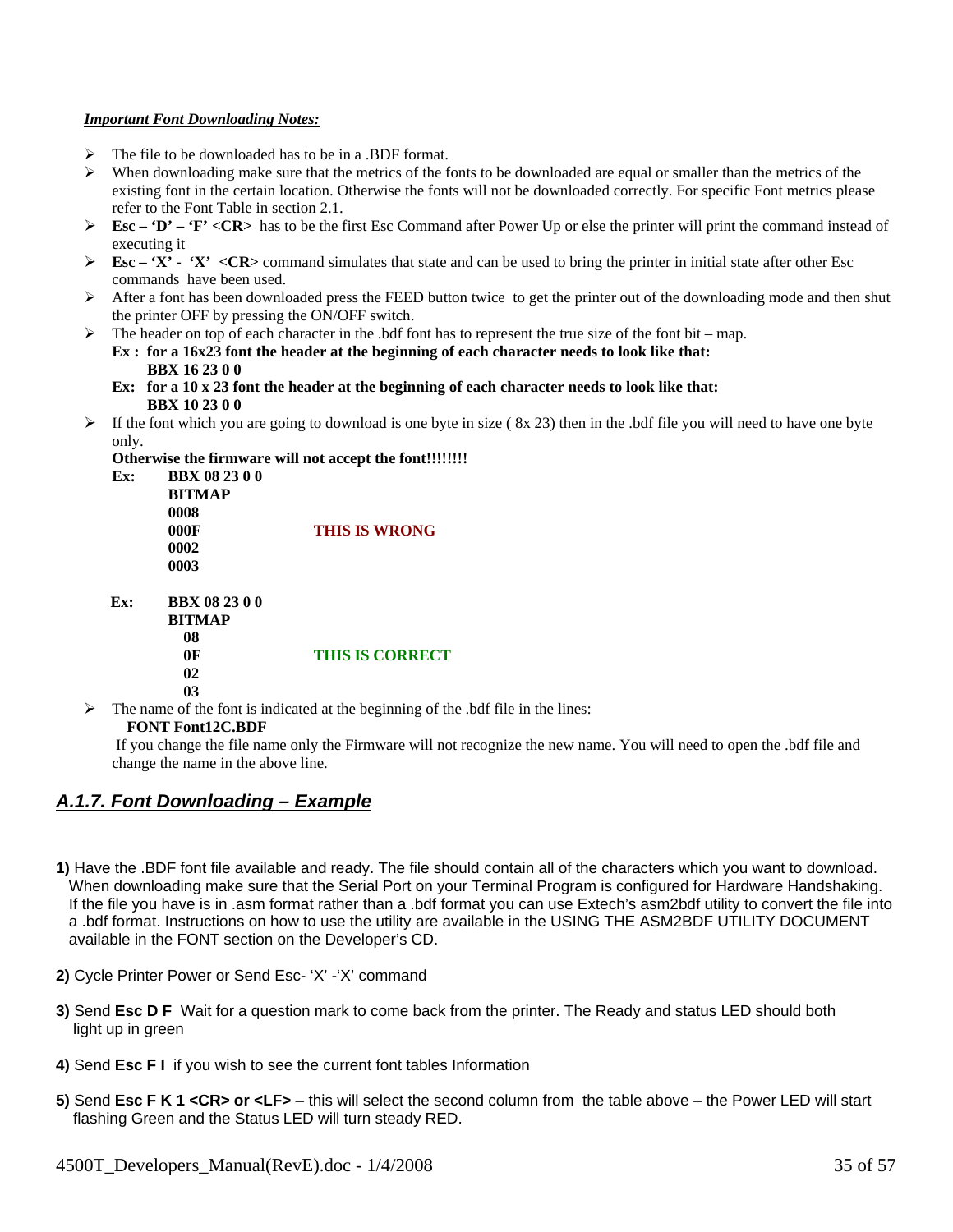- **6)** Send **Esc F F 1 <CR>or <LF>** this will select the second row from the table above the Power LED will start flashing Green and the Status LED will turn steady RED.
- **7)** Send **Esc F L 0 <CR>or <LF>** which will signal that the file you are sending is of .bdf format ( this command is implemented primarily for future releases when users will be able to download more than one font format.) - the Power LED will start flashing Green and the Status LED will turn steady RED.
- **8) Send the .bdf file** While the File is transferring the Power LED is steady Green and the Status LED is steady RED when the transfer is complete the Status LED shuts OFF and the Power LED is Flashing Green. **The metrics of the .bdf font have to be equal or smaller than the metrics of the existing font.**
- **9)** Send **Esc F B <CR>or <LF>** The Power(green) and Status(red) LEDs are steady while the font is being burned in FLASH and when completed both the Power LED (green) and the Status LED (red) start flashing.
- **10)** The .bdf font which you just downloaded has been stored in the International Section of the Courier Mode 1 font. Unplug the Serial Cable, Press the Feed button and then shut the printer by pressing the ON/OFF button.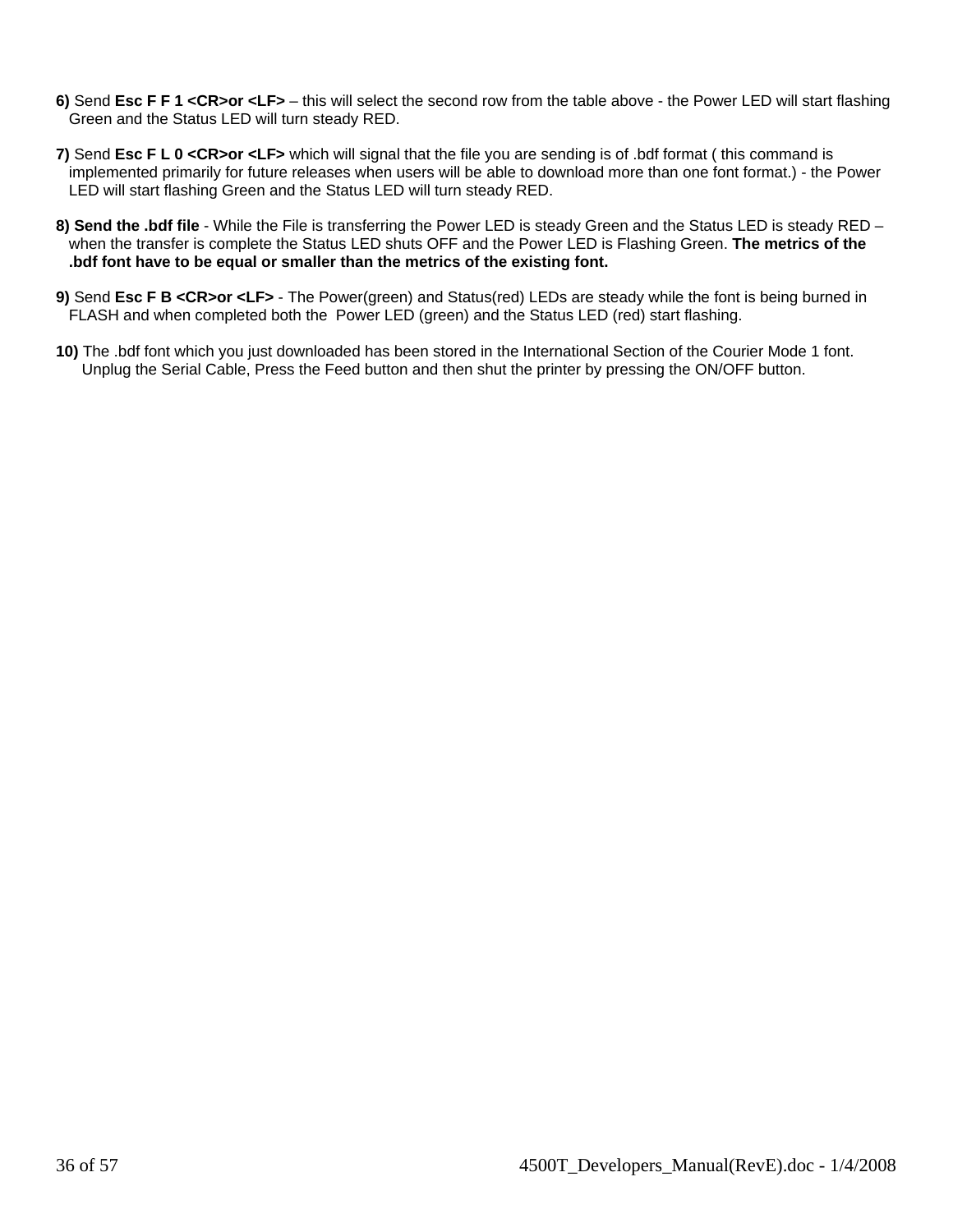# <span id="page-36-0"></span>*A.2.0 Graphic Logo Print Option*

The following paragraphs summarize the operation of the *Graphic Logo* feature for the Extech S4500THS printer. The *Graphic Logo* feature enables the storage of formatted Bitmap file in nonvolatile memory. Up to eight memory sectors of up to 64,000 bytes each, are reserved to store *Graphic Logo* in the printer. Upon receipt of a *Graphic Logo* print command, the *Graphic Logo* data is sent to the printer. The feature enables printing of a stored graphic image as part of a receipt.

# *A.2.1 Specification*

| <b>Printer</b> | Number of<br><b>Logos</b>                        | <b>Bytes</b> per<br>logo | Dot lines per<br>logo | Dots per line |
|----------------|--------------------------------------------------|--------------------------|-----------------------|---------------|
| <b>4500HS</b>  | 8 (FLASH)<br>$n = (07)$<br>$4-7$ are<br>optional | 64,000                   | 178                   | 832           |

 *Table A.4 – Graphic Logo Specification* 

3) On initial power-up, the Host application selects the *Flash Logo Mode* by sending the command String: **<ESC - D – L-<CR> or <LF>**

 Printer responds by sending ? character to the host application indicating that the *Flash Logo Mode* is enabled.

- 4) The Host application selects the *Graphic Logo record mode* by sending the load command: **<ESC – L – G – n-<CR> or <LF>**
- 5) Once the printer is placed in record mode, the *Graphic Logo* is downloaded using 8-bit graphic command: **<ESC> <V> <0x01> <0x00> <104 bytes of Graphic data>**
- 6) The *Graphic Logo record mode i*s terminated upon receiving the Graphic *Logo record terminate* command string.  **ESC – L – G - 0xff -<CR> or <LF>**
- 7) Printer saves the received Logo data in flash and sends D!X characters to the host, indicating that logo data was saved. The printer power must be cycled to return to normal operating mode.

| <b>Command</b>                                                                                                     | <b>Command Description</b>                | <b>Printer Response</b> | <b>LED Status</b>                                                                                                                                                                            |
|--------------------------------------------------------------------------------------------------------------------|-------------------------------------------|-------------------------|----------------------------------------------------------------------------------------------------------------------------------------------------------------------------------------------|
| $\text{Esc} - \text{D-L} < \text{CR} > \text{or} < \text{LP} >$                                                    | Select Flash Logo Mode                    | റ                       | Power LED - Steady Green<br>Status LED - Flashing Green                                                                                                                                      |
| $\text{Esc} - \text{L-G-n} < \text{CR} > \text{or} < \text{LF} >$                                                  | Load/Record Graphic Logo                  | none                    | Power LED - Steady green<br>Status LED - Steady RED                                                                                                                                          |
| Send Graphic Logo File                                                                                             | Send a Binary file with the<br>Logo image | none                    | Power LED - Steady Green<br>Status LED - Steady RED                                                                                                                                          |
| $\text{Esc-}\ \text{L-G}\text{-}\text{&}\ \text{xFF}\text{-}\text{&}\ \text{CR}\text{-}\text{or}$<br>$\langle$ LF> | Stop Loading Graphic Logo                 | D!X                     | While the logo is being burned<br>in FLASH<br>Power LED - Steady Green<br>Status LED - Steady Red<br><b>When Burning complete</b><br>Power LED - Flashing Green<br>Status LED - Flashing Red |
| $Esc-L-g-n$                                                                                                        | Print Graphic Logo                        | Printer Prints Logo n   | none                                                                                                                                                                                         |

*Table A.5 – Graphic Logo Commands*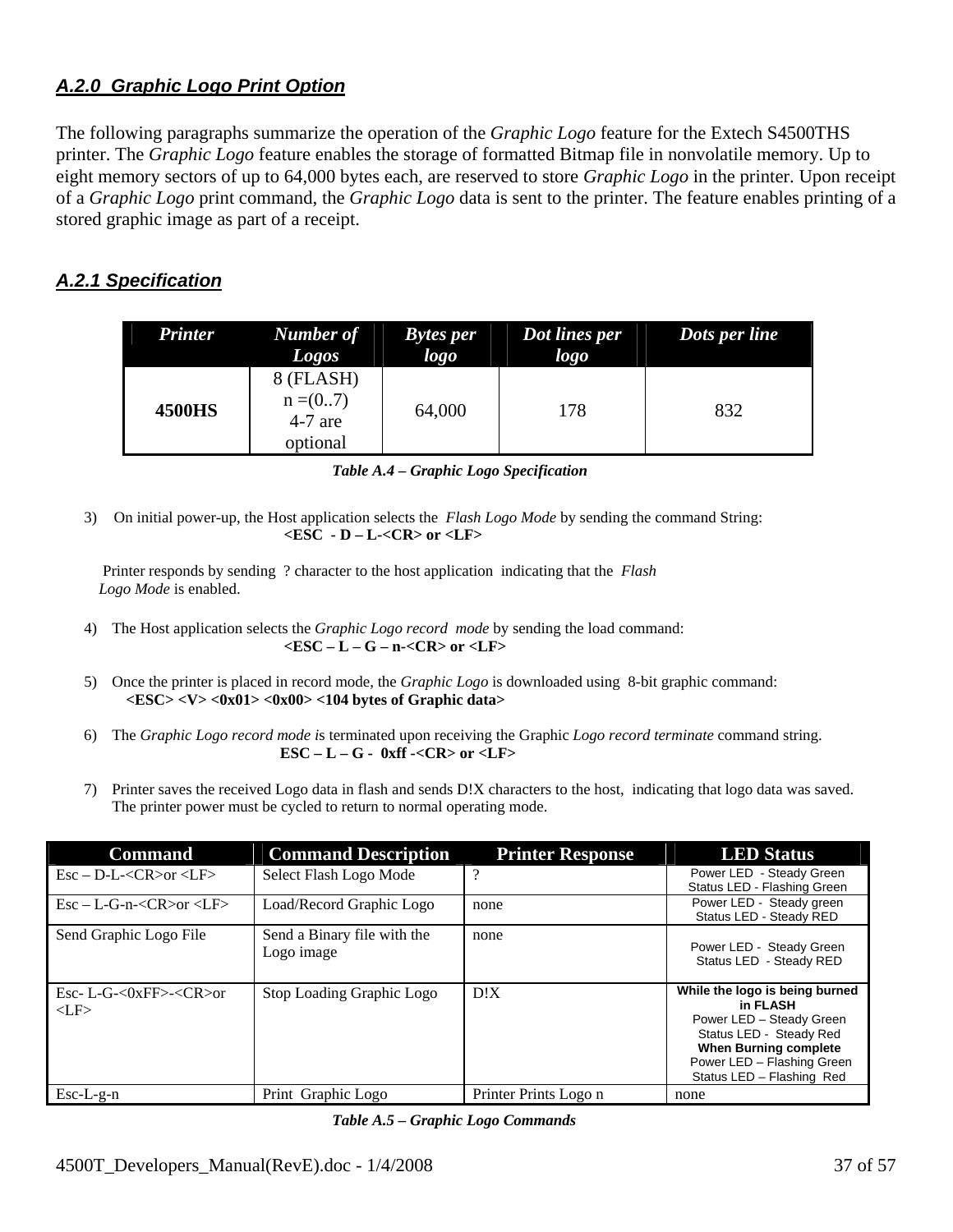# <span id="page-37-0"></span>*A.2.2 Generating Graphic Logos*

To generate the graphic logo follow these steps:

- 8) Install the Extech 4500THS printer driver
- 9) Use WordPad or any Windows application to prepare your logo document From printer Setup of WordPad application Set the paper margins to 0.16".

| Document - WordPad                                    |
|-------------------------------------------------------|
| Edit View Insert Format Help<br>File                  |
| $\log$ $\approx$ $\approx$ $\approx$ $\approx$<br>3 唯 |
| Times New Roman (Western)                             |
|                                                       |
| Extech Logo Print Sample                              |
| For Help, press F1                                    |

• Print your logo document to a file, name it <LOGO.PRN>, using The Extech 4500THS Windows driver.

| Print              |                                      | 7                                   |
|--------------------|--------------------------------------|-------------------------------------|
| <b>Printer</b>     |                                      |                                     |
| Name:              | Extech 2000T Graphics                | Properties                          |
| Status:            | Ready<br>Type: Extech 2000T Graphics |                                     |
| Where:<br>Comment: | FILE:                                | $\nabla$ Print to file              |
| Print range        |                                      | Copies                              |
| $G$ All            |                                      | Number of copies:                   |
| C Selection        | C Pages from: 1<br>$ 100\rangle$     | <u> Fultal Sa</u><br>$\Box$ Collate |
|                    |                                      | Cancel<br>0K                        |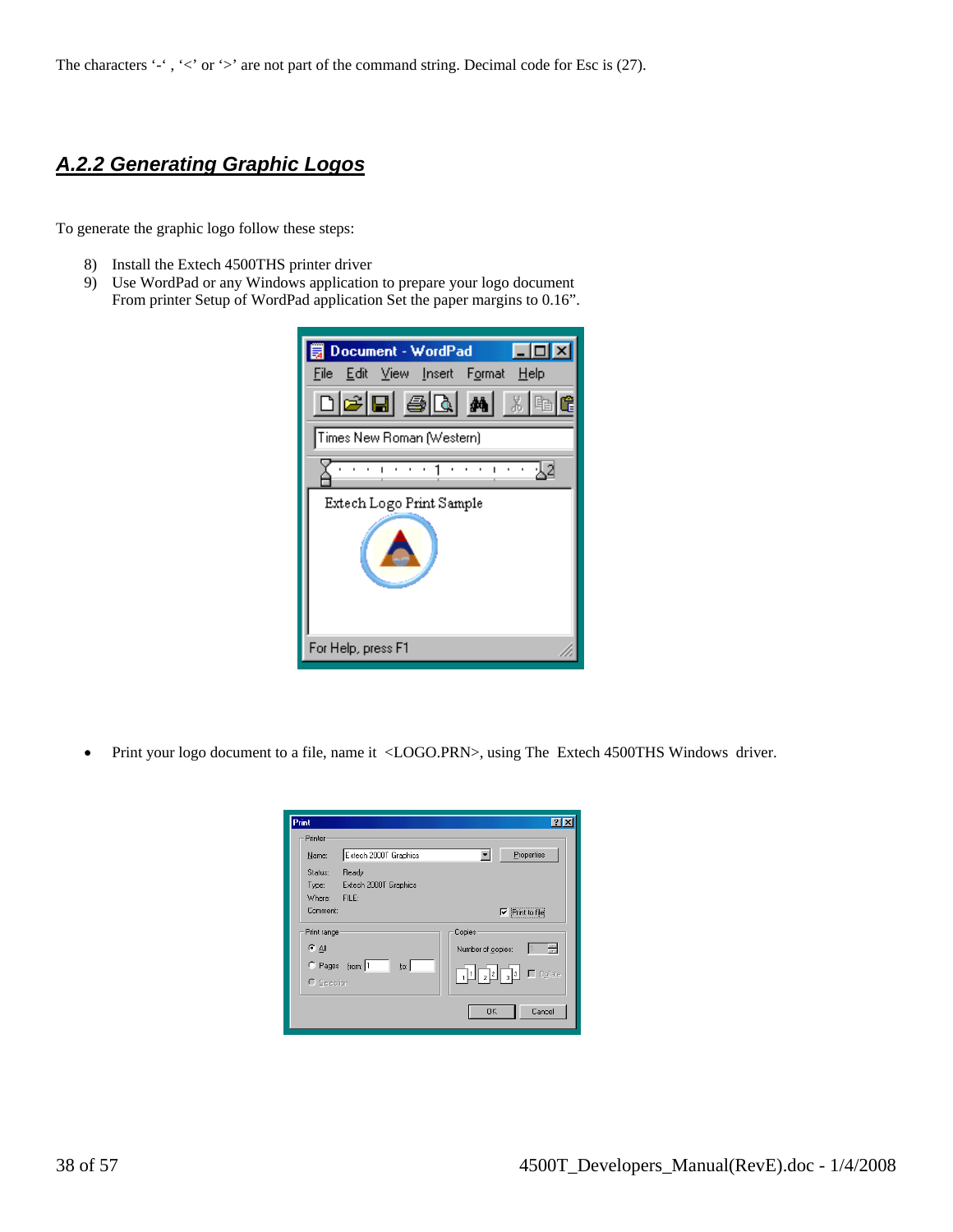- Go to DOS Window and start the EDIT program.
	- Go to Start and then select RUN and in the RUN window type EDIT and press ENTER. The program will open.
- Open <LOGO.PRN> file in BINARY mode.
	- Press <Ctrl> <Home> to place cursor at the beginning of file.

 Delete everything in the beginning of the file up to but not including the arrow and the capital letter V next to it. Move cursor to the end of the file, by pressing control End on your keyboard, There you will see 2 characters - a character which resembles a circle with a cross attached to it (the FF character) and the line feed character. Delete these two characters.

| <b>EX C:\WINDOWS\system32\edit.com</b>                                                                                                                                                                                                                                                                                                                           | $\Box$ o $\Box$ |
|------------------------------------------------------------------------------------------------------------------------------------------------------------------------------------------------------------------------------------------------------------------------------------------------------------------------------------------------------------------|-----------------|
| File Edit Search View Options Help                                                                                                                                                                                                                                                                                                                               |                 |
| C:\suzi.txt<br>←U© ● △ C△C※º△└☆º ☆™                                                                                                                                                                                                                                                                                                                              |                 |
| $\begin{bmatrix} \frac{1}{2} & \frac{1}{2} & \frac{1}{2} & \frac{1}{2} & \frac{1}{2} & \frac{1}{2} & \frac{1}{2} \\ \frac{1}{2} & \frac{1}{2} & \frac{1}{2} & \frac{1}{2} & \frac{1}{2} & \frac{1}{2} \\ \frac{1}{2} & \frac{1}{2} & \frac{1}{2} & \frac{1}{2} & \frac{1}{2} & \frac{1}{2} \end{bmatrix}$<br>←U© ⊷<br>Δ CΔ-¥X <sup>0</sup> ΔCA <sup>γn</sup> ASI |                 |
| +U© T <sup>h</sup> o Colse Cst <sup>o</sup> stil<br>$\leftarrow$ U@ ?º $\Delta$ LAC                                                                                                                                                                                                                                                                              |                 |
|                                                                                                                                                                                                                                                                                                                                                                  |                 |
|                                                                                                                                                                                                                                                                                                                                                                  |                 |
|                                                                                                                                                                                                                                                                                                                                                                  |                 |
|                                                                                                                                                                                                                                                                                                                                                                  |                 |
|                                                                                                                                                                                                                                                                                                                                                                  |                 |
|                                                                                                                                                                                                                                                                                                                                                                  |                 |
|                                                                                                                                                                                                                                                                                                                                                                  |                 |
|                                                                                                                                                                                                                                                                                                                                                                  |                 |
|                                                                                                                                                                                                                                                                                                                                                                  |                 |
|                                                                                                                                                                                                                                                                                                                                                                  |                 |
|                                                                                                                                                                                                                                                                                                                                                                  |                 |
|                                                                                                                                                                                                                                                                                                                                                                  |                 |
| $\mathtt{Line:106}$<br>$F1 = He1p$<br>Co1:44<br>Ualue:13                                                                                                                                                                                                                                                                                                         |                 |

Save the modified <logo.prn> file.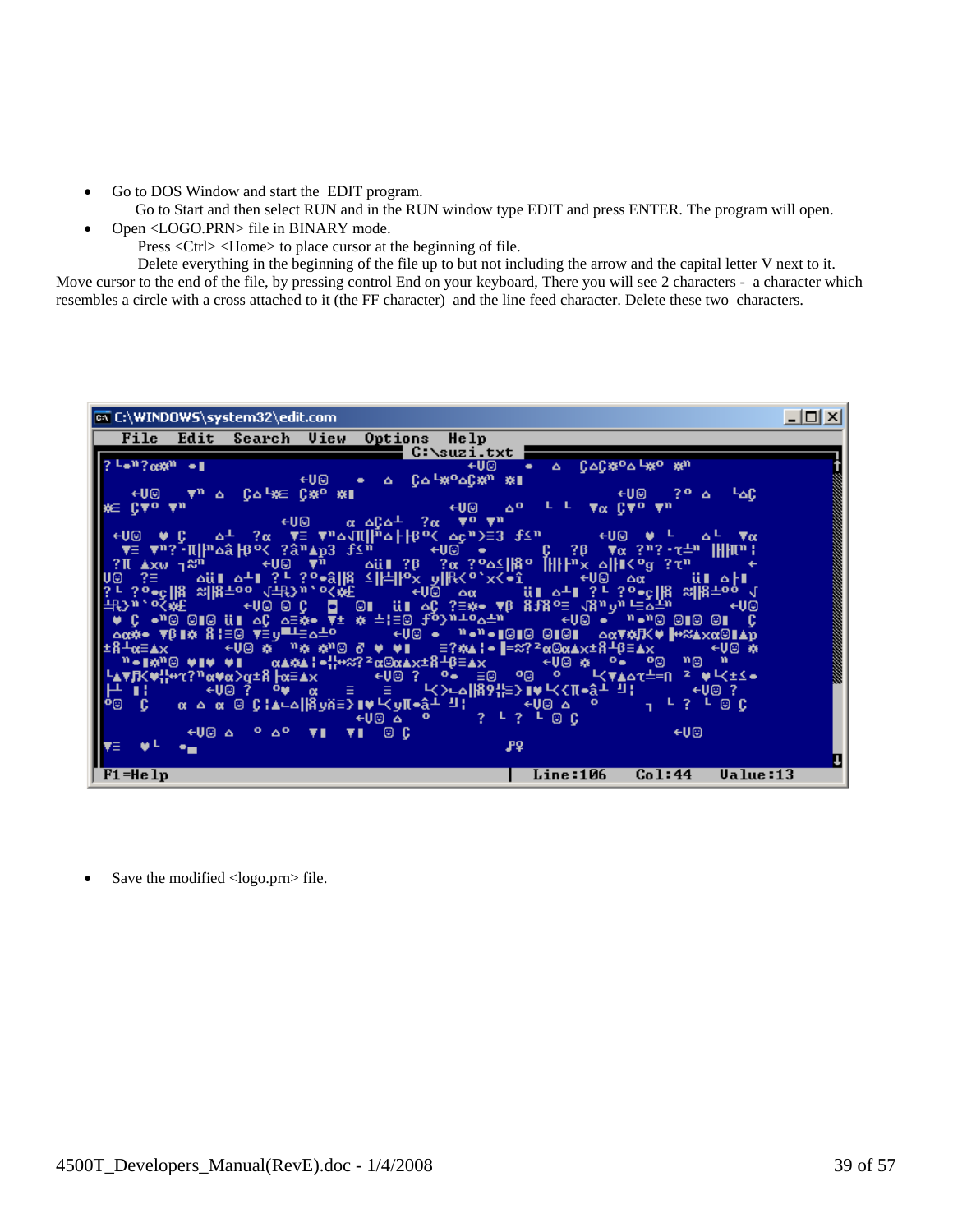# <span id="page-39-0"></span>*A.2.3.Uploading Graphic Logos*

To copy the Logo file to the printer follow these steps:

- Use a serial communication program like Telix, Procomm or Windows HyperTerminal or Tera Term.
- Check that the application is set to the same baud rate and parity as the printer.
- Upload the LOGO.PRN file to the printer using a BINARY file transfer protocol. Follow these steps to upload a logo file.
	- **1)** Cycle the power of the printer or Send Esc X X
	- **2)** Type **Esc D L <CR> or <LF>**. Status LED will start Flashing Green
	- **3)** Wait until a question mark comes back from the printer
	- **4)** Type **Esc L G n <CR> or <LF>** ( This shows the location where you want to download the logo 0..7). Status LED will turn Red
	- **5)** Send the logo file which you have just created
	- **6)** Send **Esc L G 0xFF <CR> or <LF>**
	- **7)** Wait for **D!X** response to come back from the printer. This indicates that file transmission and storage is completed. Status LED will be flashing Red and the Power LED will be flashing Green
	- **8)** After a logo has been downloaded , unplug the Serial Cable , Press the FEED button to get the printer out of the downloading mode and then shut the printer OFF by pressing the ON/OFF switch.
	- **9)** To test the LOGO.prn file issue print commands : **Esc L g n** where n is the logo location that you want to print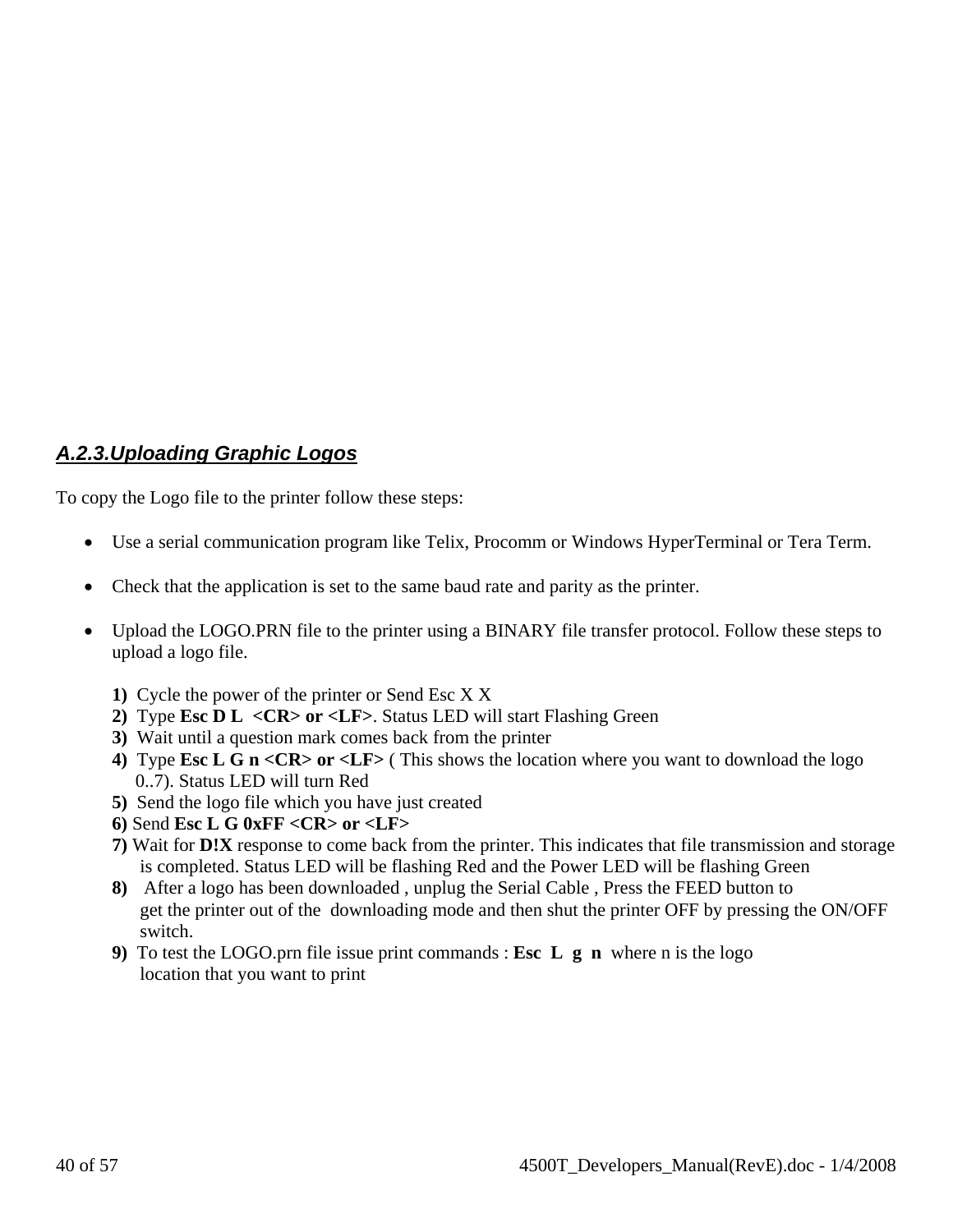# *Appendix B*

# <span id="page-40-0"></span>*B.1.0 Three Track magnetic Card Reader Option*

A three track **M**agnetic **C**ard **R**eader is available on the Extech 4500THS model printers. The MC reader is designed to read magnetically encoded data from cards conforming to ANSI/ISO 7810, 7811 standards. The MC reader converts the F2F encoded signals on the magnetic card, to ISO7811 compatible ASCII format and transmit the information to the host computer or a terminal.

The MC reader can read one, two or three tracks simultaneously and bi-directionally.

Set of printer ESC software commands are supported in order to provide the following operating features:

- Select the MC reader.
- Set the auto time-out software timer
- Report MCR Read errors
- Report MC reader status.

# *B.1.1 Card Specifications*

The table below summarizes the format of the data stored on each magnetic track.

| <b>Track Position</b>       | Track 1        | Track2               | Track3             |
|-----------------------------|----------------|----------------------|--------------------|
|                             | ISO1 (IATA)    | <b>ISO2 (ABA)</b>    | <b>ISO3(MINTS)</b> |
| Recording<br><b>Density</b> | <b>210 BPI</b> | <i><b>75 BPI</b></i> | <b>210 BPI</b>     |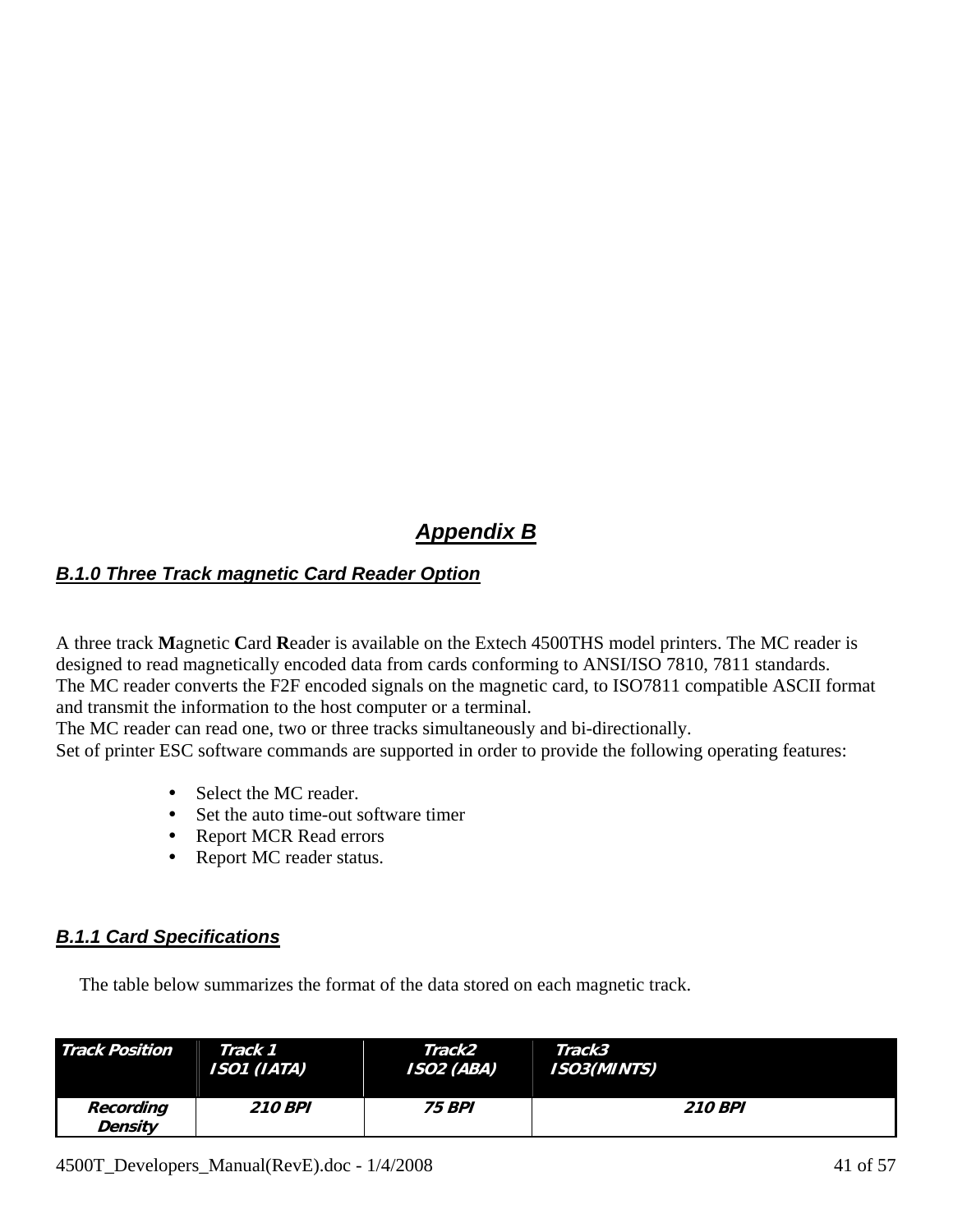<span id="page-41-0"></span>

| Recording<br>Capacity    | 79 characters | 40 characters        | 107 characters |
|--------------------------|---------------|----------------------|----------------|
| Number of data<br>bits   |               |                      |                |
| Card<br><b>Thickness</b> |               | .76 mm $+/-$ 0.08 mm |                |

 *Table B.0 – Card Specifications* 

# *B.2.0 Magnetic Card Read command strings*

Six Commands strings are provided, to read the magnetic cards. These commands are summarized in the tables below. The general syntax for commands are as follows:

| <b>Command String – General Syntax</b> | $<$ ESC><'M'> <n>&lt; n&gt; Track #CR</n> |
|----------------------------------------|-------------------------------------------|
| <b>Command String - Example</b>        | $<$ ESC><'M'> '9' '9' 1 CR                |

|  |  | Table B.1 - Magnetic Card Read Command Strings - general form |
|--|--|---------------------------------------------------------------|
|--|--|---------------------------------------------------------------|

- The ESC-M command turns on the power to the MC Reader
- The next two bytes,  $\langle nn \rangle$  are used to set the MC reader's timer. "01" through "99" are valid timer settings and "00" disables the timer.
- The printer aborts and transmits the time-out error message, if the operator fails to swipe a card within the time period set by the host application.
- On timeout printer aborts the swipe process, transmits timeout error message and turns off the <READING> LED.
- $A$  good magnetic card swipe automatically terminates the read process.
- .

| A good magnetic card swipe automatically terminates the read process. |  |  |
|-----------------------------------------------------------------------|--|--|
|                                                                       |  |  |

| <b>Magnetic Card Command String</b>                                 | Description                           |  |  |
|---------------------------------------------------------------------|---------------------------------------|--|--|
| $\text{ESC} - \text{M} - \text{nn} - 1 - \text{CR}$ (CR = Enter)    | Read Track1 only                      |  |  |
| $\textsf{ESC} - \textsf{M} \cdot \textsf{nn} \cdot 2 - \textsf{CR}$ | Read Track2 only                      |  |  |
| $\textsf{ESC} - \textsf{M} - \textsf{nn} - 3 - \textsf{CR}$         | Read Track3 only                      |  |  |
| $\text{ESC} - \text{M} - \text{nn} - 4 - \text{CR}$                 | Read Track1 and Track2 simultaneously |  |  |
| $\textsf{ESC} - \textsf{M} \cdot \textsf{nn} \cdot 5 - \textsf{CR}$ | Read Track2 and Track3 simultaneously |  |  |
| $\textsf{ESC} - \textsf{M} - \textsf{nn} - 6 - \textsf{CR}$         | Read Tracks 1,2 and 3 simultaneously  |  |  |
| $\mathsf{ESC} - \mathsf{C}$                                         | Cancel MC Read process                |  |  |
| $nn = ASCII "01"$ through "99" seconds                              |                                       |  |  |
| $nn = "00"$ disables the MC reader timer                            |                                       |  |  |

 *Table B.2 – Magnetic Card Read Command Strings - Details* 

# *B.3.0 Magnetic Card Data Output Format*

- The track data retrieved from a magnetic card is transmitted to the host in ISO7811 ASCII format as summarized in the table below.
- 42 of 57 4500T\_Developers\_Manual(RevE).doc 1/4/2008 The first four characters (" $\frac{1}{2}$ ") flag the track number, the track data follows the flag string, terminated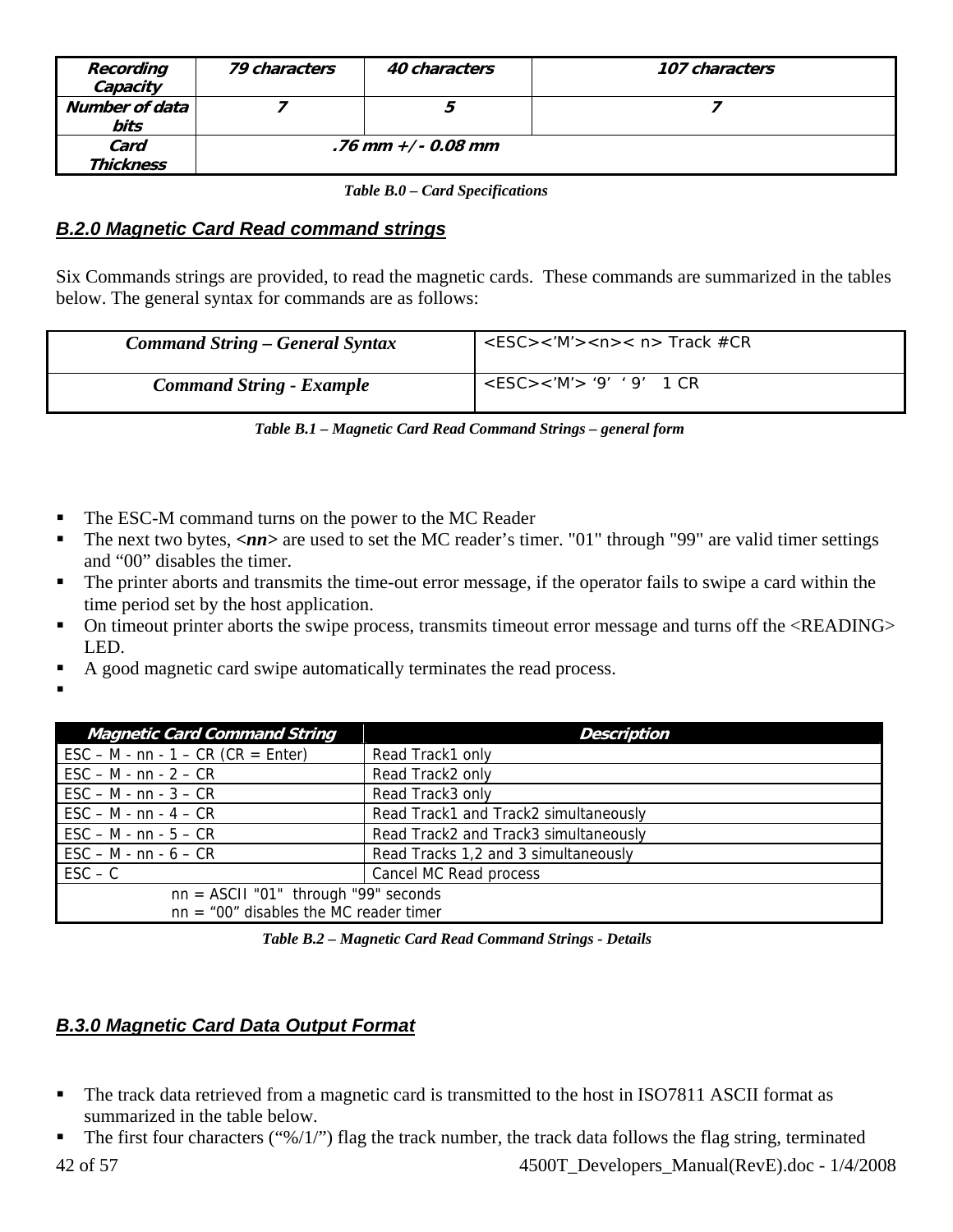with '?'-CR-LF.

- <span id="page-42-0"></span> $\bullet$  '%;+' are the track start sentinel characters, While '?' is the end of track sentinel character.
- If no data is available for a track that data field will be empty. If an Error is encountered on any track a single 'E' will be the output for that tracks data field.
- .

|     | Track 2<br>Track1                |       | Track 3                |      |       |               |      |      |
|-----|----------------------------------|-------|------------------------|------|-------|---------------|------|------|
| %11 | $\overline{\phantom{a}}$<br>Data | ?CRLF | $\sqrt{ }$<br><u>.</u> | Data | ?CRLF | $\sim$<br>ر ت | Data | ?CRL |

 *Table B.3 - ISO 7811 ASCII Format* 

# *B.4.0 Magnetic Card Read Error Messages*

The characters  $\langle\% \rangle$  and  $\langle E \rangle$  preface all error messages. Following these two characters is a comma, the error number in ASCII (01 through 99), another comma, English description of the error encountered and finally CR-LF terminating the <Error Message> string. The syntax is as follows:

| <b>Error Message (General Form)</b> |  |
|-------------------------------------|--|
|                                     |  |

 *Table B.4 – Error Message – General Form* 

Where *nn* is error number encountered. The printer may transmit Four (3) types of Read Error messages. The following messages terminated with CR-LF are returned by the firmware:

| Error# | <b>Error Message Transmitted</b> |
|--------|----------------------------------|
| 05     | Time-out Expired                 |
| 07     | Invalid Track Number             |
| 09     | <b>Cancel Request</b>            |

 *Table B.5 – Error Message – Specific Examples* 

# *B.5.0 Interfacing to the Magnetic Card Reader*

- This section details the software steps required to access the MC reader from a computer or a terminal.
- The *Host Selects the printer* by activating the RTS input line or sending wake-up characters to the printer.

4500T Developers Manual(RevE).doc - 1/4/2008 43 of 57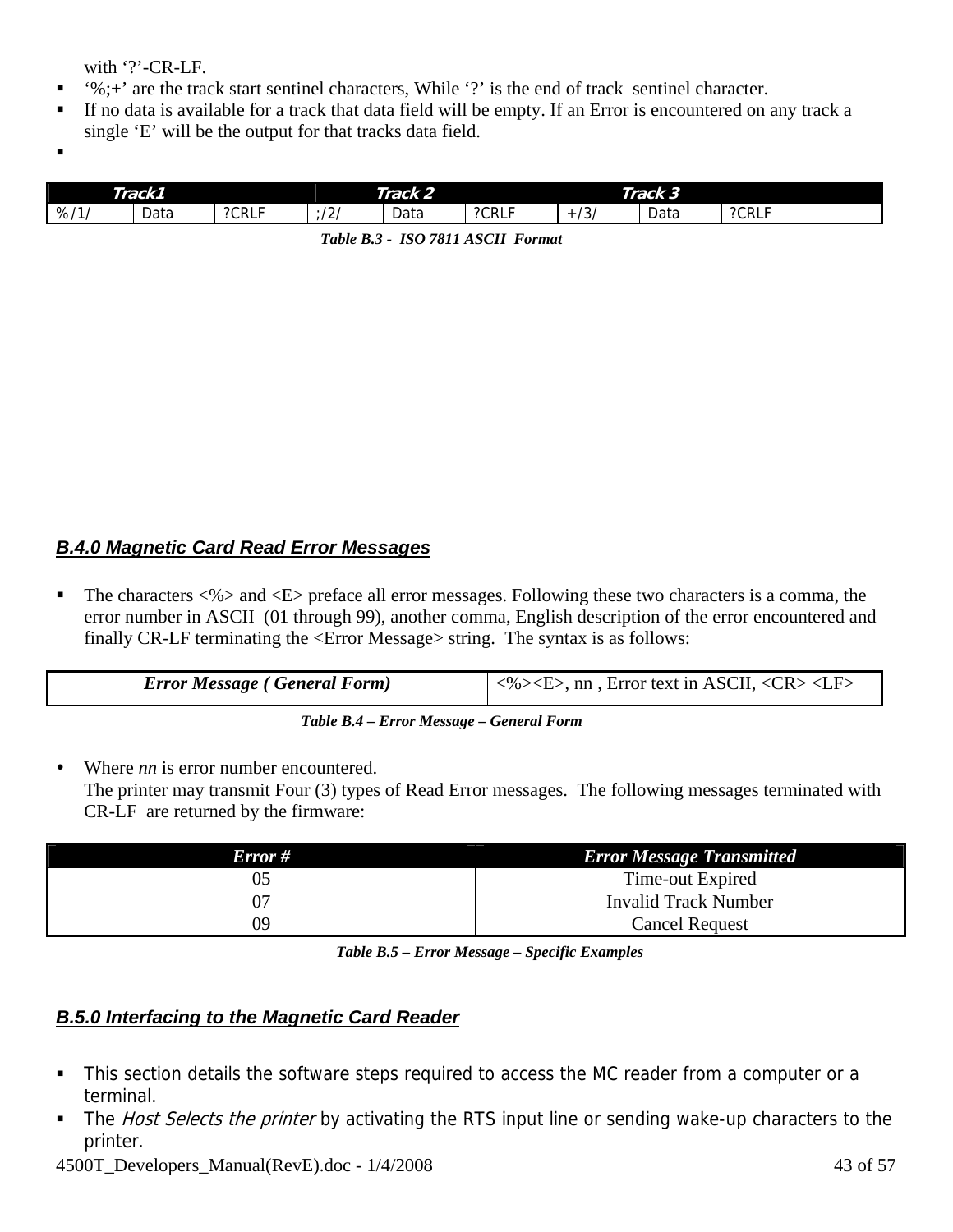- <span id="page-43-0"></span>The Printer Sends the XON command to the host to indicate that it is ready to receive data from host.
- Once XON is received the *host sends ASCII serial command string* to enable the magnetic card reader (e.g. Esc-m004-cr). The printer turns on the GREEN <**READY**> LED.
- Once the operator swipes the magnetic card, the *printer transmits in ASCII format* the tracks information found on the magnetic card.
- A good read automatically turns off the MC reader and the <**READY>** LED.
- The **<READY>** LED illuminates RED if an error is encountered, while reading the magnetic card.
- **Printer transmits timeout error message if the operator fails to swipe a card in the time period set by the host** application.

# *Appendix C*

# *Printer Configurations*

# *C.1.0 Introduction*

The 4500THS printers support Serial RS232 and IrDA compatible infrared communication interfaces. Blue Tooth and 802.11 communication is also available as an optional feature. Serial, IrDA, 802.11 and Bluetooth communication settings can be changed via a DIP switch located on the control card. In the following Sections Each Setting is discussed in more detail.

| Dip Switch | <b>Function</b>            | Switch#         | <b>Switch</b><br># | <b>Switch</b><br># | Notes;                                                                                     |
|------------|----------------------------|-----------------|--------------------|--------------------|--------------------------------------------------------------------------------------------|
|            |                            |                 |                    |                    |                                                                                            |
| 1 & 2      | Communication<br>Interface | SW <sub>1</sub> | SW <sub>2</sub>    |                    |                                                                                            |
|            | <b>RS232</b>               | <b>OFF</b>      | <b>OFF</b>         |                    |                                                                                            |
|            | <b>IrDA</b>                | <b>ON</b>       | <b>OFF</b>         |                    | Baud Rate can be negotiated up<br>to the value specified through<br>Dip switches 3,4 and 5 |
|            | Bluetooth                  | <b>OFF</b>      | ON                 |                    | BT Baud Rate set for 115 200 bps                                                           |
|            | 802.11b                    | ON              | ON                 |                    | 802.11 Baud Rate set for 115200<br>bps                                                     |
|            |                            |                 |                    |                    |                                                                                            |
| 3 & 4 & 5  | <b>Baud Rate</b>           | SW <sub>3</sub> | SW <sub>4</sub>    | SW <sub>5</sub>    |                                                                                            |
|            | 115200                     | <b>OFF</b>      | <b>OFF</b>         | <b>OFF</b>         |                                                                                            |
|            | 57600                      | <b>ON</b>       | <b>OFF</b>         | <b>OFF</b>         |                                                                                            |

# *4500THS DIP SWITCH SETTINGS*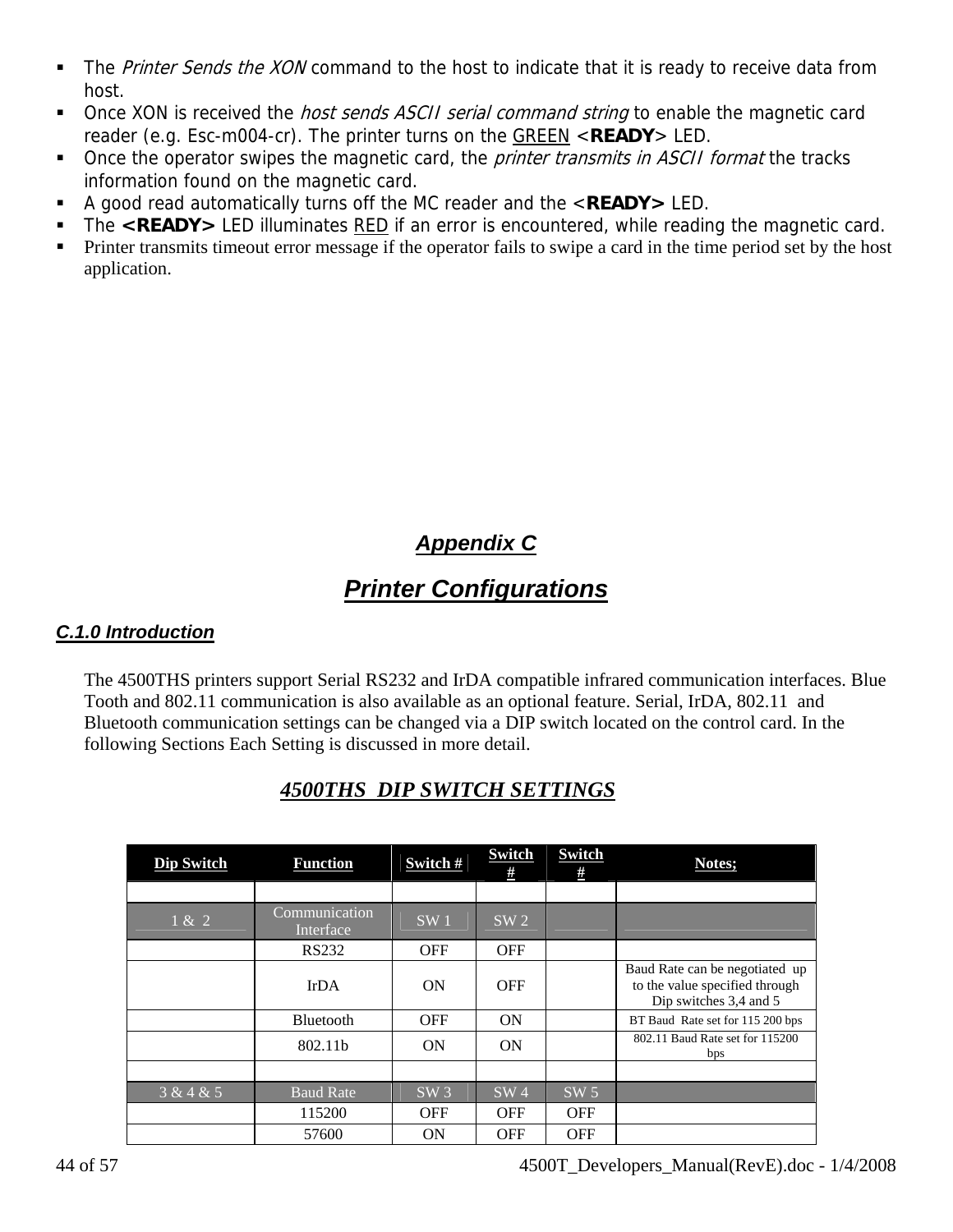<span id="page-44-0"></span>

|                | 38400                        | <b>OFF</b>      | ON         | <b>OFF</b> |                         |
|----------------|------------------------------|-----------------|------------|------------|-------------------------|
|                | 19200                        | <b>ON</b>       | <b>ON</b>  | <b>OFF</b> |                         |
|                | 14400                        | <b>OFF</b>      | <b>OFF</b> | <b>ON</b>  |                         |
|                | 9600                         | <b>ON</b>       | <b>OFF</b> | <b>ON</b>  | Use for fixed IrDA      |
|                | 2400                         | <b>OFF</b>      | ON         | <b>ON</b>  |                         |
|                | 1200                         | <b>ON</b>       | <b>ON</b>  | <b>ON</b>  |                         |
|                |                              |                 |            |            |                         |
| 6              | Parity Bit                   | SW 6            |            |            |                         |
|                | Parity Enabled               | <b>ON</b>       |            |            | Does not apply for IrDA |
|                | Parity Disabled              | <b>OFF</b>      |            |            | Does not apply for IrDA |
| $\overline{7}$ | Odd/Even                     | SW <sub>7</sub> |            |            |                         |
|                | Even Parity<br>Checker       | <b>ON</b>       |            |            | Does not apply for IrDA |
|                | <b>Odd Parity</b><br>Checker | <b>OFF</b>      |            |            | Does not apply for IrDA |
| 8              | <b>Auto Power Save</b>       | SW <sub>8</sub> |            |            |                         |
|                | Power Save Disabled          | <b>OFF</b>      |            |            | Manual On/Off           |
|                | Power Save Enabled           | <b>ON</b>       |            |            | <b>Auto Power Down</b>  |

 *Table C.0 – 4500THS Dip Switch Settings* 

# *C.2.0 Serial Communication Rate and Parity*

The RS232C Interface signals for the 4500THS Series printers are terminated on a 6 PIN RJ type data connector located on the side of the printer. Six connections are provided from the Serial Interface to the host computer. A minimum two connections are required for operation, RXD – pin 3 and Common – pin 1. The proper baud rate and protocol settings are required to communicate with the host device. The printer defaults to 115200 *BAUD, 8 DATA BITS, NO PARITY BIT, and two STOP BITs* on initial power up. Two communication handshaking protocols are supported by the 4500THS, *Serial Busy protocol* and *XON/XOFF* protocols.

# *C.2.1 Serial Busy Protocol*

For the *serial busy* handshaking mode, *request to send printer input* (RTS) and *clear to send printer output* (CTS) are used to control data flow to and from the printer.

The RTS and CTS are considered to be valid or active when the signal level is positive (3 to 12VDC). A positive RTS signal from the host device enables the printer. The RTS signal is monitored during data transmission from the printer to the host device, the printer transmits data to the host device only if RTS input is high. The printer raises CTS output when it is ready to accept data. The printer lowers CTS line when the print buffer has less than 256 unused locations.

# *C.2.2 XON/XOFF Protocol*

For the *XON/XOFF* handshaking mode, the printer transmits XON (0x11) when it is ready to accept data, and XOFF (0x13) for the print buffer has less than 256 unused locations. Under XON/XOFF protocol, the data flow out of the printer's serial port is halted on receipt of XOFF from Host device and resumed on receipt of XON.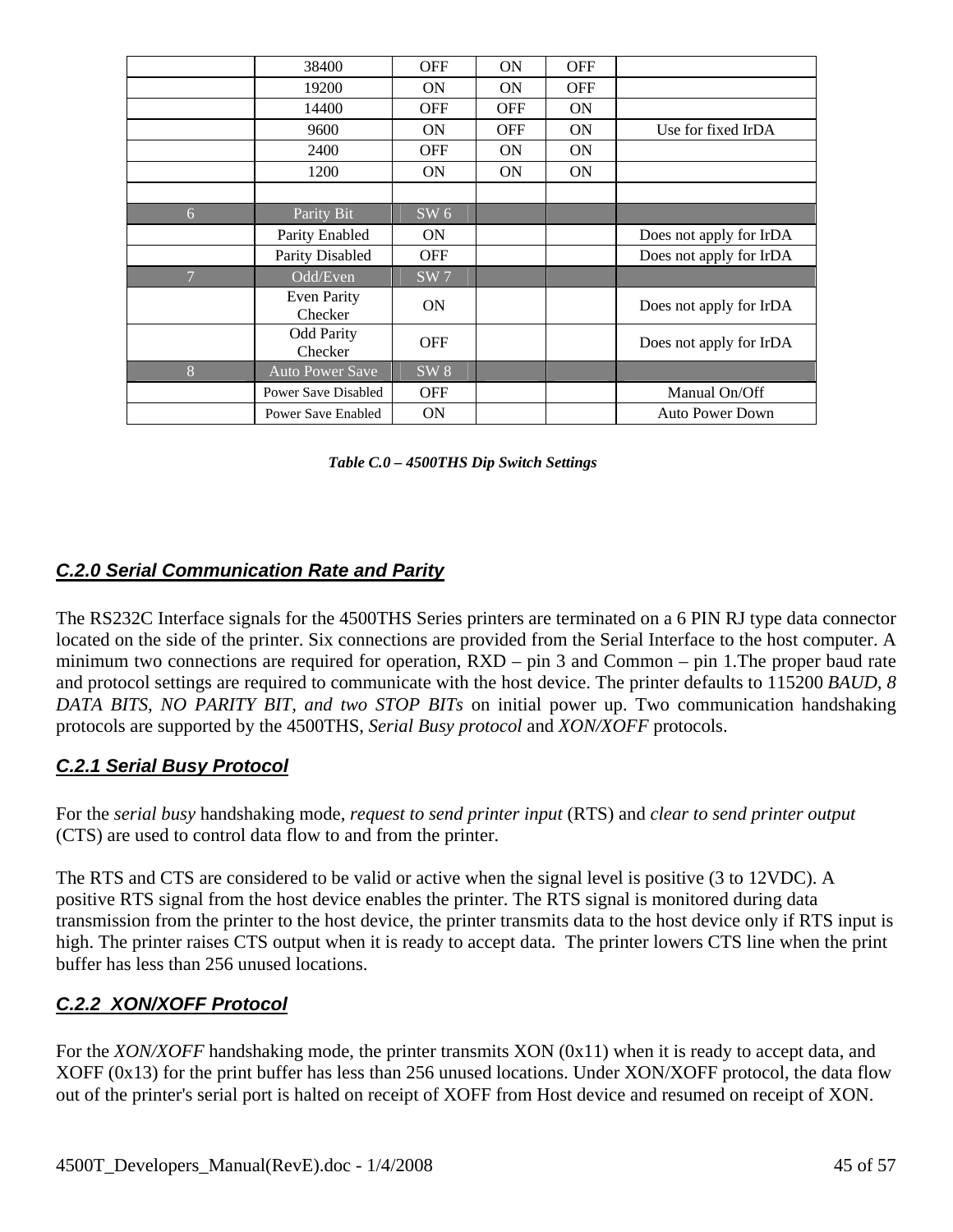# <span id="page-45-0"></span>*C.2.3 RS232C Connections*

The RS232C Interface signals for the Extech 4500THS are terminated on a 6 PIN RJ25 type data connector located at the back of the printer.

Six connections are provided from the Serial Interface to the host computer. The table below lists the Serial Interface signals and pin-outs on the RJ25 connector while pin locations are shown in Figure 2.

A minimum of two signal connections are required for operation, RXD - pin3 and Common - pin1.

| <b>RJ25 CONNECTOR PIN #</b> | <b>FUNCTIONAL DESCRIPTION</b>          | <b>SIGNAL NAME</b> |
|-----------------------------|----------------------------------------|--------------------|
|                             | RS232 from Host<br>(INPUT)             | <b>RXD</b>         |
|                             | RS232 from Printer<br>(OUTPUT)         | TXD                |
|                             | Request to send from Host (INPUT)      | <b>RTS</b>         |
|                             | Clear to send from Printer<br>(OUTPUT) | CTS.               |
|                             | Logic common                           | COM                |
|                             |                                        |                    |

 *Table C.1 – Serial Interfaces Signals and pin-outs* 

## *C.2.4 RS232C Technical Specifications*

| <b>Technical Specification Name</b> | <b>Technical Specification Value</b>           |
|-------------------------------------|------------------------------------------------|
| Data Transfer Rate                  | $2400 - 115200$ Baud                           |
| Word Length                         | 10 or 11 bits                                  |
| <b>Start Bit</b>                    |                                                |
| Data Bits                           | 8                                              |
| Parity Bit                          | None, Odd or Even                              |
| Stop Bits                           | Auto Select 1 or 2                             |
| Signal Levels                       | <b>RS232C</b>                                  |
| Mark or Logical 1                   | $-3$ to $-15$ VDC                              |
| Space or Logical 0                  | $+3$ to $+15$ VDC                              |
| Handshaking                         | Two modes are supported(Software and Hardware) |
| Hardware                            | RTS/CTS                                        |
| Software                            | XON/XOFF                                       |
| Auto Power Up                       | Positive Signal on RTS input turns printer on  |

 *Table C.2. – RS232C – Technical Specifications*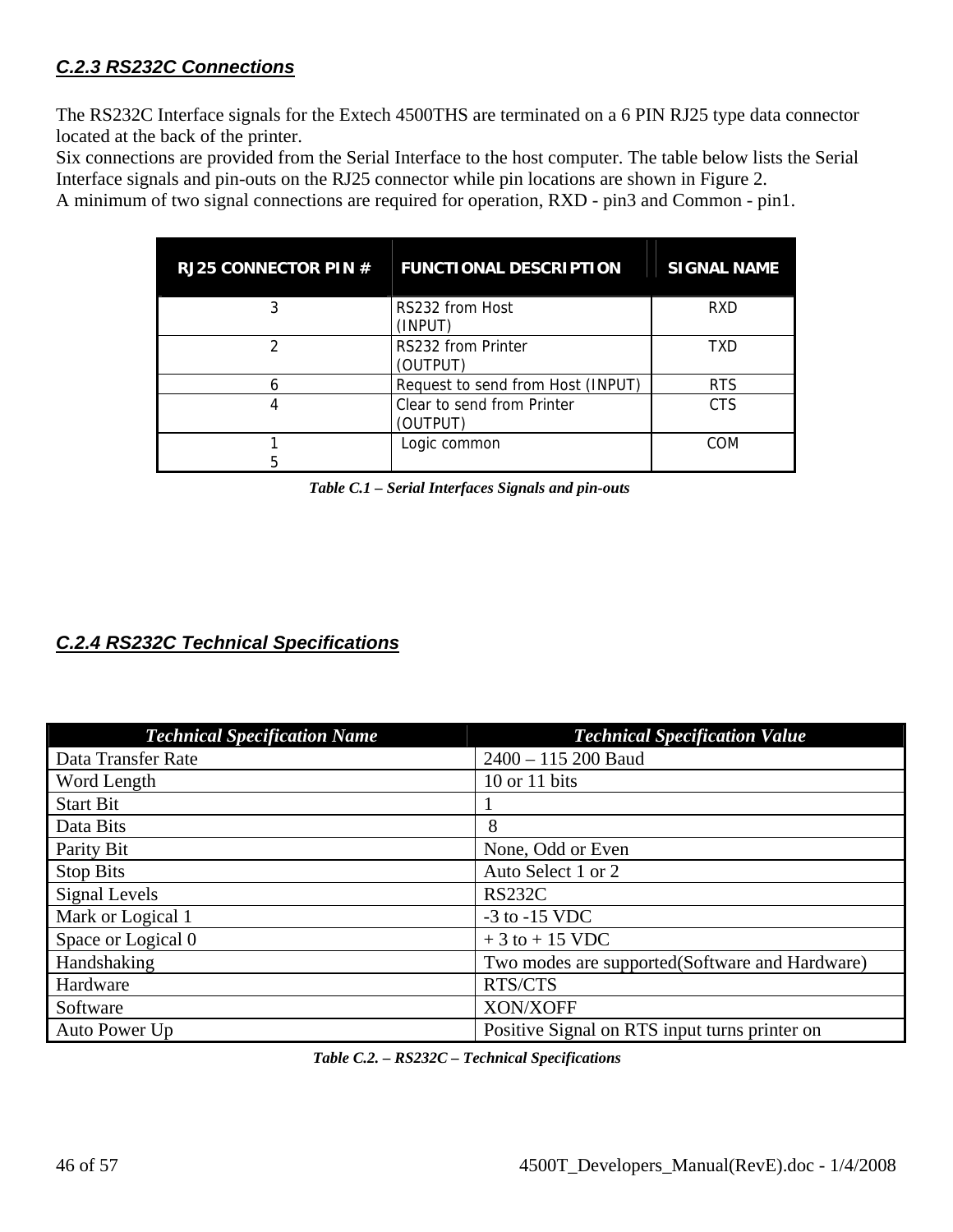<span id="page-46-0"></span>

# *C.3.0 Infrared Communications (IrDA)*

For IrDA mode to work, Dip Switch #1 must be in the <ON> position. The printer can be powered up by pressing the power <On/Off> switch. If no IrDA connection is made, the printer will automatically power down to a lower power level to conserve battery life. It will remain in a "sleep" mode until an IrDA connection is made, at which time the printer will "wake" up and print the requested data . Pressing the power switch again will turn the printer <OFF>. The table below shows the required printer settings for IrDA mode.

| Dip Switch | <b>Function</b>            | Switch # | <b>Switch</b><br># | <b>Switch</b><br># | <b>Notes:</b>                                                                                                               |
|------------|----------------------------|----------|--------------------|--------------------|-----------------------------------------------------------------------------------------------------------------------------|
|            |                            |          |                    |                    |                                                                                                                             |
| 1 & 2      | Communication<br>Interface | SW1      | SW <sub>2</sub>    |                    |                                                                                                                             |
|            | <b>IrDA</b>                | ON       | OFF                |                    | Baud Rate can be negotiated up<br>to the value specified through<br>Dip switches 3,4 and 5. For<br>fixed IrDA use 9600 Baud |

 *Table C.3 – IrDA Mode* 

# *C.3.0 Bluetooth Communications (Option)*

4500T\_Developers\_Manual(RevE).doc - 1/4/2008 47 of 57 The 4500THS Printer Supports a Bluetooth Communication Option. The printer control card communicates with the Bluetooth™ base band interface at 115.2 K Baud/sec using no parity. To select the Bluetooth™ interface Dip Switch # 2 has to be ON and all other Dip Switches have to be OFF. If required by the host application to enter a PIN number while connecting to the BT module enter 0 (zero). The settings on the BT module can be changed via the AT command set. Please check the BT folder on the developer's CD for further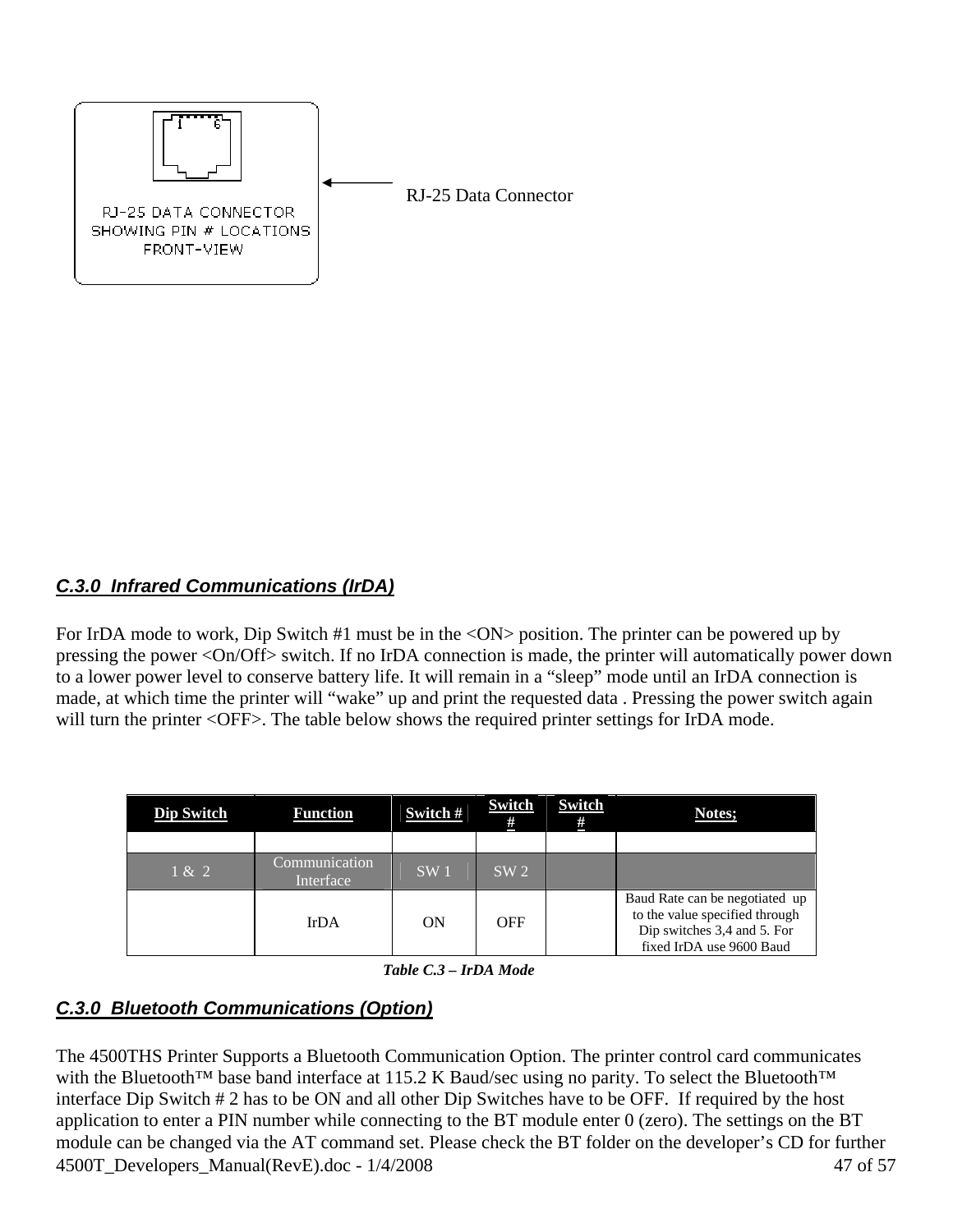<span id="page-47-0"></span>details. Extech provides a utility (also available on the Developer's CD) which allows for an automatic change for some of the most widely used settings ( PIN # , Name, MSTER/SLAVE mode). For LED status while in BT mode please refer to the LED status table in the 4500THS User's Guide.

## **Below are listed the BT module's default settings:**

- ¾ Name: EXTECH Printer
- $\triangleright$  Serial Settings: 115200,8,n,2
- $\triangleright$  Discoverability mode: Generally Discoverable
- ¾ Connectability mode: GAP Connectable
- $\triangleright$  Security mode: Security Disabled
- $\triangleright$  Fixed PIN = 0
- $\triangleright$  Set Master/Slave Policy: Always let the connecting device select master/slave role on incoming connections
- ¾ Client Profile: Disable Client Services
- ¾ Server Profile: Serial Port Profile Server enabled
- $\triangleright$  Wireless Multi-drop mode: disabled, forward to host only
- $\triangleright$  Set Serial Interface: (RS232)
- $\triangleright$  Configuration over Bluetooth Enabled
- ¾ Power Save mode: Allow Sleep mode only
- $\triangleright$  ESC sequence timing: 500ms before ESC command & 500ms after

# *C.3.1 The Bluetooth™ interface power modification*

The Bluetooth<sup>™</sup> interface increases the battery power consumption by 50 milli Amp. To compensate the increased power demand, the trickle charge rate is modified to help extend the life of the internal battery cartridge. The printer modification is such that the printer can be set to operate in either the *MANUAL POWER OFF* or *CONTINUOUS ON* mode of operation. For Dip Switch settings on Power Save mode please refer to the Dip Switch Table above.

# *C.3.2 MANUAL POWER OFF mode*

For the printer to be in Manual Power OFF mode Dip Switch # 8 has to be turned OFF. When demonstrating RF wireless communication, turn the printer on by pressing the ON switch located on the left side of the printer. The printer will remain active waiting for the wireless print command. Pressing the ON switch again will turn the printer OFF. For each wireless demonstration, again turn the printer on by pressing the ON switch. Operation in this fashion will greatly extend the life of the battery cartridge. Unless you press the ON/OFF switch the printer will stay ON until the battery runs out.

# *C.3.3 AUTOMATIC POWR OFF mode*

If you wish the printer to automatically **SHUT DOWN** after a period of time turn Dip Switch # 8 ON. The printer will turn OFF after 90 seconds. The value of the default timer can be changed by using the Esc M n1n2 0 CR command described earlier in the manual. Once power is cycled the printer goes back to the default 90 seconds value. To overcome that check section 2.9 in this manual.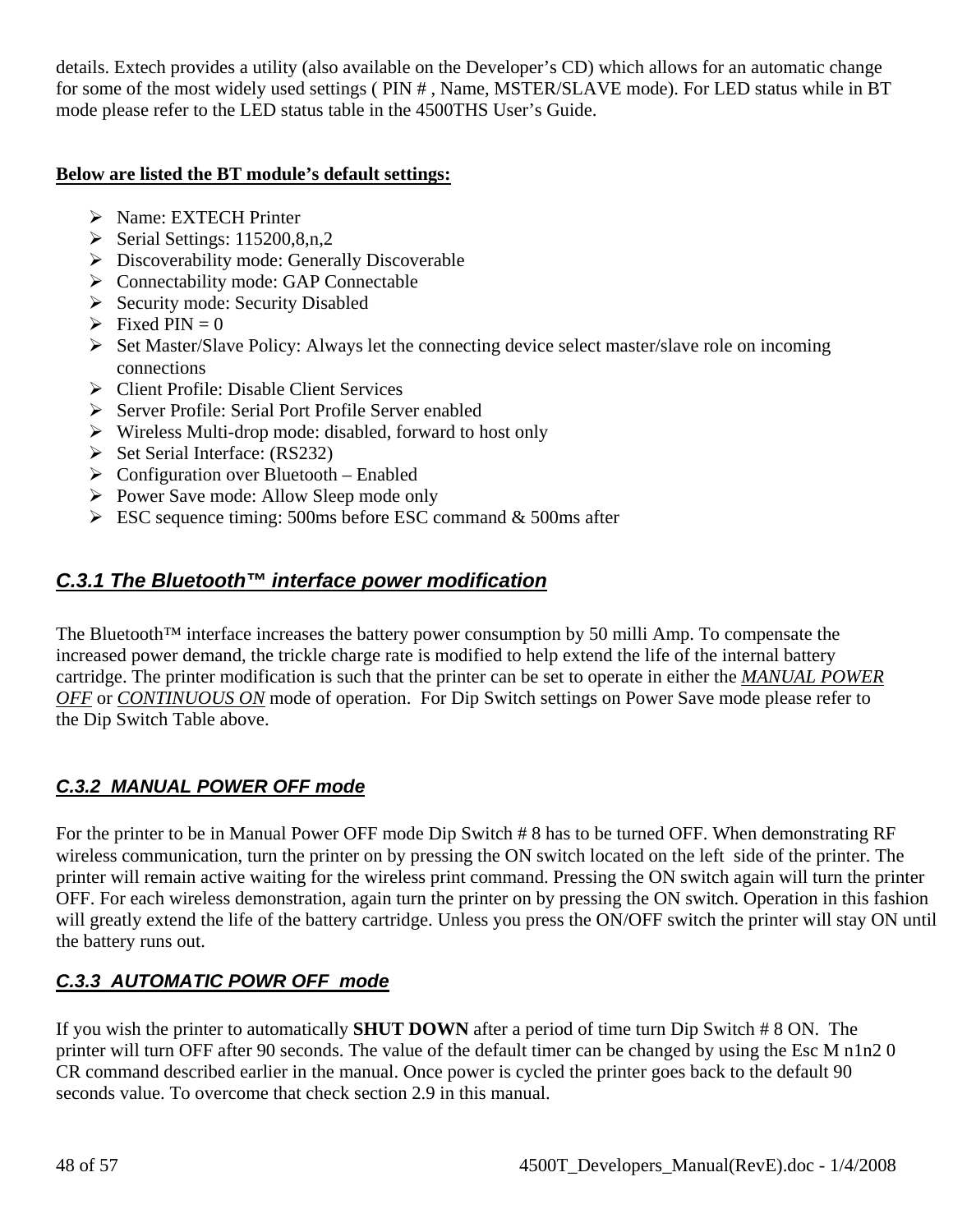# <span id="page-48-0"></span>*C.4.0 802.11 Communication (Option)*

The 4500THS Printer Supports an 802.11 Communication Option. The printer control card communicates with the 802.11 interface at 115.2 K Baud/sec. To select the 802.11 interface Dip Switch # 1 and Dip Switch # 2 has to be ON and all other Dip Switches have to be OFF. Below are the factory default settings of the 802.11 module. For more information please refer to the 802.11 kit available on the Developer's CD. For LED status while in 802.11 mode please refer to the LED status table in the 4500THS User's Guide.

- ¾ IP address: 192.168.1.96
- $\triangleright$  DHCP mode is not enabled
- $\triangleright$  Ad Hoc mode is enabled/ Infrastructure mode is disabled
- $\triangleright$  SSID is NETGEAR
- $\triangleright$  Tunnel port = 23 (If you want to send data to the 802.11b module use this port number)
- $\triangleright$  Telnet port = 8023 (If you need to send commands to the 802.11b module use this port number)
- $\triangleright$  Bit Rate is set to 115200

# *C.5.0 Printer Status Indicator LED Panel*

The table below describes the function of each of the Printer Status LEDs.

| <b>LED Indicator</b>                     | <b>State</b>            | <b>Status</b>                                                                                                                                    |
|------------------------------------------|-------------------------|--------------------------------------------------------------------------------------------------------------------------------------------------|
| <b>COMMUNICATION</b>                     | <b>ON - GREEN</b>       | Flashing Green, indicates that Power is ON and that the<br>printer is in RS232 or IrDA mode.<br>Steady GREEN state when communicating with host. |
| <b>STATUS</b><br>LED#1                   | ON - BLUE               | Flashing Blue, indicates that Power is ON and that the<br>printer is in Bluetooth mode.<br>Steady Blue state during transmit/receive.            |
|                                          | ON - Orange             | Flashing Orange, it indicates the power is ON and that the<br>printer is in 802.11b mode.<br>Steady Orange state during transmit/receive.        |
| <b>BATTERY</b><br><b>STATUS</b><br>LED#2 | $ON -$<br><b>YELLOW</b> | The battery charger is charging the battery at a fast rate. The<br>LED will turn off when the battery is fully charged.                          |
|                                          | ON - RED                | The battery voltage is low and needs charging.                                                                                                   |
|                                          | <b>ON-GREEN</b>         | Indicates that MCR is ready to accept data.<br>٠<br>Indicates that SCR is ready to accept data.<br>п                                             |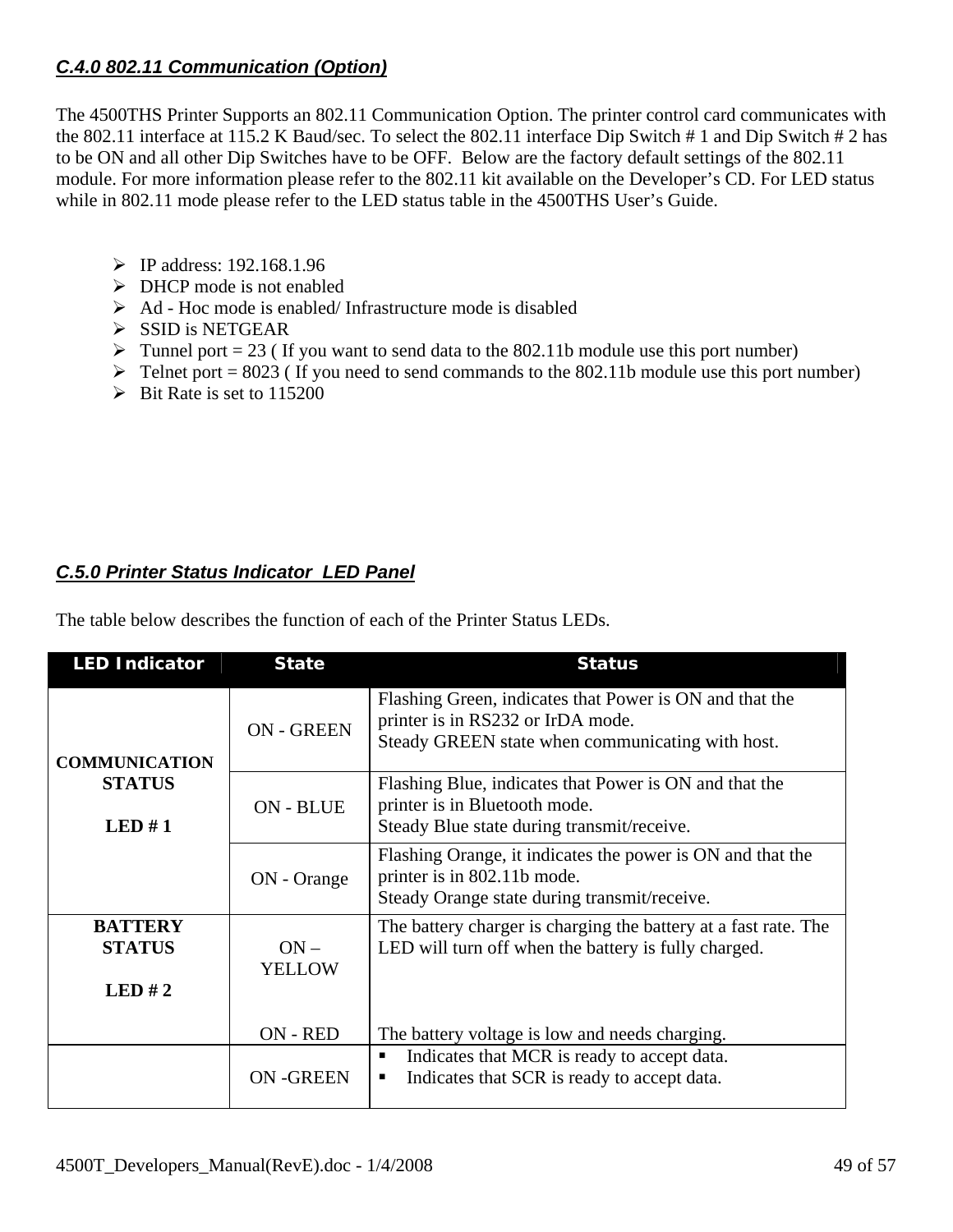<span id="page-49-0"></span>

|                    |          | Steady Red, indicates an MCR/SCR fault condition or a<br>п   |
|--------------------|----------|--------------------------------------------------------------|
| <b>MAGNETIC</b>    |          | printer error. The printer is not ready to accept data.      |
| <b>CARD READER</b> |          | • Printer is out-of-paper or Paper door is open.             |
| <b>STATUS</b>      | ON - RED | • Flashing Red, indicates the print head is hot and printing |
|                    |          | is paused.                                                   |
| LED#3              |          | • If in combination with a Steady RED Battery LED, a         |
|                    |          | Flashing RED Status LED indicates low battery voltage.       |
|                    |          | Note: Refer to the troubleshooting guide to                  |
|                    |          | determine error or fault condition.                          |

 *Table C.4 – Printer Status Indicator LED Panel* 

# *Appendix D*

# *Bluetooth Setup Commands*

## **1. Introduction**

This document describes the commands available to configure the Bluetooth interface of the 4500THS printer. Using these commands the Bluetooth configuration can be changed in field to match the operating features supported by a host Bluetooth device.

The printer supports two methods for changing the Bluetooth configuration:

- Over the Bluetooth interface.
- Using serial RS232 Interface.

Extech Bluetooth Configuration Utility Applications are available for making the configuration changes. It is also possible to change the Bluetooth configuration using Hyper Terminal and command files provided.

# **2. Changing Configuration Over The Bluetooth Interface**

To configure the printer over the Bluetooth interface the printer has to be in Bluetooth mode and "Over the Bluetooth Option" must be enabled on the Bluetooth interface.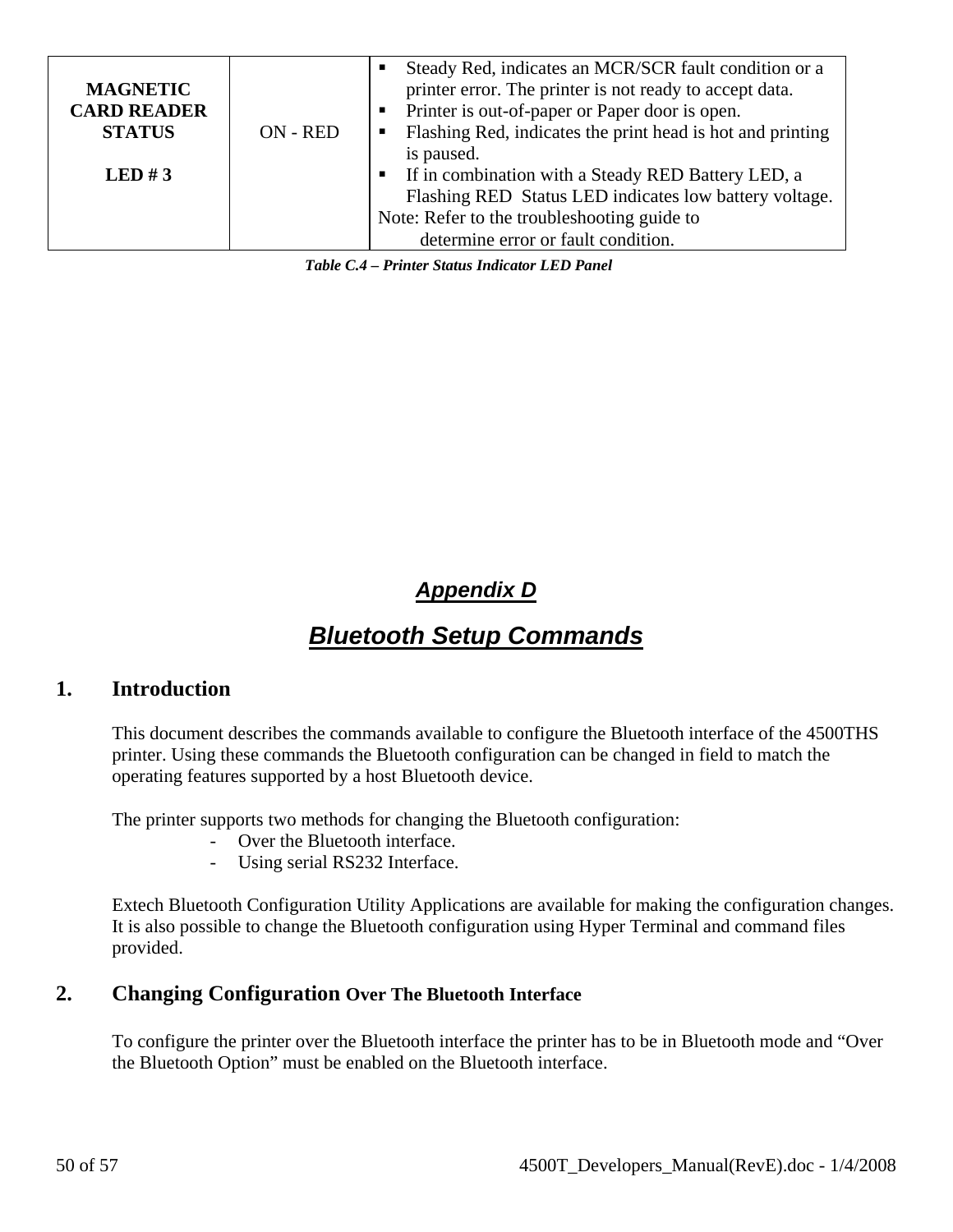**Step1:** Establish Bluetooth connection and execute AT escape sequence. The default value of the escape character is '/' Note that the escape sequence consist of three consecutive escape characters. Hence, the character is used three times:

Send: ///

Note: Escape sequence timing: 1000 ms of no data transmission required before and after the escape sequence for the escape sequence to be valid.

**Step2:** At this point Bluetooth module should be in command mode and be ready to accept any AT configuration command (Refer to the Section 5 - Table 3).

For the complete list of available AT command please refer to the "Serial Port Adapter AT Command Specification" document.

For example to change local name:

Send: AT\*AGLN="EXTECH ANDES 3",1

# **3. Changing Configuration Using Serial RS232 Interface**

**Step1:** To configure the printer using the serial RS232 interface, the printer has to be in *serial mode*. Placing all DIP switches in OFF position selects serial RS232 mode.

**Step2:** The printer is placed in buffer mode by the issuing *Buffer Mode Command* string:

Send: <ESC><'P'><'\$'>

**Step3:** The desired Bluetooth setup commands are issued to read or change the current settings. Refer to **TABLE 3** for list of commands available and **EXAMPLE 1 & 2** for command formats**.** 

Send: <ESC> <'W'>< 'B'><'['>< STRING\_1>< ']'> <CR>,…,

**Step4:** The printer is return to *Line Print Mode* by issuing the *Line mode command:* 

Send: <ESC><'P'><'#'>

**Step 5:** The control character 0x04 is issued to exit the buffer mode and apply the changes.

Send: <EOT>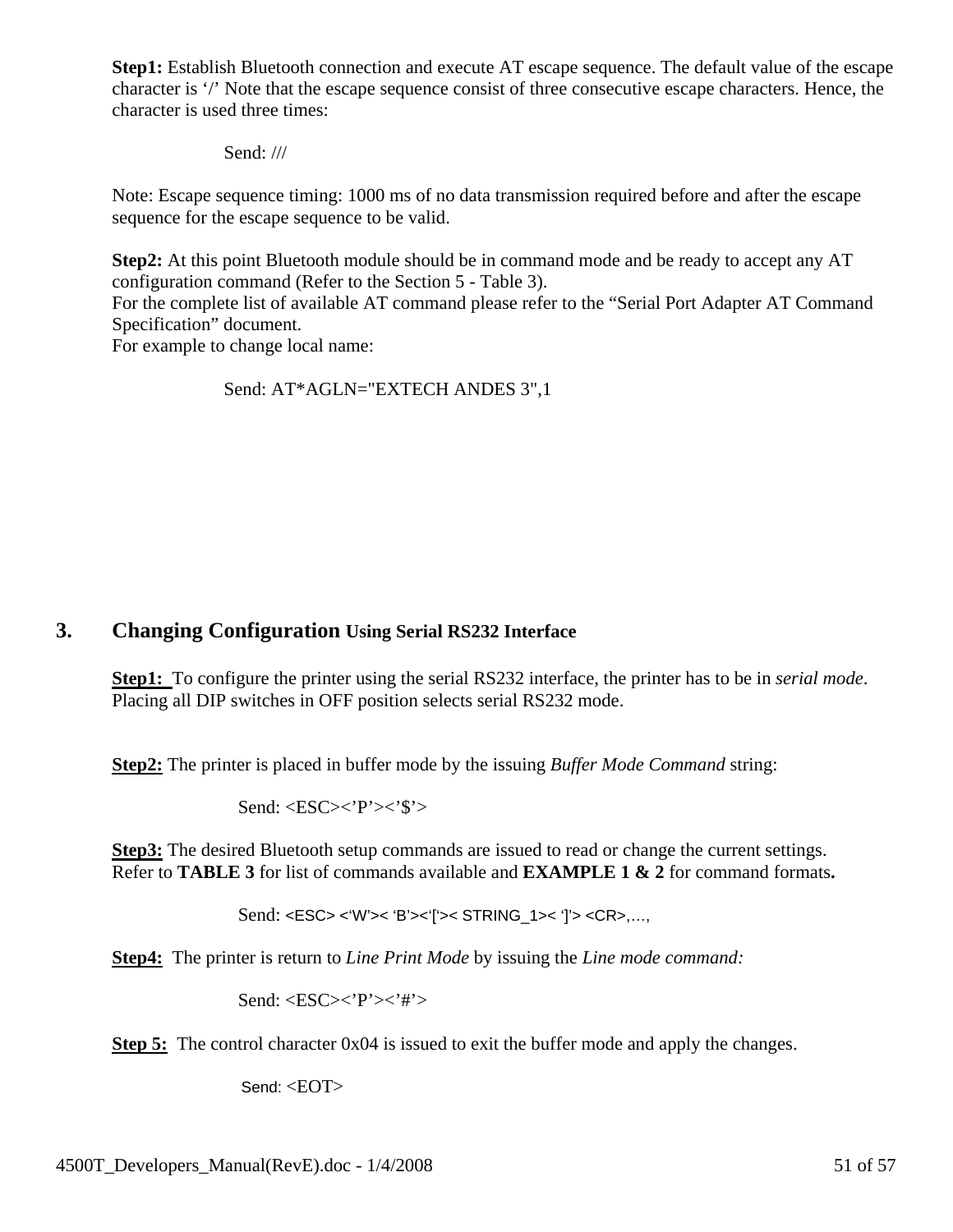# **4. Bluetooth interface Setup Command String Format**

### **Bluetooth Configuration READ command format**

With Print: <br>
With Print: <br>
Without Print: <br>
CRSC> <'W'>< 'b'><'I'>< STRING 1>< 'I'> <CR> <ESC> <'W'>< 'b'><'['>< STRING\_1>< ']'> <CR>

## **TABLE 1 – Bluetooth configuration READ command Format**

### **Bluetooth Configuration Write command format**

With Print: <ESC> <'W'>< 'B'><'['>< STRING\_1><','>< STRING\_2><','><'1'>< ']'> <CR> Without Print: <ESC><'W'>< 'b'><'['>< STRING\_1><','>< STRING\_2><','><'1'>< ']'><CR>

# **TABLE 2 – Bluetooth configuration WRITE command format**

| <b>Bluetooth Configuration Usage Examples</b> |                                           |  |  |
|-----------------------------------------------|-------------------------------------------|--|--|
| <b>Read Command String</b>                    | <b>Notes</b>                              |  |  |
| <esc>P\$</esc>                                | Select Buffer Mode                        |  |  |
| <esc>Wb[login]<cr></cr></esc>                 | Place Bluetooth interface in command mode |  |  |
| <esc>Wb[local-name] <cr></cr></esc>           | Read Bluetooth Local Name                 |  |  |
| <esc>Wb[local-bd-address] <cr></cr></esc>     | Read Bluetooth Local address              |  |  |
| $<$ Oxff $>$                                  | Exit Bluetooth read process               |  |  |
| <esc>P#&lt;0x0d&gt;</esc>                     | Return to Online mode                     |  |  |

### **EXAMPLE 1 – Listing the command strings to READ Bluetooth local name and address.**

| <b>Bluetooth Configuration Usage Examples</b>          |                                                |  |  |
|--------------------------------------------------------|------------------------------------------------|--|--|
| <b>Read Command String</b>                             | <b>Notes</b>                                   |  |  |
| <esc>P\$</esc>                                         | Select Buffer Mode.                            |  |  |
| <esc>Wb[login]<cr></cr></esc>                          | Place Bluetooth interface in command mode.     |  |  |
| <esc>Wb[local-name,"EXTECH PRINTER",1] <cr></cr></esc> | Write Bluetooth Local Name: Extech Printer     |  |  |
|                                                        | ("" is part of command string).                |  |  |
| <esc>Wb[fixed-pin-mode,"0",1]<cr></cr></esc>           | Write Bluetooth Pin Code: "0"                  |  |  |
|                                                        | Important Note: ("" is part of command string) |  |  |
| <esc>Wb[security-mode,2,1]<cr></cr></esc>              | Enable Link Level Security.                    |  |  |
| $<$ Oxff $>$                                           | Exit Bluetooth read process.                   |  |  |
| <esc>P#&lt;0x0d&gt;</esc>                              | Return to Online mode.                         |  |  |

### **EXAMPLE 2 – Listing the command strings to WRITE Bluetooth local name, address and enable security.**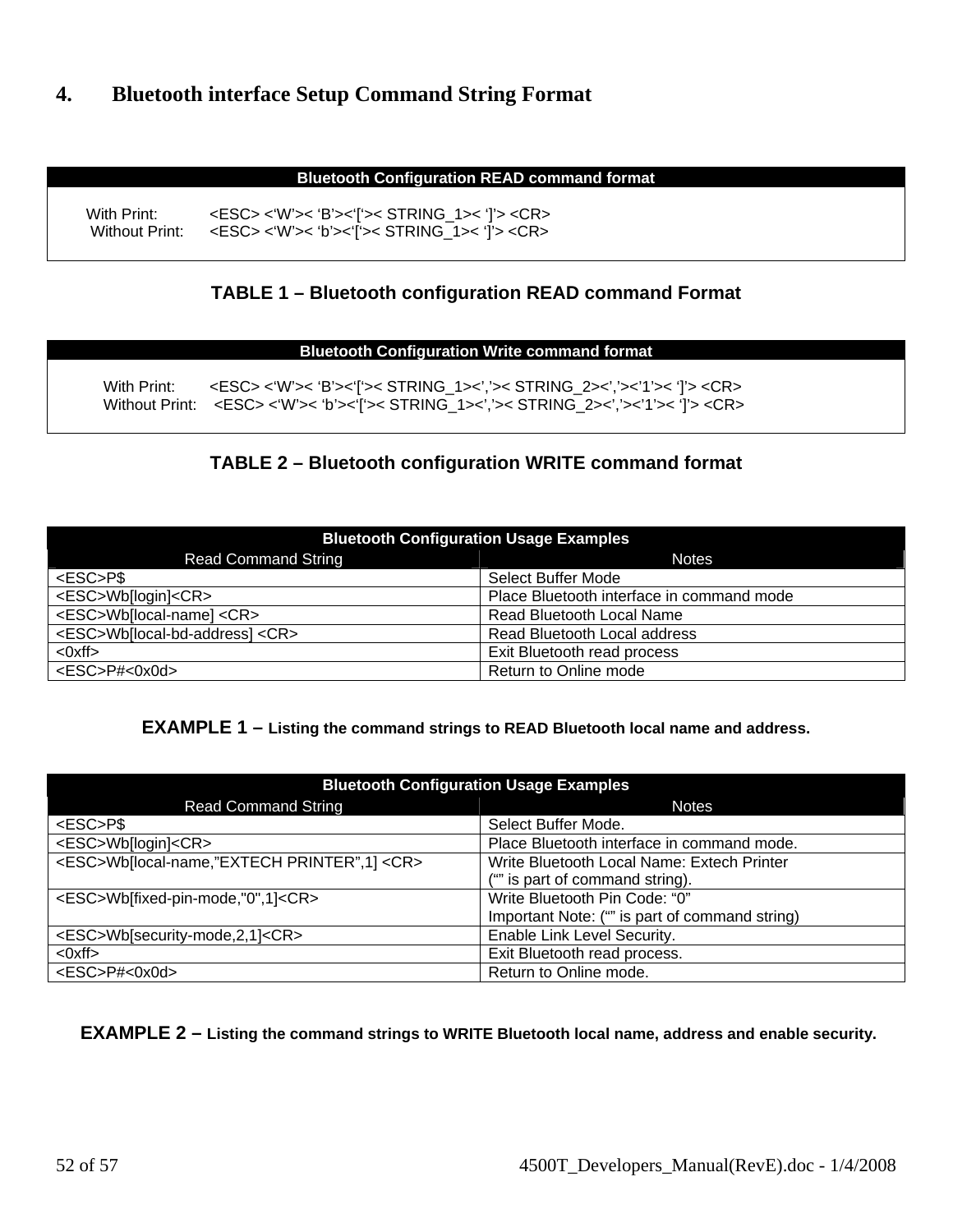# **5. Bluetooth Setup Command Strings Supported:**

| <b>Bluetooth Configuration Commands</b> |                                                    |                                                 |                                                   |                                                                          |
|-----------------------------------------|----------------------------------------------------|-------------------------------------------------|---------------------------------------------------|--------------------------------------------------------------------------|
| <b>Description</b>                      | <b>AT Commands</b><br>For over BT<br>configuration | <b>Serial Commands</b><br><string_1></string_1> | <b>Serial Parameters</b><br><string_2></string_2> | <b>Notes</b>                                                             |
|                                         |                                                    | <b>Basic Settings</b>                           |                                                   |                                                                          |
| Local Name                              | (AT*AGLN)                                          | "local-name"                                    | Ex: "Extech Printer" '                            | The double quotes are<br>part of the command                             |
| <b>Class of Device</b>                  | (AT*AGLC)                                          | "local-cod"                                     |                                                   |                                                                          |
| Connectable                             | (AT*AGCM)                                          | "connect-mode"                                  | '1' or '2'                                        | '1' <not connectable=""><br/>'2' <connectable></connectable></not>       |
| Discoverable                            | (AT*AGDM)                                          | "discover-mode"                                 | '1', '2' or '3'                                   | '1' Not discoverable<br>'2' Limited discoverable<br>'3' General Discover |
| Pairable                                | (AT*AGPM)                                          | "pairing-mode"                                  | '1' or '2'                                        | '1' Not pairable<br>'2' Pairable                                         |
|                                         |                                                    | <b>Security Settings</b>                        |                                                   |                                                                          |
| <b>Security Mode</b>                    | (AT*AGSM)                                          | "security-mode"                                 | '1' or '2'                                        | '1' None                                                                 |
|                                         |                                                    |                                                 |                                                   | '2' Link Level<br>The double quotes are                                  |
| Pin Code                                | (AT*AGFP)                                          | "fixed-pin-mode"                                | Ex: ' "1234" '                                    | part of the command                                                      |
|                                         |                                                    | <b>Server Settings</b>                          |                                                   |                                                                          |
| Server Profile                          | (AT*ADDSP)                                         | "default-server-profile"                        | '1', '2' or '3'                                   | '1' None<br>'2' SPP<br>'3' DUN                                           |
| Master/Slave Policy                     | (AT*AGMSP)                                         | "master-slave-role"                             | '1' or '2'                                        | '1' Don't Care<br>'2' Always Master                                      |
|                                         |                                                    | <b>Client Settings</b>                          |                                                   |                                                                          |
| <b>Client Profile</b>                   | (AT*ADDCP)                                         | "default-client-profile"                        | '1', '2' or '3'                                   | '1' None<br>$'2'$ SPP<br>'3' DUN                                         |
|                                         |                                                    |                                                 |                                                   |                                                                          |
|                                         |                                                    | <b>Serial Settings</b>                          |                                                   |                                                                          |
| <b>Serial Settings</b>                  | (AT*AMRS)                                          | "rs232-settings"                                | Factory Default 115,400                           | Do not change                                                            |
| Serial Interface Type<br>(restart)      | (AT*AMSIT)                                         | "serial-interface-type"                         | Factory Default serial                            | Do not change                                                            |
| <b>Escape Timing</b>                    | (AT*AMET)                                          | "esc-seq-time"                                  | Factory Default 1000 ms                           | Do not change                                                            |
|                                         |                                                    | <b>Optimization Settings</b>                    |                                                   |                                                                          |
| Max Output Power                        | (AT*AMMP)                                          | "max-output-power"                              | $'1'$ , '2' or '3'                                | '1' Online<br>'2' Sleep<br>'3' Stop                                      |
| Power Mode                              | (AT*AMPM)                                          | "power-save-mode"                               |                                                   |                                                                          |
|                                         |                                                    |                                                 |                                                   |                                                                          |
|                                         |                                                    | <b>Miscellaneous Settings</b>                   |                                                   |                                                                          |
| <b>Allow Configuration</b><br>Over Air  | (AT*ACCB)                                          | "allow-config-over-bt"                          | '1' or '2'                                        | '1' Enable<br>'2' Disable                                                |
| DTR/DSR Mode                            | (AT*AMDS)                                          | "dsr-dtr-settings"                              | na                                                |                                                                          |
| Data Mode                               | (AT*ADDM)                                          | "data-mode"                                     | Read only                                         |                                                                          |
| Firmware Version                        | (AT*AILVI)                                         | "firmware-version"                              | Read only                                         |                                                                          |
| Local BT Address                        | (AT*AILBA)                                         | "local-bd-address"                              | Read only                                         |                                                                          |
| <b>Inactivity Tik</b>                   | (AT*ADIT)                                          | "inactivity-tik"                                | Read only                                         |                                                                          |
| Command                                 | (AT)                                               | "command"                                       | na                                                |                                                                          |
| <b>Extech Specific Settings</b>         |                                                    |                                                 |                                                   |                                                                          |
| Attention to BT module                  | $(\frac{1}{2})$                                    | "login"                                         |                                                   |                                                                          |

| <b>TABLE 3 - Bluetooth configuration commands</b> |  |  |
|---------------------------------------------------|--|--|
|---------------------------------------------------|--|--|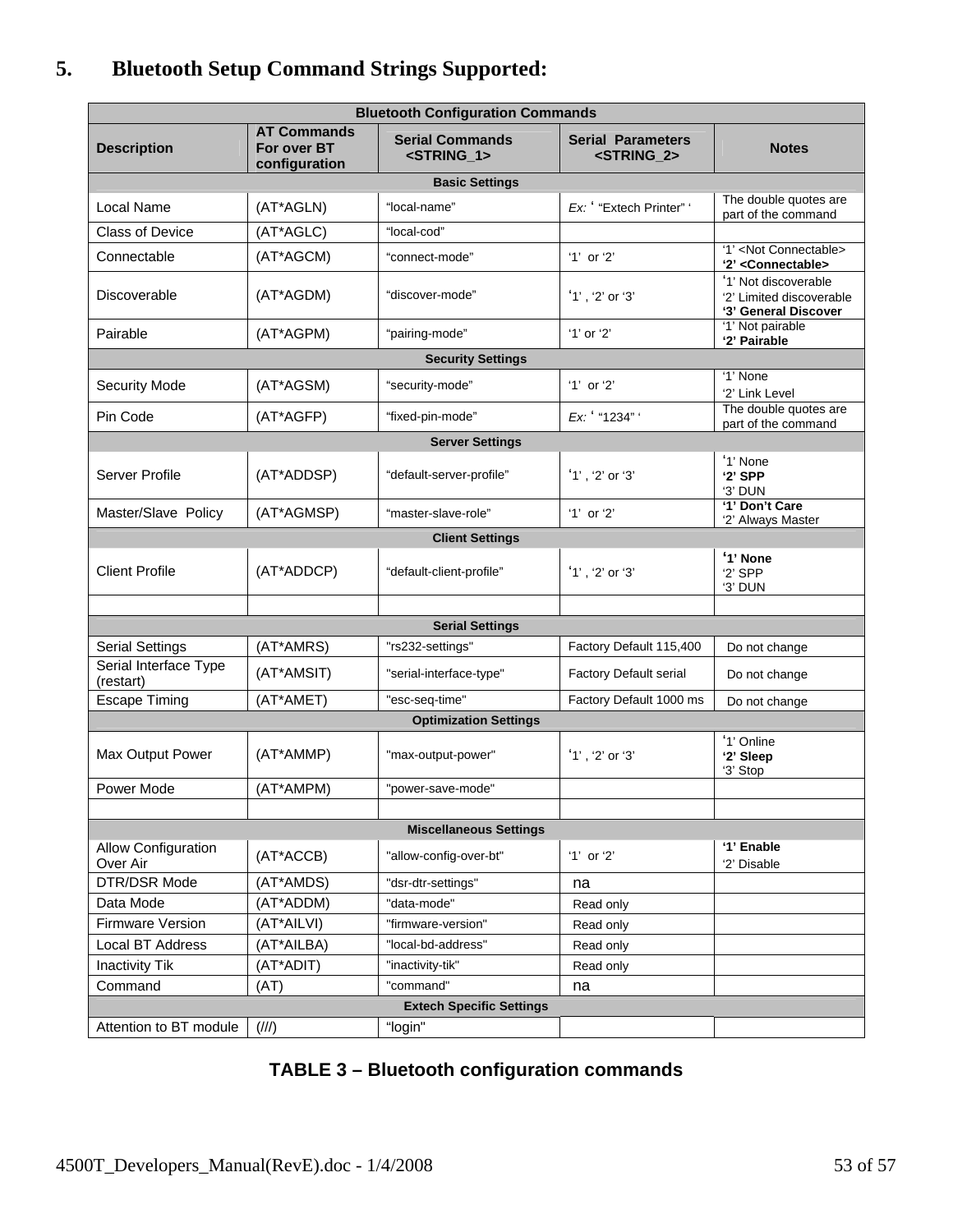# *4500THS QUICK REFERENCE*

### <span id="page-53-0"></span>**ASCII Control Characters:**

| <b>Character</b>        | Hex/Dec | <b>CONTROL ACTION</b>           | <b>Section</b> |
|-------------------------|---------|---------------------------------|----------------|
| <b>EOT</b>              | 04/04   | End Of Text                     | 1.1            |
| BS                      | 08/08   | <b>Back Space</b>               | 1.1            |
| HT                      | 09/09   | Horizontal Tab                  | 1.1            |
| LF                      | 0A/10   | Line Feed                       | 1.1            |
| VT                      | 0B/11   | <b>Vertical Tab</b>             | 1.1            |
| FF                      | OC/12   | Form Feed                       | 1.1            |
| CR                      | OD/13   | Carriage Return                 | 1.1            |
| S <sub>O</sub>          | 0E/14   | Shift Out                       | 1.1            |
| $\overline{\mathsf{S}}$ | 0F/15   | Shift In                        | 1.1            |
| <b>XON</b>              | 11/17   | Transmitter On.                 | 1.1            |
| <b>AUXON</b>            | 12/18   | Printer on.                     | 1.1            |
| <b>XOFF</b>             | 13/19   | Printer receiver is off         | 1.1            |
| <b>AUXOFF</b>           | 15/21   | Printer to Host: printer is off | 1.1            |
| <b>CANCEL</b>           | 18/24   | Cancel and reset printer BUFFER | 1.1            |
| <b>ESC</b>              | 1B/27   | Escape                          | 1.1            |
| <b>EXTEND</b>           | 1C/28   | <b>Extended print</b>           | 1.1            |
| <b>EXTEND OFF</b>       | 1D/29   | Extended print off/Normal print | 1.1            |

 *Table QR0 – ASCII Control Characters* 

### **Printer Font Commands – Courier and Monospace 821BT Character Set:**

| <b>Font Name</b> | <b>Character size (WxH)</b> | <b>Command String</b> | Section |
|------------------|-----------------------------|-----------------------|---------|
|                  |                             |                       |         |
| Monospace821BT   |                             |                       |         |
| 20CPI Short Font | 10x16                       | ESC+'k'+'9'           | 2.1     |
| 20CPI Bold       | 10x23                       | $ESC+'k'+'8'$         | 2.1     |
| 20CPI Normal     | 10x23                       | $ESC+'k'+'7'$         | 2.1     |
| 10 CPI Normal    | 20x23                       | $ESC+'k'+'6'$         | 2.1     |
| <b>Courier</b>   |                             |                       |         |
| 24 CPI normal    | 8x23                        | $ESC+'k'+'5'$         | 2.1     |
| 21 CPI normal    | 9x23                        | $ESC+'k'+'4'$         | 2.1     |
| 19 CPI normal    | 10x23                       | $ESC+'k'+'3'$         | 2.1     |
| 16 CPI normal    | 12x23                       | $ESC+'k'+'2'$         | 2.1     |
| 12 CPI normal    | 16x23                       | ESC+'k'+'1'           | 2.1     |
| 13 CPI rotated   | 14x16                       | $ESC+'k'+'0'$         | 2.1     |

 *Table QR1 – Printer Font Commands – Courier Character Set*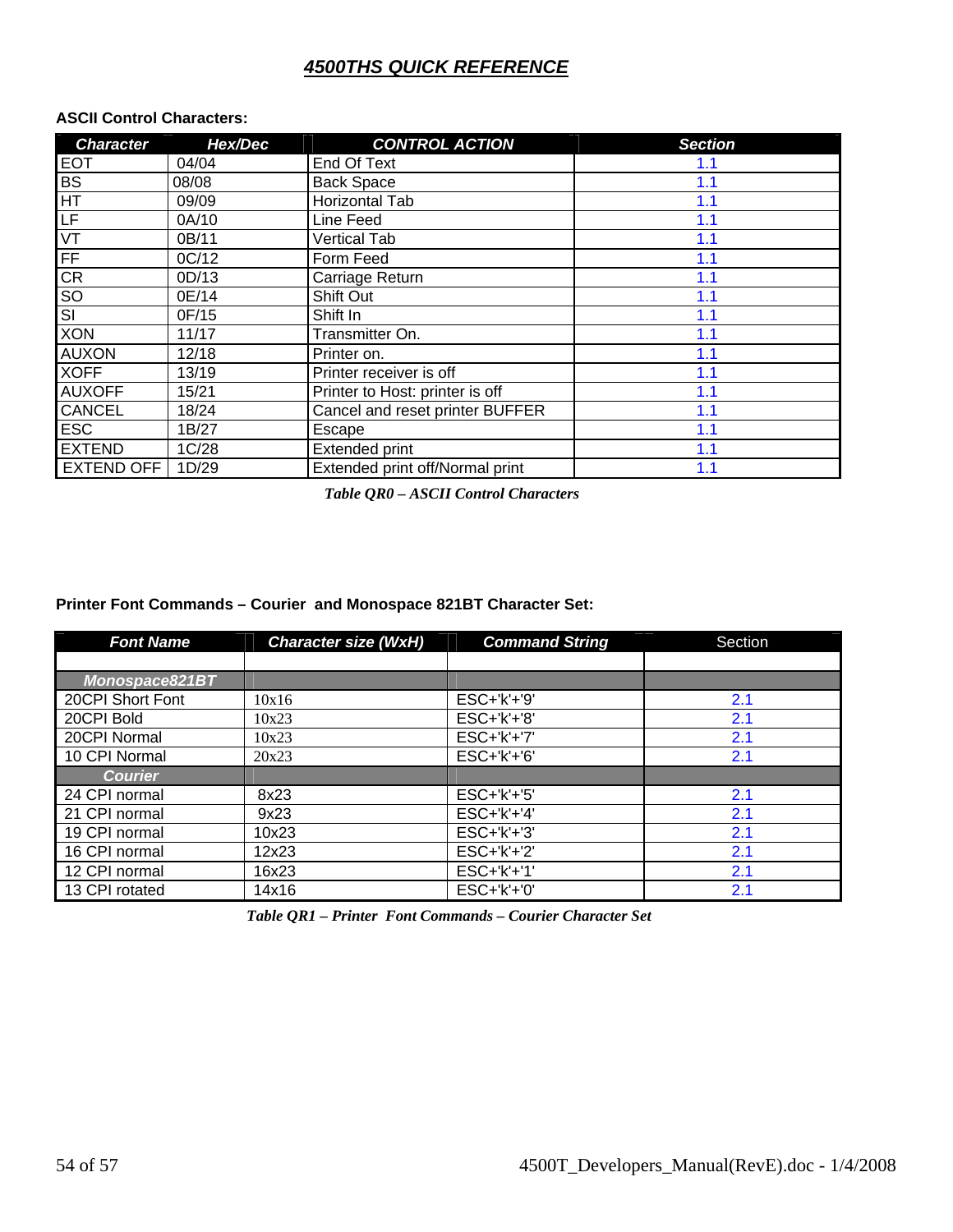### **Printer Font Commands:**

| <b>Command String</b>               | <b>Printer Action</b>           | <b>Section</b> |
|-------------------------------------|---------------------------------|----------------|
| $ESC - 'U' - '1'$                   | Enable emphasized print         | 2.4            |
| $\text{ESC} - 'U' - '0'$            | Disable emphasized print        | 2.4            |
| $Esc - 'U' - 'U'$                   | Enable Underline                | 2.6            |
| Esc - 'U' $-$ 'u'                   | Disable Underline               | 2.6            |
| $\mathsf{Esc} - \mathsf{`U' - 'R'}$ | <b>Enable Reverse Printing</b>  | 2.7            |
| Esc - 'U'- 'n'                      | <b>Disable Reverse Printing</b> | 2.7            |
| $Esc - 'F' - 'R'$                   | Right to left print             | 2.8            |
| $\mathsf{Esc} - \mathsf{`F'}$ - 'L' | Left to right print             | 2.8            |

 *Table QR2 - Printer Font Commands* 

### **Printer Graphic Commands:**

| <b>Printer Command String</b>                         | <b>Printer Action</b>                          | <b>Section</b> |
|-------------------------------------------------------|------------------------------------------------|----------------|
| $\mathsf{I}\mathsf{E}\mathsf{SC}-\mathsf{a}'-n$       | Select dot line spacing between printed lines. | 2.5            |
| $\mathsf{IESC} - \mathsf{`J' - n}$                    | Graphic Line Feed command                      | 2.5            |
| $ESC - 'V' - n1 - n2 - <$ data>                       | 8-bit Graphic command                          | 3.1            |
| $\textsf{ESC} - \text{'}v - n1 - n2 - \textsf{cdata}$ | 8-bit Compressed Graphic Command               | 3.2            |

 *Table QR3 - Printer Graphic Commands* 

### **Graphic Logo and Bar code commands:**

| <b>Command String</b>                                                                      | <b>Printer Action</b>               | <b>Section</b> |
|--------------------------------------------------------------------------------------------|-------------------------------------|----------------|
| $Esc - D - L < CR > or < LF >$                                                             | Enable download mode                | A.2.1          |
| $\textsf{LSC} - \textsf{L}' - \textsf{G}' - n < \textsf{CR} > \textsf{or} < \textsf{LF} >$ | Specify logo location               | A.2.1          |
| $Esc - 'L'$ - 'G'- 0xFF <cr> or <lf></lf></cr>                                             | End Logo Download                   | A.2.1          |
| $\text{ESC} - L' - 'q' - n$                                                                | Print stored logo image             | A.2.1          |
| $\text{LSC} - 'z' - n1 - n2 - L - [data] < CR$                                             | Print Bar Code without visible text | 4.0            |
| $\text{LSC} - \text{Z}' - n1 - n2 - L - \text{[data]} < \text{CR}$                         | Print Bar Code with visible text    | 4.0            |
| $\text{ESC} - 'Q' - 'J' - n$                                                               | Reverse Dot Feed                    | 6.2            |
| $\text{ESC} - 'Q' - 'Q' - n$                                                               | Set Out of Paper Sensitivity        | 6.2            |
| $\textsf{ESC} - \textsf{Q}' - \textsf{F}' - \textsf{m}$                                    | Set Forward Black Mark Seek         | 6.2            |
| $\textsf{ESC} - 'Q' - 'B' - m$                                                             | <b>Reverse Black Mark Seek</b>      | 6.2            |

 *Table QR4 – Graphic Logo and Bar Code Commands*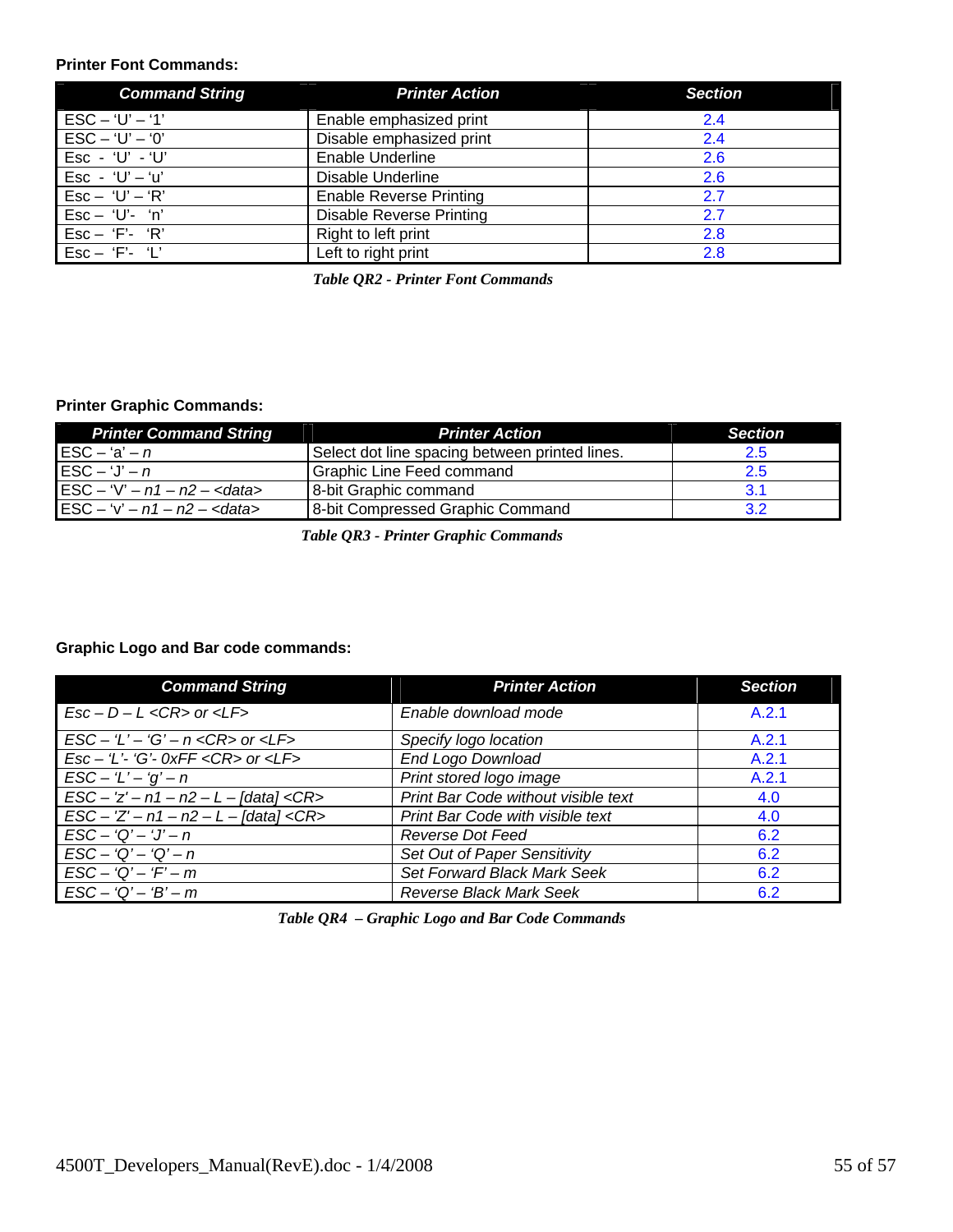### **Printer Supervisory and Control Commands:**

| <b>Command String</b>           | <b>Printer Action</b>                     | <b>Section</b> |
|---------------------------------|-------------------------------------------|----------------|
| ΛV                              | Buffer, power timer, Print Head & battery | 5.3            |
|                                 | status                                    |                |
| ^B                              | <b>Buffer status</b>                      | 5.3            |
| $\text{ESC} - 'M' - '000' - cr$ | Disable the power down timer              | 5.1            |
| $\text{ESC} - 'M' - 'nn0' - cr$ | Sets the power down timer to nn seconds   | 5.1            |
| $\mathsf{ESC} - \mathsf{'}C'$   | Reset Auto power down to 20 seconds       | 5.1            |
| $ESC - 'P' - '('$               | Firmware version query                    | 5.3            |
| $ESC - 'P' - ')'$               | Hardware model query                      | 5.3            |

 *Table QR5 – Printer Supervisory and Control Commands* 

### **Printer Operating Mode Commands:**

| <b>Command String</b>                                  | <b>Printer Action</b>                     | <b>Section</b> |
|--------------------------------------------------------|-------------------------------------------|----------------|
| $\mathsf{ESC} - \mathsf{`P' - \mathsf{'S} \mathsf{'}}$ | Selects Buffer Mode Printing              | 5.5            |
| $\mathsf{ESC} - \mathsf{P}' - \mathsf{H}'$             | Selects line Mode Printing                |                |
|                                                        | Table OD6 Printer Operating Mode Commande |                |

Table QR6 – Printer Operating Mode Commands